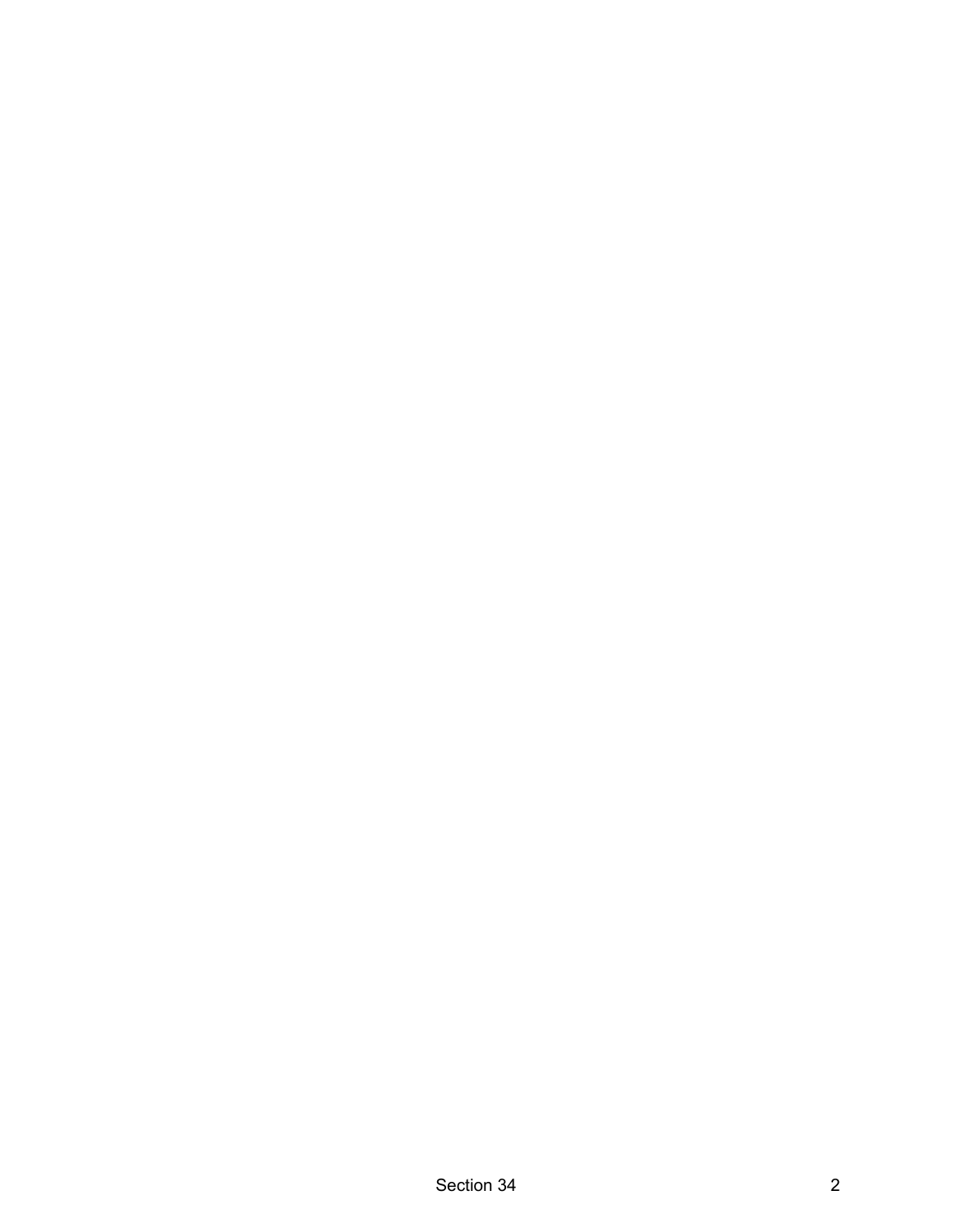### **CITY OF PHILADELPHIA**

### **DEPARTMENTAL SUMMARY BY FUND**

### **FISCAL 2020 OPERATING BUDGET**

| Department                               |            |                                                         |             |               |             |               | No.         |
|------------------------------------------|------------|---------------------------------------------------------|-------------|---------------|-------------|---------------|-------------|
|                                          |            | OFFICE OF CITY COMMISSIONERS                            |             |               |             |               | 73          |
|                                          |            |                                                         | Fiscal 2018 | Fiscal 2019   | Fiscal 2019 | Fiscal 2020   | Increase    |
|                                          |            |                                                         | Actual      | Original      | Estimated   | Proposed      | or          |
| No.<br>Fund                              | Class      | Description                                             | Obligations | Appropriation | Obligations | <b>Budget</b> | (Decrease)  |
| (1)<br>(2)                               | (3)        | (4)                                                     | (5)         | (6)           | (7)         | (8)           | (9)         |
| 01                                       | 100        | <b>Employee Compensation</b>                            |             |               |             |               |             |
| General                                  | a)<br>b)   | <b>Personal Services</b><br><b>Employee Benefits</b>    | 5,524,532   | 5,926,203     | 6,001,999   | 6,633,233     | 631,234     |
|                                          | 200        | <b>Purchase of Services</b>                             | 3,790,884   | 3,884,061     | 3,884,061   | 5,011,061     | 1,127,000   |
|                                          | 300        | <b>Materials and Supplies</b>                           | 294,694     | 441,772       | 441,772     | 462,772       | 21,000      |
|                                          | 400        | Equipment                                               | 246,916     | 99,845        | 3,425,645   | 109,845       | (3,315,800) |
|                                          | 500        | Contributions, etc.                                     | 267,500     |               |             |               |             |
|                                          | 800        | Payments to Other Funds                                 |             |               |             |               |             |
|                                          |            | Total                                                   | 10,124,526  | 10,351,881    | 13,753,477  | 12,216,911    | (1,536,566) |
| 08                                       | 100        | <b>Employee Compensation</b>                            |             |               |             |               |             |
|                                          | a)         | <b>Personal Services</b>                                | 99,002      | 125,000       | 125,000     | 210,000       | 85,000      |
| Grants                                   | b)         | <b>Employee Benefits</b><br><b>Purchase of Services</b> |             | 600,000       | 600,000     | 2,215,000     | 1,615,000   |
|                                          | 200<br>300 | <b>Materials and Supplies</b>                           |             | 100,000       | 100,000     | 100,000       |             |
|                                          | 400        | Equipment                                               |             | 100,000       | 100,000     | 100,000       |             |
|                                          | 500        | Contributions, etc.                                     |             |               |             |               |             |
|                                          | 800        | Payments to Other Funds                                 |             |               |             |               |             |
|                                          |            | Total                                                   | 99,002      | 925,000       | 925,000     | 2,625,000     | 1,700,000   |
|                                          | 100        | <b>Employee Compensation</b>                            |             |               |             |               |             |
|                                          | a)         | <b>Personal Services</b>                                |             |               |             |               |             |
|                                          | b)<br>200  | <b>Employee Benefits</b><br><b>Purchase of Services</b> |             |               |             |               |             |
|                                          | 300        | <b>Materials and Supplies</b>                           |             |               |             |               |             |
|                                          | 400        | Equipment                                               |             |               |             |               |             |
|                                          | 500        | Contributions, etc.                                     |             |               |             |               |             |
|                                          | 800        | Payments to Other Funds                                 |             |               |             |               |             |
|                                          |            | Total                                                   |             |               |             |               |             |
|                                          | 100        | Employee Compensation                                   |             |               |             |               |             |
|                                          | a)         | <b>Personal Services</b>                                |             |               |             |               |             |
|                                          | b)<br>200  | <b>Employee Benefits</b><br><b>Purchase of Services</b> |             |               |             |               |             |
|                                          | 300        | <b>Materials and Supplies</b>                           |             |               |             |               |             |
|                                          | 400        | Equipment                                               |             |               |             |               |             |
|                                          | 500        | Contributions, etc.                                     |             |               |             |               |             |
|                                          | 800        | Payments to Other Funds                                 |             |               |             |               |             |
|                                          |            | Total                                                   |             |               |             |               |             |
|                                          | 100        | <b>Employee Compensation</b>                            |             |               |             |               |             |
|                                          | a)         | <b>Personal Services</b>                                |             |               |             |               |             |
|                                          | b)<br>200  | <b>Employee Benefits</b><br>Purchase of Services        |             |               |             |               |             |
|                                          | 300        | <b>Materials and Supplies</b>                           |             |               |             |               |             |
|                                          | 400        | Equipment                                               |             |               |             |               |             |
|                                          | 500        | Contributions, etc.                                     |             |               |             |               |             |
|                                          | 800        | Payments to Other Funds                                 |             |               |             |               |             |
|                                          |            | Total                                                   |             |               |             |               |             |
|                                          | 100        | <b>Employee Compensation</b>                            |             |               |             |               |             |
|                                          | a)         | <b>Personal Services</b>                                | 5,623,534   | 6,051,203     | 6,126,999   | 6,843,233     | 716,234     |
| Departmental                             | b)<br>200  | <b>Employee Benefits</b><br>Purchase of Services        | 3,790,884   | 4,484,061     | 4,484,061   | 7,226,061     | 2,742,000   |
| Total                                    | 300        | <b>Materials and Supplies</b>                           | 294,694     | 541,772       | 541,772     | 562,772       | 21,000      |
| All Funds                                | 400        | Equipment                                               | 246,916     | 199,845       | 3,525,645   | 209,845       | (3,315,800) |
|                                          | 500        | Contributions, etc.                                     | 267,500     |               |             |               |             |
|                                          | 800        | Payments to Other Funds                                 |             |               |             |               |             |
| 71-53R (Program Rased Rudgeting Version) |            | Total                                                   | 10,223,528  | 11,276,881    | 14,678,477  | 14,841,911    | 163,434     |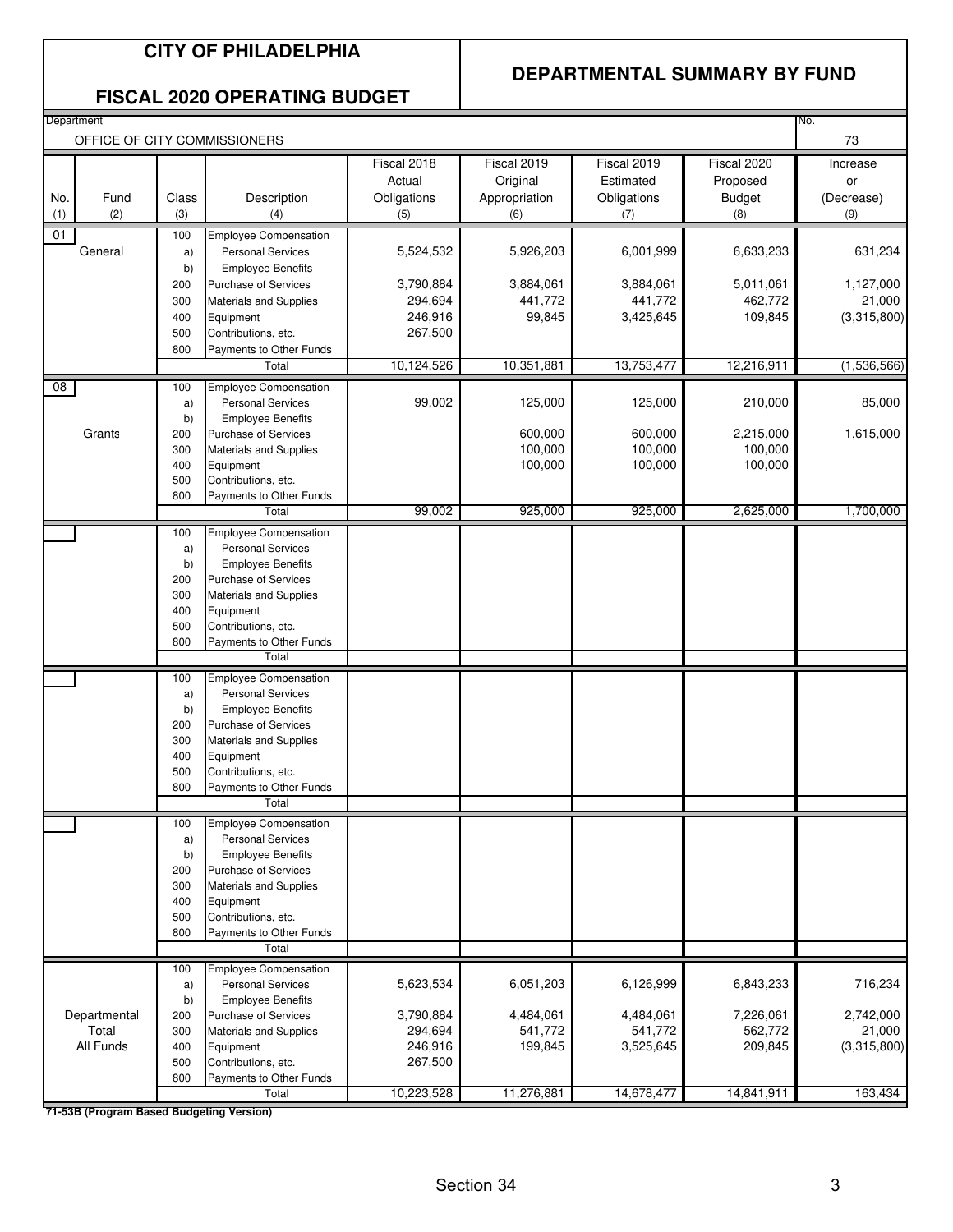### **FISCAL 2020 OPERATING BUDGET**

## **CITY OF PHILADELPHIA DEPARTMENTAL SUMMARY INCREASES AND DECREASES**

No.

**Department** 

| OFFICE OF CITY COMMISSIONERS                       |         |           |             |       |         | 73          |
|----------------------------------------------------|---------|-----------|-------------|-------|---------|-------------|
|                                                    | Class   | Class     | Class       | Class | Other   |             |
| <b>Budget Comments</b>                             | 100     | 200       | 300/400     | 500   | Classes | Total       |
| (1)                                                | (2)     | (3)       | (4)         | (5)   | (6)     | (7)         |
| <b>General Fund:</b>                               | 23,993  |           |             |       |         | 23,993      |
| DC #47/NR Raises                                   |         |           |             |       |         |             |
| DC #33 Pay increases                               | 107,241 |           |             |       |         | 107,241     |
| Overtime related to Presidential election          | 500,000 |           |             |       |         | 500,000     |
| Additional cost required for Presidential election |         | 1,127,000 |             |       |         | 1,127,000   |
| Additional cost required for Presidential election |         |           | 21,000      |       |         | 21,000      |
| Additional cost required for Presidential election |         |           | 10,000      |       |         | 10,000      |
| Pollbooks (FY19 Only)                              |         |           | (3,325,800) |       |         | (3,325,800) |
| Total Adjustment for General Fund                  | 631,234 | 1,127,000 | (3,294,800) |       |         | (1,536,566) |
|                                                    |         |           |             |       |         |             |
| <b>Grants Fund:</b>                                |         |           |             |       |         |             |
| HAVA Payroll increase for management of grant      | 85,000  |           |             |       |         | 85,000      |
| HAVA Voting Machines contract                      |         | 1,615,000 |             |       |         | 1,615,000   |
| Total Adjustments for Grants Funds                 | 85,000  | 1,615,000 |             |       |         | 1,700,000   |
|                                                    |         |           |             |       |         |             |
|                                                    |         |           |             |       |         |             |
| Total                                              | 716,234 | 2,742,000 | (3,294,800) |       |         | 163,434     |
|                                                    |         |           |             |       |         |             |
|                                                    |         |           |             |       |         |             |
|                                                    |         |           |             |       |         |             |
|                                                    |         |           |             |       |         |             |
|                                                    |         |           |             |       |         |             |
|                                                    |         |           |             |       |         |             |
|                                                    |         |           |             |       |         |             |
|                                                    |         |           |             |       |         |             |
|                                                    |         |           |             |       |         |             |
|                                                    |         |           |             |       |         |             |
|                                                    |         |           |             |       |         |             |
|                                                    |         |           |             |       |         |             |
|                                                    |         |           |             |       |         |             |
|                                                    |         |           |             |       |         |             |
|                                                    |         |           |             |       |         |             |
|                                                    |         |           |             |       |         |             |
|                                                    |         |           |             |       |         |             |
|                                                    |         |           |             |       |         |             |
|                                                    |         |           |             |       |         |             |
|                                                    |         |           |             |       |         |             |
|                                                    |         |           |             |       |         |             |
|                                                    |         |           |             |       |         |             |
|                                                    |         |           |             |       |         |             |
|                                                    |         |           |             |       |         |             |
|                                                    |         |           |             |       |         |             |
|                                                    |         |           |             |       |         |             |
|                                                    |         |           |             |       |         |             |
|                                                    |         |           |             |       |         |             |
|                                                    |         |           |             |       |         |             |
|                                                    |         |           |             |       |         |             |
|                                                    |         |           |             |       |         |             |
|                                                    |         |           |             |       |         |             |
|                                                    |         |           |             |       |         |             |
|                                                    |         |           |             |       |         |             |
| 71-53C (Program Based Budgeting Version)           |         |           |             |       |         |             |
|                                                    |         |           |             |       |         |             |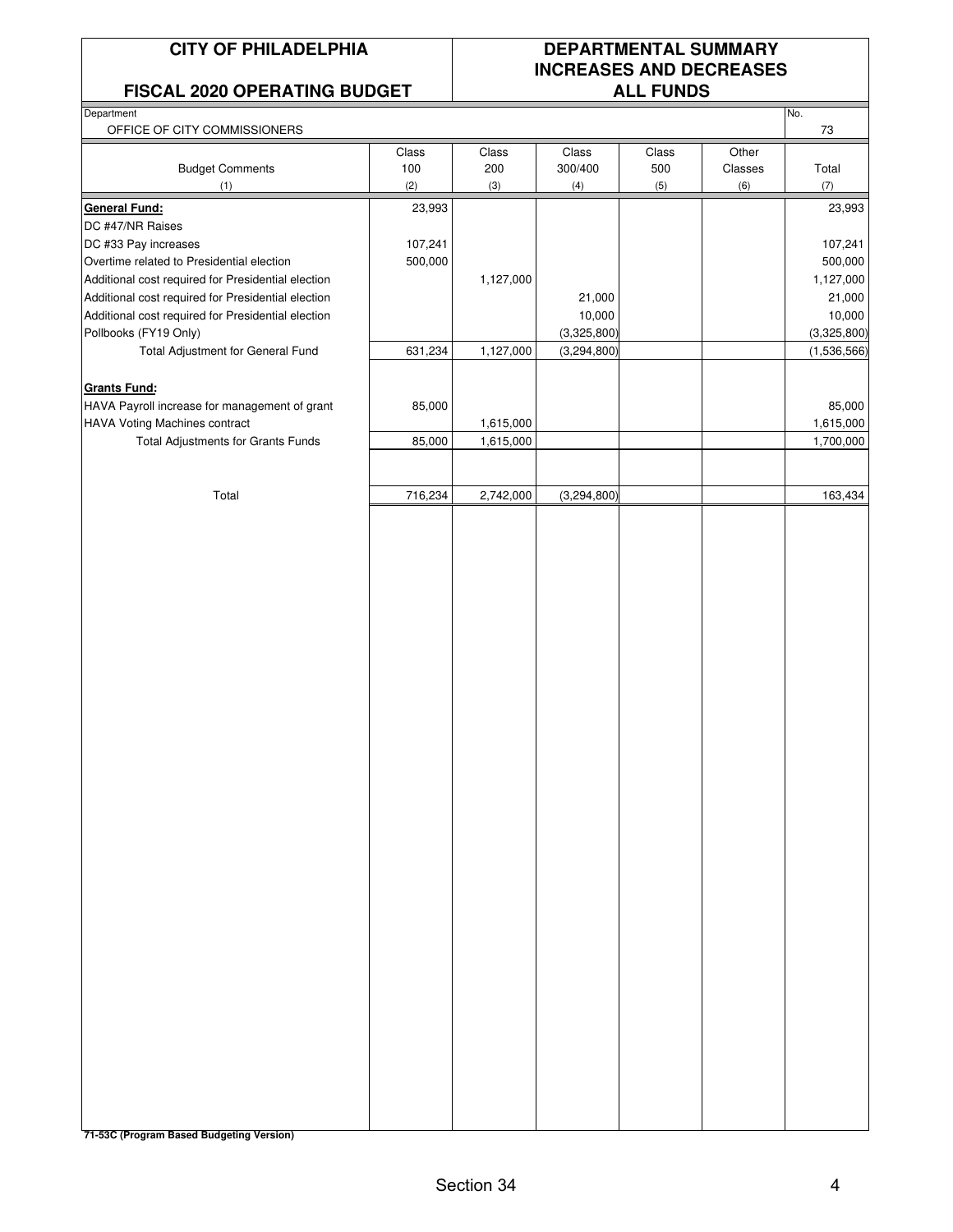### **CITY OF PHILADELPHIA DEPARTMENTAL SUMMARY PERSONAL SERVICES**

### **FISCAL 2020 OPERATING BUDGET**

|                | Department                                                         |           |             |           |             | No.       |           |             |                 |                 |
|----------------|--------------------------------------------------------------------|-----------|-------------|-----------|-------------|-----------|-----------|-------------|-----------------|-----------------|
|                | OFFICE OF CITY COMMISSIONERS                                       |           |             |           |             |           |           | 73          |                 |                 |
|                |                                                                    |           | Fiscal 2018 |           | Fiscal 2019 |           |           | Fiscal 2020 | Increase        | Increase        |
| Line           |                                                                    | Actual    | Actual      | Budgeted  | Estimated   | Increment | Budgeted  | Department  | (Decrease)      | (Decrease)      |
| No.            | Category                                                           | Positions | Obligations | Positions | Obligations | Run -PPE  | Positions | Request     | in Pos.         | in Requirements |
|                |                                                                    | 6/30/18   |             |           |             | 11/25/18  |           |             | (Col. 8 less 5) | (Col. 9 less 6) |
| (1)            | (2)                                                                | (3)       | (4)         | (5)       | (6)         | (7)       | (8)       | (9)         | (10)            | (11)            |
|                | A. Summary by Object Classification - All Funds                    |           |             |           |             |           |           |             |                 |                 |
| $\mathbf{1}$   | Lump Sum                                                           |           | 11,065      |           | 459         |           |           | 10,599      |                 | 10,140          |
| $\overline{c}$ | Full Time                                                          | 99        | 4,385,722   | 105       | 4,873,602   | 98        | 105       | 5,204,186   |                 | 330,584         |
| 3              | Bonus, Gross Adj.                                                  |           | 55,172      |           | 50,298      |           |           | 58,000      |                 | 7,702           |
| $\overline{4}$ | PT, Temp/Seas, Bd, SCG                                             |           | 327,455     |           | 355,208     |           |           | 298,688     |                 | (56, 520)       |
| 5              | Overtime                                                           |           | 803,431     |           | 798,629     |           |           | 1,239,636   |                 | 441,007         |
| 6              | <b>Holiday Overtime</b>                                            |           | 29,602      |           | 35,300      |           |           | 30,000      |                 | (5,300)         |
| $\overline{7}$ | Shift/Stress                                                       |           | 2,188       |           | 1,667       |           |           | 2,124       |                 | 457             |
| 8              | H&L, IOD, LT-Sick                                                  |           | 8,919       |           | 11,836      |           |           |             |                 | (11, 836)       |
| 9              |                                                                    |           |             |           |             |           |           |             |                 |                 |
|                | Total                                                              | 99        | 5,623,554   | 105       | 6,126,999   | 98        | 105       | 6,843,233   |                 | 716,234         |
|                | B. Summary of Uniformed Personnel Included in Above - All Funds    |           |             |           |             |           |           |             |                 |                 |
| -1             | Lump Sum                                                           |           |             |           |             |           |           |             |                 |                 |
| $\overline{c}$ | Full Time - Uniform                                                |           |             |           |             |           |           |             |                 |                 |
| 3              | Bonus, Gross Adj.                                                  |           |             |           |             |           |           |             |                 |                 |
| $\overline{4}$ | PT, Temp/Seas, Bd, SCG                                             |           |             |           |             |           |           |             |                 |                 |
| 5              | Overtime - Uniform                                                 |           |             |           |             |           |           |             |                 |                 |
| 6              | <b>Unused Uniform Leave</b>                                        |           |             |           |             |           |           |             |                 |                 |
| 7              | Shift/Stress                                                       |           |             |           |             |           |           |             |                 |                 |
| 8              | H&L, IOD, LT-Sick                                                  |           |             |           |             |           |           |             |                 |                 |
| 9              |                                                                    |           |             |           |             |           |           |             |                 |                 |
|                | Total<br>C. Summary by Object Classification - General Fund        |           |             |           |             |           |           |             |                 |                 |
|                | Lump Sum                                                           |           | 11,065      |           | 459         |           |           | 10,599      |                 | 10,140          |
| 2              | Full Time                                                          | 99        | 4,286,700   | 105       | 4,748,602   | 98        | 105       | 4,936,955   |                 | 188,353         |
| 3              | Bonus, Gross Adj.                                                  |           | 55,172      |           | 50,297      |           |           | 58,000      |                 | 7,703           |
| 4              | PT, Temp/Seas, Bd, SCG                                             |           | 327,455     |           | 355,208     |           |           | 528,000     |                 | 172,792         |
| 5              | Overtime                                                           |           | 803,431     |           | 798,629     |           |           | 1,061,554   |                 | 262,925         |
| 6              | <b>Holiday Overtime</b>                                            |           | 29,602      |           | 35,300      |           |           | 36,000      |                 | 700             |
| $\overline{7}$ | Shift/Stress                                                       |           | 2,188       |           | 1,667       |           |           | 2,125       |                 | 458             |
| 8              | H&L, IOD, LT-Sick                                                  |           | 8,919       |           | 11,836      |           |           |             |                 | (11, 836)       |
| 9              |                                                                    |           |             |           |             |           |           |             |                 |                 |
|                | Total                                                              | 99        | 5,524,532   | 105       | 6,001,999   | 98        | 105       | 6,633,233   |                 | 631,234         |
|                | D. Summary of Uniformed Personnel Included in Above - General Fund |           |             |           |             |           |           |             |                 |                 |
| $\overline{1}$ | Lump Sum                                                           |           |             |           |             |           |           |             |                 |                 |
| $\overline{c}$ | Full Time - Uniform                                                |           |             |           |             |           |           |             |                 |                 |
| 3              | Bonus, Gross Adj.                                                  |           |             |           |             |           |           |             |                 |                 |
| 4              | PT, Temp/Seas, Bd, SCG                                             |           |             |           |             |           |           |             |                 |                 |
| 5              | Overtime - Uniform                                                 |           |             |           |             |           |           |             |                 |                 |
| 6              | <b>Unused Uniform Leave</b>                                        |           |             |           |             |           |           |             |                 |                 |
| 7              | Shift/Stress                                                       |           |             |           |             |           |           |             |                 |                 |
| 8              | H&L, IOD, LT-Sick                                                  |           |             |           |             |           |           |             |                 |                 |
| 9              |                                                                    |           |             |           |             |           |           |             |                 |                 |
|                | Total                                                              |           |             |           |             |           |           |             |                 |                 |
|                | 71-53D (Program Based Budgeting Version)                           |           |             |           |             |           |           |             |                 |                 |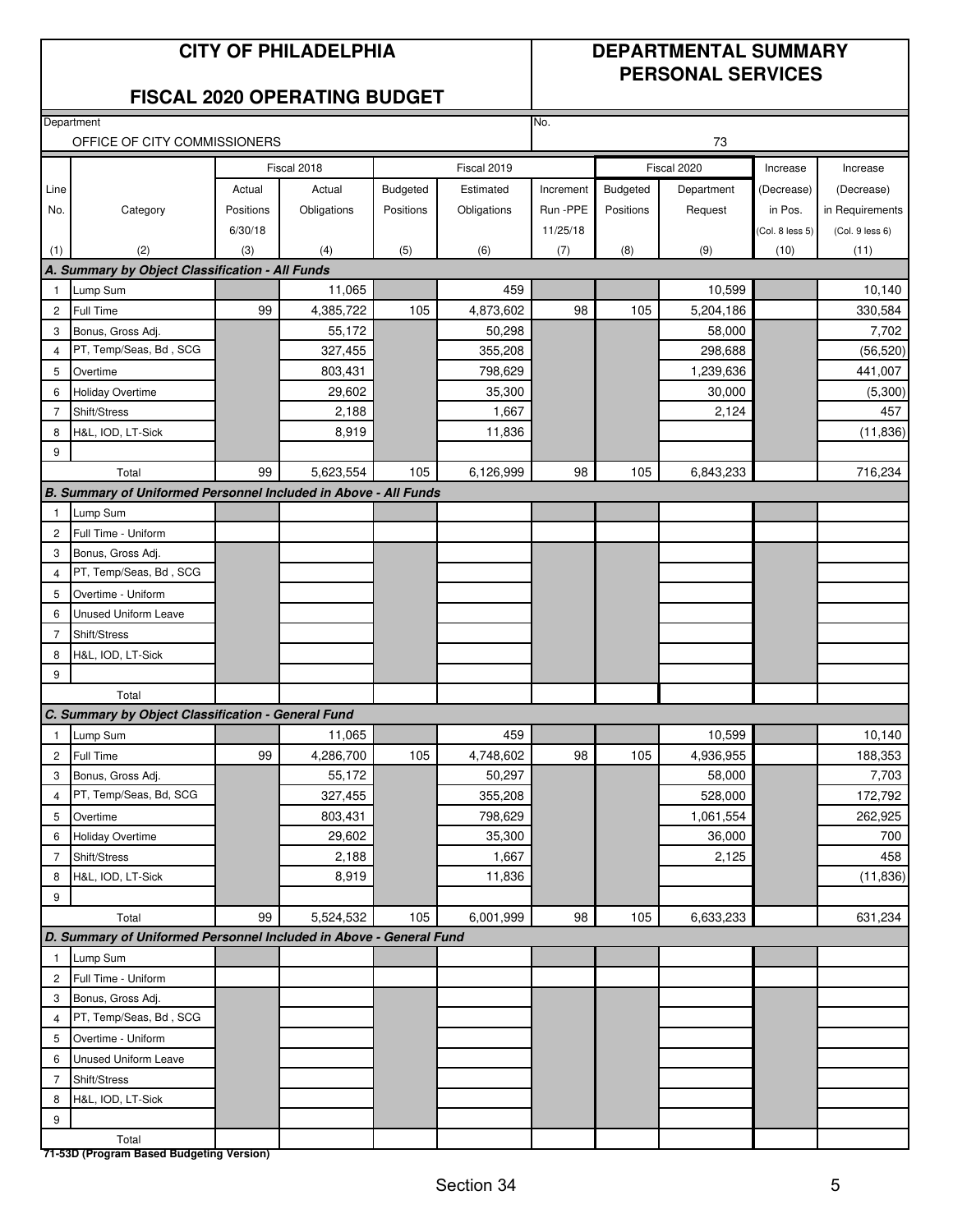|                          | <b>CITY OF PHILADELPHIA</b>                                                                                                                                                                                                                                                                                                                                                                                                                                  |                                                 |                                               |                                            |                                             |                                           |  |  |  |
|--------------------------|--------------------------------------------------------------------------------------------------------------------------------------------------------------------------------------------------------------------------------------------------------------------------------------------------------------------------------------------------------------------------------------------------------------------------------------------------------------|-------------------------------------------------|-----------------------------------------------|--------------------------------------------|---------------------------------------------|-------------------------------------------|--|--|--|
|                          | <b>FISCAL 2020 OPERATING BUDGET</b>                                                                                                                                                                                                                                                                                                                                                                                                                          |                                                 | <b>PROGRAM SUMMARY - ALL FUNDS</b>            |                                            |                                             |                                           |  |  |  |
| Department               |                                                                                                                                                                                                                                                                                                                                                                                                                                                              | No.                                             | Program                                       |                                            |                                             | No.                                       |  |  |  |
|                          | OFFICE OF CITY COMMISSIONERS                                                                                                                                                                                                                                                                                                                                                                                                                                 | 01                                              | <b>VOTER REGISTRATION</b>                     |                                            |                                             | 01                                        |  |  |  |
|                          |                                                                                                                                                                                                                                                                                                                                                                                                                                                              |                                                 | <b>Program Description</b>                    |                                            |                                             |                                           |  |  |  |
|                          | This program predominantly includes voter registration related responsibilities, including but not limited to, receiving,<br>processing, and storing voter registration applications.                                                                                                                                                                                                                                                                        |                                                 |                                               |                                            |                                             |                                           |  |  |  |
|                          |                                                                                                                                                                                                                                                                                                                                                                                                                                                              |                                                 | <b>Program Objectives</b>                     |                                            |                                             |                                           |  |  |  |
|                          | Process all received applications by:<br>a. Last day to circulate and file nomination petitions;<br>b. Last day to register before the Primary Election;<br>c. Last day to enter data file for poll book production before the Primary Election;<br>d. Last day to circulate and file nomination papers;<br>e. Last day to register before the General Election; and<br>f. Last day to enter data file for poll book production before the General Election. |                                                 |                                               |                                            |                                             |                                           |  |  |  |
|                          |                                                                                                                                                                                                                                                                                                                                                                                                                                                              |                                                 | <b>Performance Measures</b>                   |                                            |                                             |                                           |  |  |  |
|                          |                                                                                                                                                                                                                                                                                                                                                                                                                                                              |                                                 | Fiscal 2018                                   | Fiscal 2019                                | Fiscal 2019                                 | Fiscal 2020                               |  |  |  |
|                          | Description                                                                                                                                                                                                                                                                                                                                                                                                                                                  |                                                 | Year-End                                      | Year-to-Date<br>$(Q1 + Q2)$                | Target                                      | Target                                    |  |  |  |
|                          | (1)<br>Primary Election: Percentage of voter registration applications                                                                                                                                                                                                                                                                                                                                                                                       |                                                 | (2)                                           | (3)                                        | (4)                                         | (5)                                       |  |  |  |
| Primary Election.        | received, but not processed, by the following deadlines:<br>a. Last day to circulate and file nomination petitions;<br>b. Last day to register before the Primary Election; and<br>c. Last day to enter data file for poll book production before the                                                                                                                                                                                                        |                                                 | <b>TBD</b>                                    | <b>TBD</b>                                 | 0%                                          | 0%                                        |  |  |  |
|                          | General Election: Percentage of voter registration applications<br>received, but not processed, by the following deadlines:<br>a. Last day to circulate and file nomination petitions;<br>b. Last day to register before the Primary Election; and<br>c. Last day to enter data file for poll book production before the                                                                                                                                     |                                                 |                                               |                                            |                                             |                                           |  |  |  |
| General Election.        |                                                                                                                                                                                                                                                                                                                                                                                                                                                              |                                                 | TBD                                           | TBD                                        | 0%                                          | 0%                                        |  |  |  |
|                          |                                                                                                                                                                                                                                                                                                                                                                                                                                                              | Fiscal 2018                                     | <b>Summary by Fund</b><br>Fiscal 2019         | Fiscal 2019                                | Fiscal 2020                                 | Increase                                  |  |  |  |
| Fund<br>No.<br>(1)       | Fund<br>(2)                                                                                                                                                                                                                                                                                                                                                                                                                                                  | Actual<br>Obligations<br>(3)                    | Original<br>Appropriations<br>(4)             | Estimated<br>Obligations<br>(5)            | Proposed<br><b>Budget</b><br>(6)            | or<br>(Decrease)<br>(7)                   |  |  |  |
| 01                       | <b>GENERAL</b>                                                                                                                                                                                                                                                                                                                                                                                                                                               | 2,045,517                                       | 2,424,440                                     | 2,424,440                                  | 2,584,480                                   | 160,040                                   |  |  |  |
|                          |                                                                                                                                                                                                                                                                                                                                                                                                                                                              |                                                 |                                               |                                            |                                             |                                           |  |  |  |
|                          | Total                                                                                                                                                                                                                                                                                                                                                                                                                                                        | 2,045,517                                       | 2,424,440                                     | 2,424,440                                  | 2,584,480                                   | 160,040                                   |  |  |  |
|                          |                                                                                                                                                                                                                                                                                                                                                                                                                                                              |                                                 | <b>Summary of Full Time Positions by Fund</b> |                                            |                                             |                                           |  |  |  |
| Fund<br>No.<br>(1)<br>01 | Fund<br>(2)<br><b>GENERAL</b>                                                                                                                                                                                                                                                                                                                                                                                                                                | <b>Actual Positions</b><br>6/30/18<br>(3)<br>41 | Fiscal 2019<br><b>Budgeted</b><br>(4)<br>42   | Increment Run<br>PPE 11/25/18<br>(5)<br>40 | Fiscal 2020<br><b>Budgeted</b><br>(6)<br>42 | Inc. $/$ (Dec.)<br>(Col. 6 less 4)<br>(7) |  |  |  |
|                          |                                                                                                                                                                                                                                                                                                                                                                                                                                                              |                                                 |                                               |                                            |                                             |                                           |  |  |  |
|                          |                                                                                                                                                                                                                                                                                                                                                                                                                                                              |                                                 |                                               |                                            |                                             |                                           |  |  |  |
|                          |                                                                                                                                                                                                                                                                                                                                                                                                                                                              |                                                 |                                               |                                            |                                             |                                           |  |  |  |
|                          | <b>Total Full Time</b>                                                                                                                                                                                                                                                                                                                                                                                                                                       | 41                                              | 42                                            | 40                                         | 42                                          |                                           |  |  |  |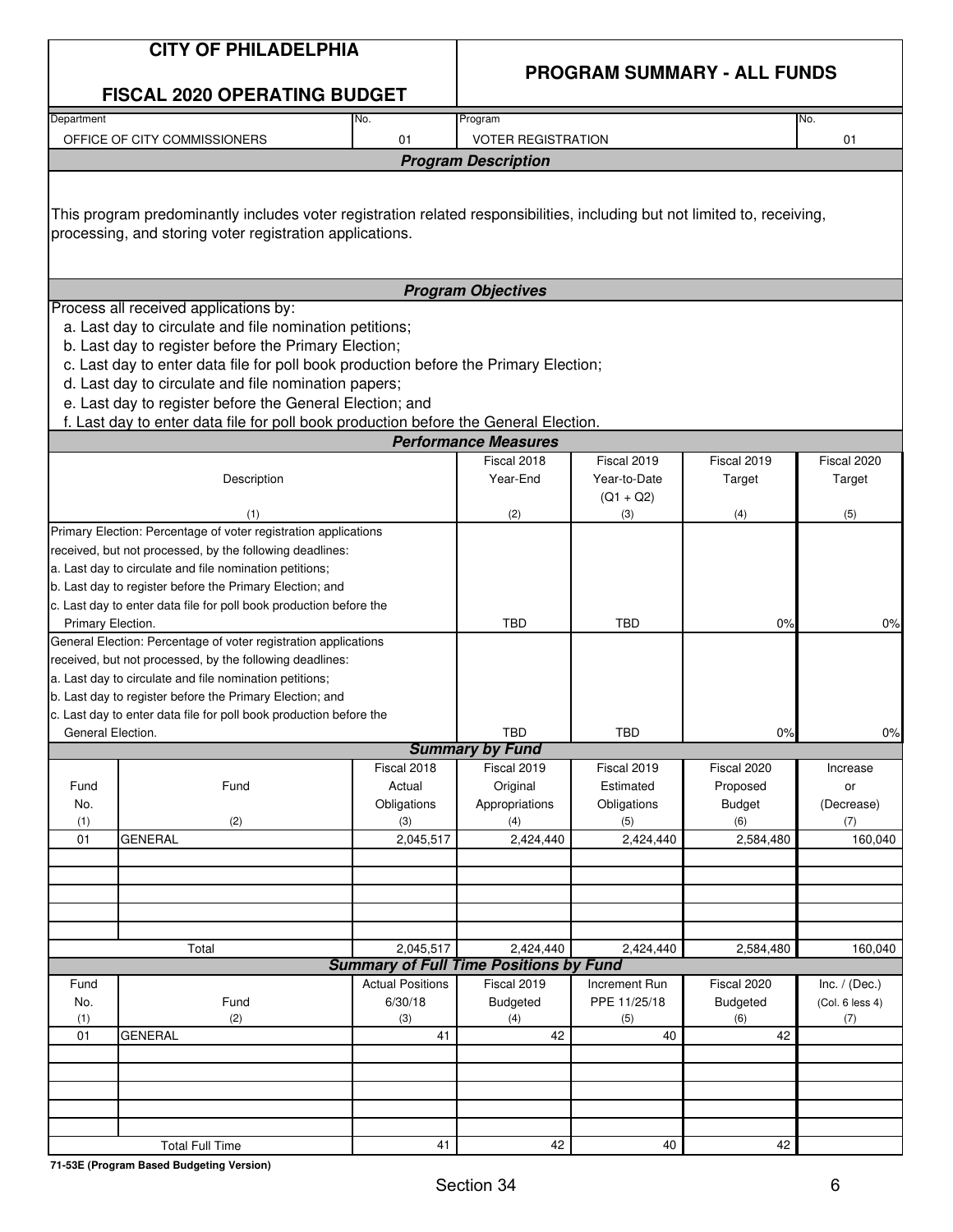### **CITY OF PHILADELPHIA**

### **FISCAL 2020 OPERATING BUDGET**

## **PROGRAM SUMMARY - ALL FUNDS**

| Department   |                                     | No.            | Program                                             |                     |                 | No.                 |
|--------------|-------------------------------------|----------------|-----------------------------------------------------|---------------------|-----------------|---------------------|
|              | OFFICE OF CITY COMMISSIONERS        | 73             | <b>VOTER REGISTRATION</b>                           |                     |                 | 01                  |
|              |                                     |                | <b>Selected Associated Non-Tax Revenues by Fund</b> |                     |                 |                     |
|              |                                     | Fiscal 2018    | Fiscal 2019                                         | Fiscal 2019         | Fiscal 2020     | Increase            |
| Fund         | Fund                                | Actual         | Original                                            | Estimate            | Proposed        | or                  |
| No.          |                                     | Revenues       | <b>Budget</b>                                       |                     | <b>Budget</b>   | (Decrease)          |
| (1)          | (2)                                 | (3)            | (4)                                                 | (5)                 | (6)             | (7)                 |
|              |                                     |                |                                                     |                     |                 |                     |
|              |                                     |                |                                                     |                     |                 |                     |
|              |                                     |                |                                                     |                     |                 |                     |
|              |                                     |                |                                                     |                     |                 |                     |
|              |                                     |                | <b>Selected Associated Capital Projects</b>         |                     |                 |                     |
| Dept.        |                                     | Carry          | Fiscal 2019                                         | Fiscal 2019         | Fiscal 2020     | Fiscal 2020         |
| Where        | Description                         | Forward        | Original Approp.                                    | Original Approp.    | Proposed Budget | Proposed Bdgt       |
| Appropriated |                                     |                | (GO Only)                                           | (All Other Sources) | (GO Only)       | (All Other Sources) |
| (1)          | (2)                                 | (3)            | (4)                                                 | (5)                 | (6)             | (7)                 |
|              |                                     |                |                                                     |                     |                 |                     |
|              |                                     |                |                                                     |                     |                 |                     |
|              |                                     |                |                                                     |                     |                 |                     |
|              |                                     |                |                                                     |                     |                 |                     |
|              |                                     |                |                                                     |                     |                 |                     |
|              |                                     |                |                                                     |                     |                 |                     |
|              |                                     |                |                                                     |                     |                 |                     |
|              |                                     |                |                                                     |                     |                 |                     |
|              |                                     |                |                                                     |                     |                 |                     |
|              |                                     |                |                                                     |                     |                 |                     |
|              |                                     |                |                                                     |                     |                 |                     |
|              |                                     |                |                                                     |                     |                 |                     |
|              |                                     |                |                                                     |                     |                 |                     |
|              |                                     |                |                                                     |                     |                 |                     |
|              |                                     |                | <b>Selected Associated Operating Costs</b>          |                     |                 |                     |
| Dept.        |                                     | Fiscal 2018    | Fiscal 2019                                         | Fiscal 2019         | Fiscal 2020     | Increase            |
| Where        | Description                         | Calculated     | Calculated                                          | Calculated          | Calculated      | or                  |
| Appropriated |                                     | Obligations    | Appropriations                                      | Obligations         | <b>Budget</b>   | (Decrease)          |
| (1)          | (2)<br>Employee Benefits - Civilian | (3)<br>814,829 | (4)<br>717,501                                      | (5)                 | (6)<br>703,698  | (7)                 |
| Finance      |                                     |                |                                                     | 717,501             |                 | (13,803)            |
| Finance      | Employee Benefits - Uniform         |                |                                                     |                     |                 |                     |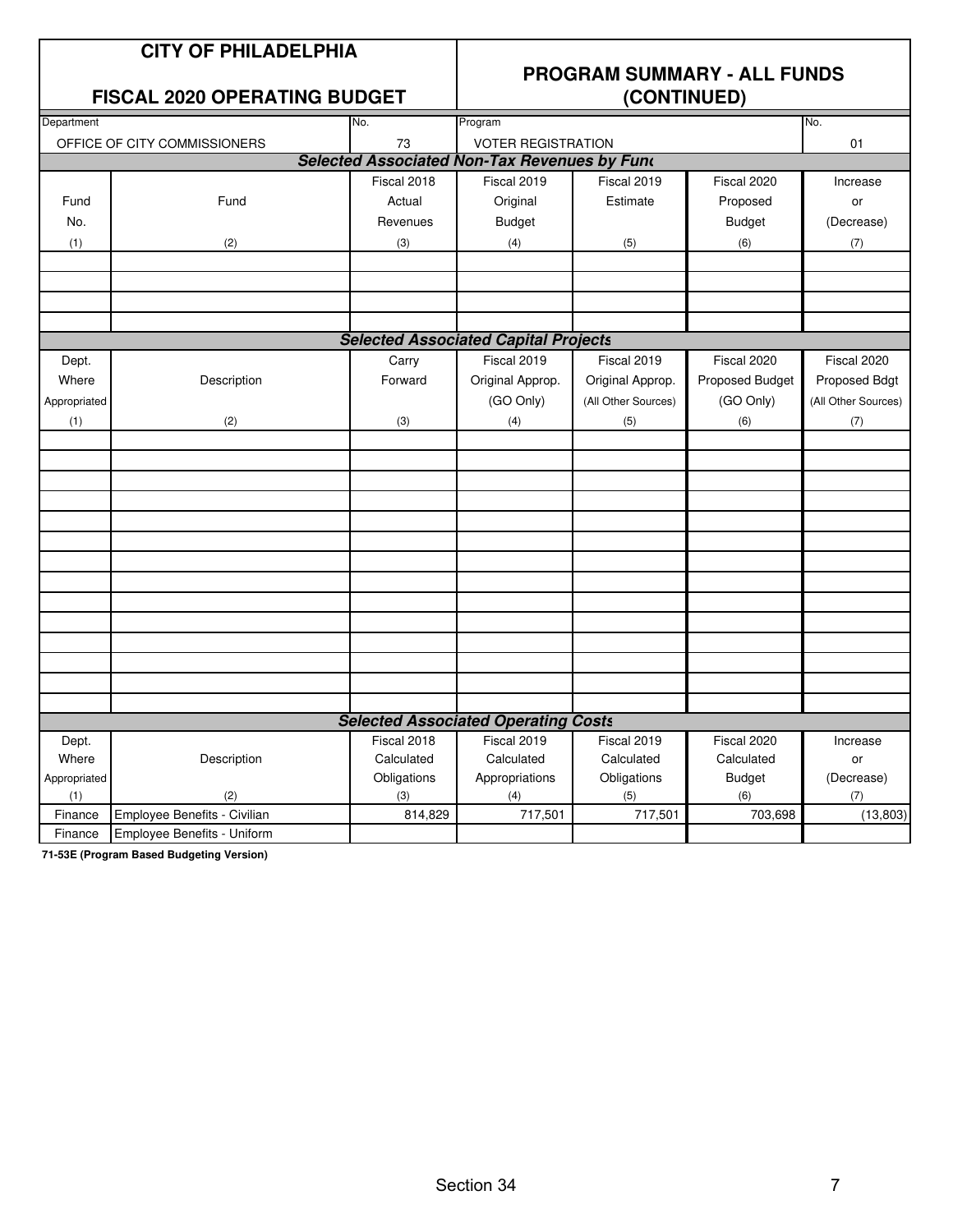|                | <b>CITY OF PHILADELPHIA</b><br><b>FISCAL 2020 OPERATING BUDGET</b> |                                                     | <b>PROGRAM SUMMARY</b>      |              |               |            |  |  |
|----------------|--------------------------------------------------------------------|-----------------------------------------------------|-----------------------------|--------------|---------------|------------|--|--|
| Department     |                                                                    | No.                                                 | Program                     |              |               | No.        |  |  |
|                | OFFICE OF CITY COMMISSIONERS                                       | 73                                                  | <b>VOTER REGISTRATION</b>   |              |               | 01         |  |  |
| Fund           |                                                                    | No.                                                 |                             |              |               |            |  |  |
| <b>GENERAL</b> |                                                                    | 01                                                  | <b>Summary by Class</b>     |              |               |            |  |  |
|                |                                                                    | Fiscal 2018                                         |                             |              |               |            |  |  |
|                |                                                                    |                                                     | Fiscal 2019                 | Fiscal 2019  | Fiscal 2020   | Increase   |  |  |
| Class          | Description                                                        | Actual                                              | Original                    | Estimated    | Proposed      | or         |  |  |
|                |                                                                    | Obligations                                         | Appropriations              | Obligations  | <b>Budget</b> | (Decrease) |  |  |
| (1)<br>100     | (2)<br><b>Employee Compensation</b>                                | (3)                                                 | (4)                         | (5)          | (6)           | (7)        |  |  |
| a)             | <b>Personal Services</b>                                           | 1,899,368                                           | 2,257,194                   | 2,257,194    | 2,417,234     | 160,040    |  |  |
| b)             | <b>Employee Benefits</b>                                           |                                                     |                             |              |               |            |  |  |
| 200            | Purchase of Services                                               | 34,202                                              | 34,202                      | 34,202       | 34,202        |            |  |  |
| 300            | <b>Materials and Supplies</b>                                      | 88,595                                              | 87,433                      | 87,433       | 87,433        |            |  |  |
| 400            | Equipment                                                          | 23,352                                              | 45,611                      | 45,611       | 45,611        |            |  |  |
| 500            | Contributions, Indemnities and Taxes                               |                                                     |                             |              |               |            |  |  |
| 700            | <b>Debt Service</b>                                                |                                                     |                             |              |               |            |  |  |
| 800            | Payments to Other Funds                                            |                                                     |                             |              |               |            |  |  |
| 900            | Advances and Misc. Payments                                        |                                                     |                             |              |               |            |  |  |
|                | Total                                                              | 2,045,517                                           | 2,424,440                   | 2,424,440    | 2,584,480     | 160,040    |  |  |
|                |                                                                    |                                                     | <b>Summary of Positions</b> |              |               |            |  |  |
|                |                                                                    | Actual                                              | Fiscal 2019                 | Increment    | Fiscal 2020   | Increase   |  |  |
|                |                                                                    | Positions                                           | <b>Budgeted</b>             | Run          | Budgeted      | or         |  |  |
| Code           | Category                                                           | 6/30/18                                             | Positions                   | PPE 11/25/18 | Positions     | (Decrease) |  |  |
| (1)            | (2)                                                                | (3)                                                 | (4)                         | (5)          | (6)           | (7)        |  |  |
| 101            | Full Time - Civilian                                               | 41                                                  | 42                          | 40           | 42            |            |  |  |
| 105            | Full Time - Uniform                                                |                                                     |                             |              |               |            |  |  |
|                | Total                                                              | 41                                                  | 42                          | 40           | 42            |            |  |  |
|                |                                                                    | <b>Selected Associated Non-Tax Revenues by Type</b> |                             |              |               |            |  |  |
|                |                                                                    | Fiscal 2018                                         | Fiscal 2019                 | Fiscal 2019  | Fiscal 2020   | Increase   |  |  |
|                | Description                                                        | Actual                                              | Original                    | Estimate     | Proposed      | or         |  |  |
|                |                                                                    | Revenues                                            | Budget                      |              | Budget        | (Decrease) |  |  |
|                | (1)                                                                | (2)                                                 | (3)                         | (4)          | (5)           | (6)        |  |  |
| Local          |                                                                    |                                                     |                             |              |               |            |  |  |
| Federal        |                                                                    |                                                     |                             |              |               |            |  |  |
| <b>State</b>   |                                                                    |                                                     |                             |              |               |            |  |  |
|                | <b>Other Governments</b>                                           |                                                     |                             |              |               |            |  |  |
| Other Funds    |                                                                    |                                                     |                             |              |               |            |  |  |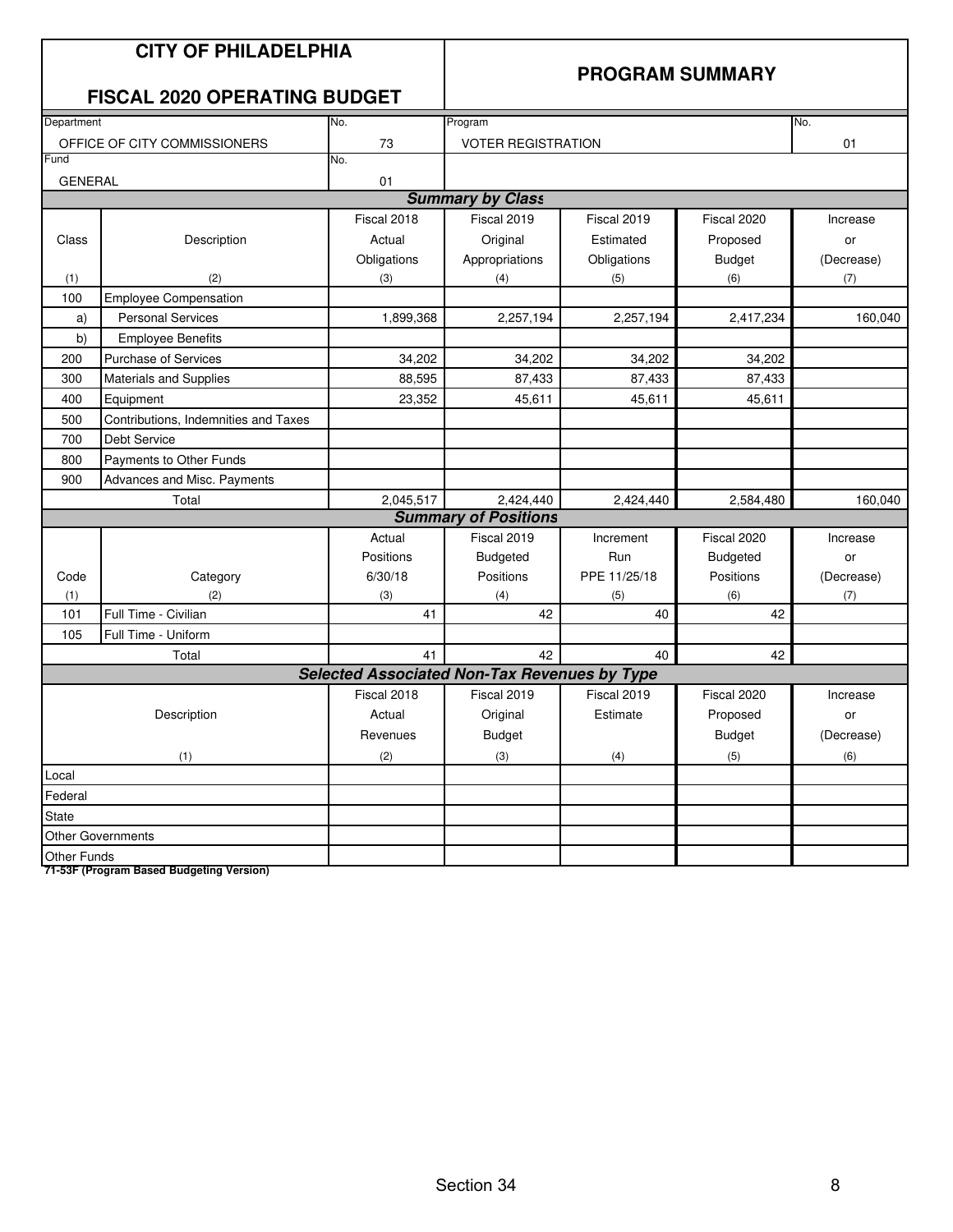| <b>CITY OF PHILADELPHIA</b><br><b>FISCAL 2020 OPERATING BUDGET</b> |                |                                                              |                                    |                | <b>SCHEDULE 100</b><br><b>LIST OF POSITIONS</b><br><b>BY PROGRAM</b> |                           |                |                    |              |  |
|--------------------------------------------------------------------|----------------|--------------------------------------------------------------|------------------------------------|----------------|----------------------------------------------------------------------|---------------------------|----------------|--------------------|--------------|--|
| Department                                                         |                |                                                              |                                    | No.            | Program                                                              |                           |                |                    | No.          |  |
|                                                                    |                | OFFICE OF CITY COMMISSIONERS                                 |                                    | 73             |                                                                      | <b>VOTER REGISTRATION</b> |                |                    | 01           |  |
| Fund                                                               |                |                                                              |                                    | No.            |                                                                      |                           |                |                    |              |  |
|                                                                    | <b>GENERAL</b> |                                                              |                                    | 01             |                                                                      |                           |                |                    |              |  |
|                                                                    |                |                                                              |                                    | Fiscal         | Fiscal                                                               |                           | Fiscal         |                    | Increase     |  |
|                                                                    |                |                                                              | Salary                             | 2018           | 2019                                                                 | Increment                 | 2020           | Annual             | (Decrease)   |  |
| Line                                                               | Class          | Title                                                        | Range                              | Actual Pos.    | <b>Budgeted</b>                                                      | Run - PPE                 | Budgeted       | Salary             | (Col. 8)     |  |
| No.                                                                | Code           |                                                              | (in dollars)                       | 6/30/18        | Positions                                                            | 11/25/18                  | Positions      | 7/1/19             | less Col. 6) |  |
| (1)                                                                | (2)            | (3)                                                          | (4)                                | (5)            | (6)                                                                  | (7)                       | (8)            | (9)                | (10)         |  |
|                                                                    |                | <b>VOTER REGISTRATION MANAGEMENT</b>                         |                                    |                |                                                                      |                           |                |                    |              |  |
| $\mathbf{1}$                                                       |                | 1D59 Computer User Support Specialist                        | 39,541 - 43,333                    | $\overline{1}$ | 1                                                                    |                           |                | 48,146             |              |  |
| $\overline{\mathbf{c}}$                                            |                | 1B51 Election & Voter Registration Clerk 1                   | 30,962 - 33,476                    |                |                                                                      |                           |                |                    |              |  |
| 3                                                                  |                | 2M39 Voter Administrator                                     | 54,941 - 70,622                    |                |                                                                      |                           |                |                    |              |  |
| 4                                                                  |                | 1E15 Web Developer                                           | 65,166 - 73,317                    |                |                                                                      |                           |                |                    |              |  |
| 5                                                                  |                | 1B64 Voter Registration Records Supervisor                   | 35,099 - 45,126                    | $\mathbf{1}$   | $\mathbf{1}$                                                         | $\overline{1}$            | 1              | 50,096             |              |  |
| 6                                                                  |                | <b>Total Voter Registration Administration</b>               |                                    | $\overline{c}$ | $\overline{2}$                                                       | $\overline{2}$            | $\overline{2}$ | 98,242             |              |  |
|                                                                    |                | <b>DATA PROCESSING</b>                                       |                                    |                |                                                                      |                           |                |                    |              |  |
| $\overline{7}$                                                     |                | 1B54 Election & Voter Registration Clerk 1                   | 30,962 - 33,476                    | 8              | 8                                                                    | $\overline{7}$            | 8              | 291,435            |              |  |
| 8                                                                  |                | 1B53 Election & Voter Registration Clerk Supervisor          | 39,716 - 43,447                    |                |                                                                      |                           |                |                    |              |  |
| 9                                                                  |                | 1B52 Election & Voter Registration Clerk 2                   | 34,414 - 37,451                    | 6              | 6                                                                    | 6                         | 6              | 245,601            |              |  |
| 10                                                                 |                | 7H01 Trades Helper                                           | 33,418 - 36,323                    |                |                                                                      |                           |                |                    |              |  |
| 11                                                                 |                | Total Data Processing Unit - Sure System                     |                                    | 14             | 14                                                                   | 13                        | 14             | 537,036            |              |  |
|                                                                    |                | <b>DOCUMENTS</b>                                             |                                    |                |                                                                      |                           |                |                    |              |  |
| 12                                                                 |                | 1B54 Election & Voter Registration Clerk 1                   | 30,962 - 33,476                    |                | -1                                                                   |                           |                | 36,402             |              |  |
| 13                                                                 |                | 1B52 Election & Voter Registration Clerk 2                   | 35,446 - 38,575                    | $\overline{c}$ | $\overline{c}$                                                       | 2                         | $\overline{2}$ | 78,944             |              |  |
| 14                                                                 |                | 1B53 Election & Voter Registration Clerk 3                   | 39,716 - 43,447                    |                |                                                                      |                           |                |                    |              |  |
| 15                                                                 |                | 1B53 Election & Voter Registration Clerk Supervisor          | 39,716 - 43,447                    | -1             | $\mathbf{1}$                                                         | -1                        |                | 47,493             |              |  |
| 16                                                                 |                | 7H01 Trades Helper                                           | 33,418 - 36,323                    | -1             | -1                                                                   | 1                         |                | 39,498             |              |  |
| 17                                                                 |                | <b>Total Documents Unit</b>                                  |                                    | 5              | 5                                                                    | 5                         | 5              | 202,338            |              |  |
|                                                                    |                |                                                              |                                    |                |                                                                      |                           |                |                    |              |  |
|                                                                    |                | <b>VOTING SYSTEM/SURE SYSTEM IMAGING</b>                     |                                    |                |                                                                      |                           |                |                    |              |  |
| 18                                                                 |                | 1B54 Election & Voter Registration Clerk 1                   | 30,962 - 33,476                    | 4              | 4                                                                    | 3                         |                | 133,706            |              |  |
| 19                                                                 |                | 1B52 Election & Voter Registration Clerk 2                   | 34,414 - 37,451                    | 3              | 3                                                                    | 3                         | 3              | 123,673            |              |  |
| 20                                                                 |                | 1B53 Election & Voter Registration Clerk Supervisor          | 39,716 - 43,447                    |                | 1                                                                    | 1                         |                | 43,857             |              |  |
| 21                                                                 |                | 1B53 Election & Voter Registration Supervisor                | 39,716 - 43,447<br>33,418 - 36,323 |                |                                                                      |                           |                |                    |              |  |
| 22<br>23                                                           |                | 7H01 Trades Helper<br>Total Voter System/Sure System Imaging |                                    | 3<br>11        | 12                                                                   | 11                        | 12             | 161,093<br>462,330 |              |  |
|                                                                    |                |                                                              |                                    |                |                                                                      |                           |                |                    |              |  |
|                                                                    |                | RECORDS/CORRESPONDENCE                                       |                                    |                |                                                                      |                           |                |                    |              |  |
| 24                                                                 |                | 1A22 Clerical Supervisor 2                                   | 39,716 - 43,447                    | -1             | $\mathbf{1}$                                                         | -1                        | 1              | 48,293             |              |  |
| 25                                                                 |                | 1B51 Election & Voter Registration Clerk 1                   | 30,962 - 33,476                    | $\overline{4}$ | 4                                                                    | 4                         | 4              | 146,242            |              |  |
| 26                                                                 |                | 1B52 Election & Voter Registration Clerk 2                   | 35,446 - 38,575                    | 3              | 3                                                                    | 3                         | 3              | 116,115            |              |  |
| 27                                                                 |                | 7H01 Trades Helper                                           | 33,418 - 36,323                    | $\mathbf{1}$   | $\mathbf{1}$                                                         | $\mathbf{1}$              | 1              | 40,323             |              |  |
| 28                                                                 |                | Total Records/Correspondence                                 |                                    | 9              | 9                                                                    | 9                         | 9              | 350,974            |              |  |
|                                                                    |                |                                                              |                                    |                |                                                                      |                           |                |                    |              |  |
|                                                                    |                |                                                              |                                    | 41             | 42                                                                   | 40                        | 42             | 1,650,920          |              |  |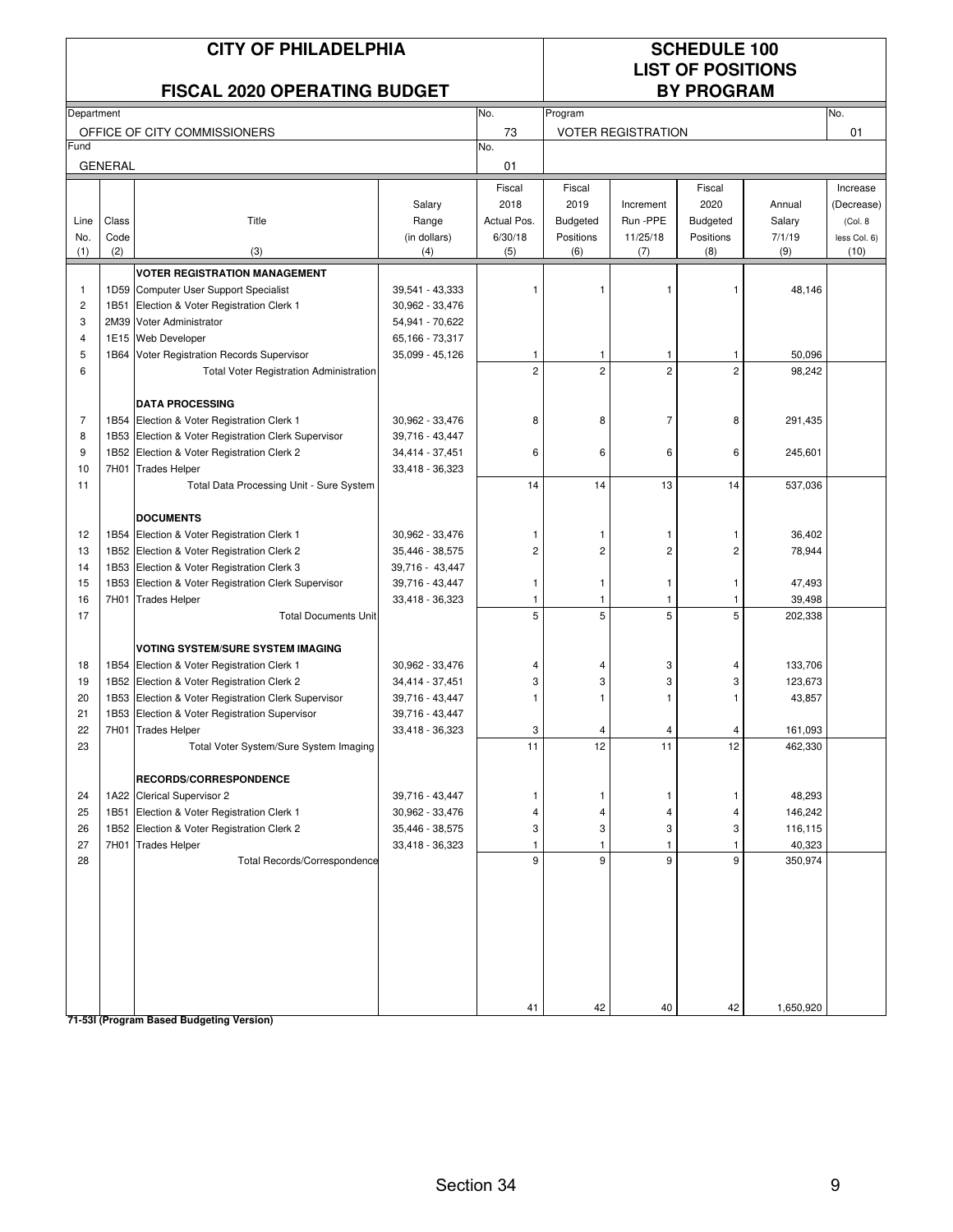### **FISCAL 2020 OPERATING BUDGET**

# **LIST OF POSITIONS**

| Department     |                |                                 |           |                             | No.                                 | Program     |                           |                 |             |                 | No.             |
|----------------|----------------|---------------------------------|-----------|-----------------------------|-------------------------------------|-------------|---------------------------|-----------------|-------------|-----------------|-----------------|
|                |                | OFFICE OF CITY COMMISSIONERS    |           |                             | $73\,$                              |             | <b>VOTER REGISTRATION</b> |                 |             |                 | 01              |
| Fund           |                |                                 |           |                             | No.                                 |             |                           |                 |             |                 |                 |
|                | <b>GENERAL</b> |                                 |           |                             | 01                                  |             |                           |                 |             |                 |                 |
|                |                |                                 |           |                             |                                     | Fiscal      | Fiscal                    |                 | Fiscal      |                 | Inc.            |
|                |                |                                 |           |                             | Salary                              | 2018        | 2019                      | Increment       | 2020        | Annual          | (Dec.)          |
| Line           | Class          | Title                           |           |                             | Range                               | Actual Pos. | <b>Budgeted</b>           | Run-PPE         | Budgeted    | Salary          | (Col. 8)        |
| No.            | Code           |                                 |           |                             | (in dollars)                        | 6/30/18     | Positions                 | 11/25/18        | Positions   | 7/1/19          | less Col. 6)    |
| (1)            | (2)            | (3)                             |           |                             | (4)                                 | (5)         | (6)                       | (7)             | (8)         | (9)             | (10)            |
| $\mathbf{1}$   | 101            | <b>TOTAL FULL TIME</b>          |           |                             |                                     | 41          | 42                        | 40              | 42          | 1,650,920       |                 |
| $\overline{c}$ | 109            | <b>ADJUSTMENTS</b>              |           |                             |                                     |             |                           |                 |             | 15,000          |                 |
| $\sqrt{3}$     | 121            | <b>TEMPORARY</b>                |           |                             |                                     |             |                           |                 |             | 318,000         |                 |
| $\overline{4}$ | 161            | <b>REGULAR OVERTIME</b>         |           |                             |                                     |             |                           |                 |             | 416,814         |                 |
| 5              | 171            | <b>HOLIDAY OVERTIME</b>         |           |                             |                                     |             |                           |                 |             | 16,000          |                 |
| 6              | 181            | SHIFT DIFFERENTIAL              |           |                             |                                     |             |                           |                 |             | 500             |                 |
| $\overline{7}$ | 100            | LUMP-SUM                        |           |                             |                                     |             |                           |                 |             | 10,599          |                 |
|                |                |                                 |           |                             |                                     |             |                           |                 |             |                 |                 |
|                |                |                                 |           |                             |                                     |             |                           |                 |             |                 |                 |
|                |                |                                 |           |                             |                                     |             |                           |                 |             |                 |                 |
|                |                |                                 |           |                             |                                     |             |                           |                 |             |                 |                 |
|                |                |                                 |           |                             |                                     |             |                           |                 |             |                 |                 |
|                |                |                                 |           |                             |                                     |             |                           |                 |             |                 |                 |
|                |                |                                 |           |                             |                                     |             |                           |                 |             |                 |                 |
|                |                |                                 |           |                             |                                     |             |                           |                 |             |                 |                 |
|                |                |                                 |           |                             |                                     |             |                           |                 |             |                 |                 |
|                |                |                                 |           |                             |                                     |             |                           |                 |             |                 |                 |
|                |                |                                 |           |                             |                                     |             |                           |                 |             |                 |                 |
|                |                |                                 |           |                             |                                     |             |                           |                 |             |                 |                 |
|                |                |                                 |           |                             |                                     |             |                           |                 |             |                 |                 |
|                |                |                                 |           |                             |                                     |             |                           |                 |             |                 |                 |
|                |                | <b>Total Gross Requirements</b> |           |                             |                                     | 41          | 42                        | 40              | 42          | 2,427,833       |                 |
|                |                | Plus: Earned Increment          |           |                             |                                     |             |                           |                 |             |                 |                 |
|                |                | Plus: Longevity                 |           |                             |                                     |             |                           |                 |             |                 |                 |
|                |                | Less: (Vacancy Allowance)       |           |                             |                                     |             |                           |                 |             | (10, 599)       |                 |
|                |                |                                 |           | <b>Total Budget Request</b> |                                     |             |                           |                 |             | 2,417,234       |                 |
|                |                |                                 |           |                             | <b>Summary of Personal Services</b> |             |                           |                 |             |                 |                 |
|                |                |                                 |           | Fiscal 2018                 |                                     | Fiscal 2019 |                           |                 | Fiscal 2020 | Inc. $/$ (Dec.) | Inc. $/$ (Dec.) |
| Line           |                |                                 | Actual    | Actual                      | <b>Budgeted</b>                     | Estimated   | Increment                 | <b>Budgeted</b> | Department  | in Require.     | in Bud. Pos.    |
| No.            |                | Category                        | Positions | Obligations                 | Positions                           | Obligations | Run -PPE                  | Positions       | Request     | (Col.9          | (Col. 8)        |
|                |                |                                 | 6/30/18   |                             |                                     |             | 11/25/18                  |                 |             | less Col. 6)    | less Col. 5)    |
| (1)            |                | (2)                             | (3)       | (4)                         | (5)                                 | (6)         | (7)                       | (8)             | (9)         | (10)            | (11)            |
| $\mathbf{1}$   | Lump Sum       |                                 |           | 850                         |                                     | 179         |                           |                 | 10,599      | 10,420          |                 |
| $\overline{2}$ |                | Full Time - Civilian            | 41        | 1,426,627                   | 42                                  | 1,672,496   | 40                        | 42              | 1,640,321   | (32, 175)       |                 |
| 3              |                | Full Time - Uniform             |           |                             |                                     |             |                           |                 |             |                 |                 |
| $\overline{4}$ |                | Bonus, Gross Adj.               |           | 14,383                      |                                     | 15,651      |                           |                 | 15,000      | (651)           |                 |
| 5              |                | PT, Temp/Seas, Bd, SCG          |           | 207,780                     |                                     | 210,864     |                           |                 | 318,000     | 107,136         |                 |
| 6              |                | Overtime - Civilian             |           | 235,516                     |                                     | 341,371     |                           |                 | 416,814     | 75,442          |                 |
| $\overline{7}$ |                | Overtime - Uniform              |           |                             |                                     |             |                           |                 |             |                 |                 |
| 8              |                | Holiday Overtime - Civilian     |           | 13,205                      |                                     | 16,043      |                           |                 | 16,000      | (43)            |                 |
| 9              |                | <b>Unused Uniform Leave</b>     |           |                             |                                     |             |                           |                 |             |                 |                 |
| 10             | Shift/Stress   |                                 |           | 786                         |                                     | 590         |                           |                 | 500         | (90)            |                 |
| 11             |                | H&L, IOD, LT-Sick               |           | 221                         |                                     |             |                           |                 |             |                 |                 |
| 12             |                |                                 |           |                             |                                     |             |                           |                 |             |                 |                 |
|                |                | Total                           | 41        | 1,899,368                   | 42                                  | 2,257,194   | $40\,$                    | 42              | 2,417,234   | 160,039         |                 |

Total<br><mark>71-53J (Program Based Budgeting Version)</mark>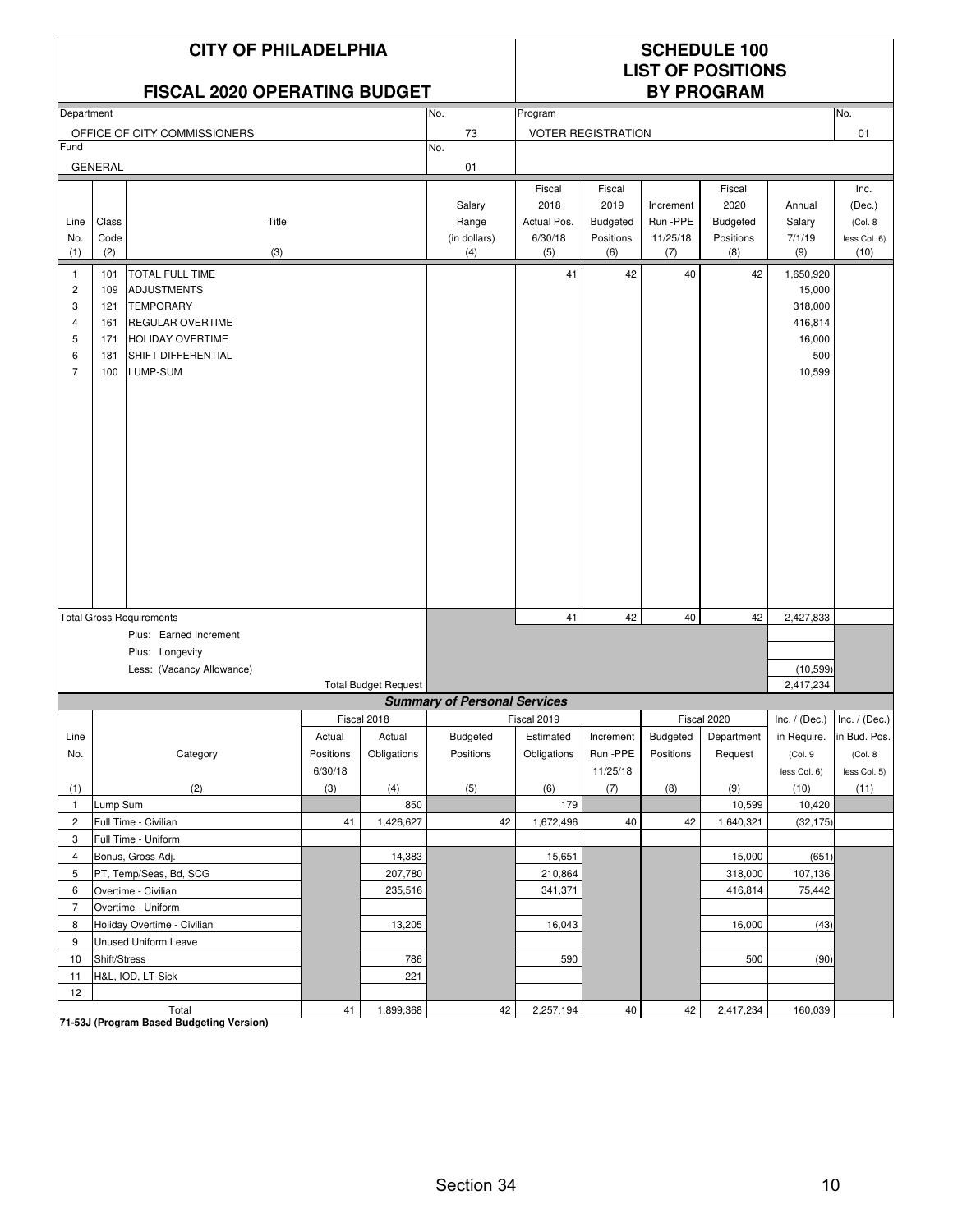### **FISCAL 2020 OPERATING BUDGET**

# **PURCHASE OF SERVICES**

| Department |                                                  | No.                                        | Program                   |             |              | No.        |
|------------|--------------------------------------------------|--------------------------------------------|---------------------------|-------------|--------------|------------|
|            | OFFICE OF CITY COMMISSIONERS                     | 73                                         | <b>VOTER REGISTRATION</b> |             |              | 01         |
| Fund       |                                                  | No.                                        |                           |             |              |            |
|            | <b>GENERAL</b>                                   | 01                                         |                           |             |              |            |
|            |                                                  | Fiscal 2018                                | Fiscal 2019               | Fiscal 2019 | Fiscal 2020  | Increase   |
| Code       | Description                                      | Actual                                     | Original                  | Estimated   | Departmental | or         |
|            |                                                  | Obligations                                | Appropriations            | Obligations | Request      | (Decrease) |
| (1)        | (2)                                              | (3)                                        | (4)                       | (5)         | (6)          | (7)        |
|            |                                                  | <b>Schedule 200 - Purchase of Services</b> |                           |             |              |            |
| 201        | Cleaning & Laundering                            |                                            |                           |             |              |            |
| 202        | Janitorial Services                              |                                            |                           |             |              |            |
| 205        | Refuse, Garbage, Silt and Sludge Removal         |                                            |                           |             |              |            |
| 209        | Telephone & Communication                        |                                            |                           |             |              |            |
| 210        | <b>Postal Services</b>                           |                                            |                           |             |              |            |
| 211        | Transportation                                   |                                            |                           |             |              |            |
| 215        | Licenses, Permits & Inspection Charges           |                                            |                           |             |              |            |
| 216        | Commercial off the Shelf Software Licenses       |                                            |                           |             |              |            |
| 220        | <b>Electric Current</b>                          |                                            |                           |             |              |            |
| 221        | <b>Gas Services</b>                              |                                            |                           |             |              |            |
| 222        | Steam for Heating                                |                                            |                           |             |              |            |
| 230        | Meals (non-travel) & Official Entertaining       |                                            |                           |             |              |            |
| 231        | Overtime Meals                                   |                                            |                           |             |              |            |
| 240        | Advertising & Promotional Activities             |                                            |                           |             |              |            |
| 250        | <b>Professional Services</b>                     |                                            |                           |             |              |            |
| 251        | Professional Svcs. - Information Technology      |                                            |                           |             |              |            |
| 252        | Accounting & Auditing Services                   |                                            |                           |             |              |            |
| 253        | <b>Legal Services</b>                            |                                            |                           |             |              |            |
| 254        | Mental Health & Intellectual Disability Services |                                            |                           |             |              |            |
| 255        | Dues                                             |                                            |                           |             |              |            |
| 256        | Seminar & Training Sessions                      | 3,140                                      | 3,140                     | 3,140       | 3,140        |            |
| 257        | Architectural & Engineering Services             |                                            |                           |             |              |            |
| 258        | <b>Court Reporters</b>                           |                                            |                           |             |              |            |
| 259        | <b>Arbitration Fees</b>                          |                                            |                           |             |              |            |
| 260        | Repair & Maintenance Charges                     | 29,262                                     | 29,262                    | 29,262      | 29,262       |            |
| 261        | Repaving, Repairing & Resurfacing Streets        |                                            |                           |             |              |            |
| 262        | Demolition of Buildings                          |                                            |                           |             |              |            |
| 264        | <b>Abatement of Nuisances</b>                    |                                            |                           |             |              |            |
| 265        | Rehabilitation of Property                       |                                            |                           |             |              |            |
| 266        | Maint. & Support - Comp. Hardware & Software     |                                            |                           |             |              |            |
| 275        | Juror Fees                                       |                                            |                           |             |              |            |
| 276        | Juror Expenses                                   |                                            |                           |             |              |            |
| 277        | <b>Witness Fees</b>                              |                                            |                           |             |              |            |
| 280        | Insurance & Official Bonds                       |                                            |                           |             |              |            |
| 282        | Lease Purchase - Computer Systems                |                                            |                           |             |              |            |
| 283        | Lease Purchase - Vehicles                        |                                            |                           |             |              |            |
| 284        | Ground & Building Rental                         |                                            |                           |             |              |            |
| 285        | Rents - Other                                    |                                            |                           |             |              |            |
| 286        | Rental of Parking Spaces                         | 1,800                                      | 1,800                     | 1,800       | 1,800        |            |
| 290        | Payments for Care of Individuals                 |                                            |                           |             |              |            |
| 295        | <b>Imprest Advances</b>                          |                                            |                           |             |              |            |
| 298        | Payments for Burials & Graves                    |                                            |                           |             |              |            |
| 299        | Other Expenses (not otherwise classified)        |                                            |                           |             |              |            |
|            |                                                  |                                            |                           |             |              |            |
|            |                                                  |                                            |                           |             |              |            |
|            |                                                  |                                            |                           |             |              |            |
|            | Total                                            | 34,202                                     | 34,202                    | 34,202      | 34,202       |            |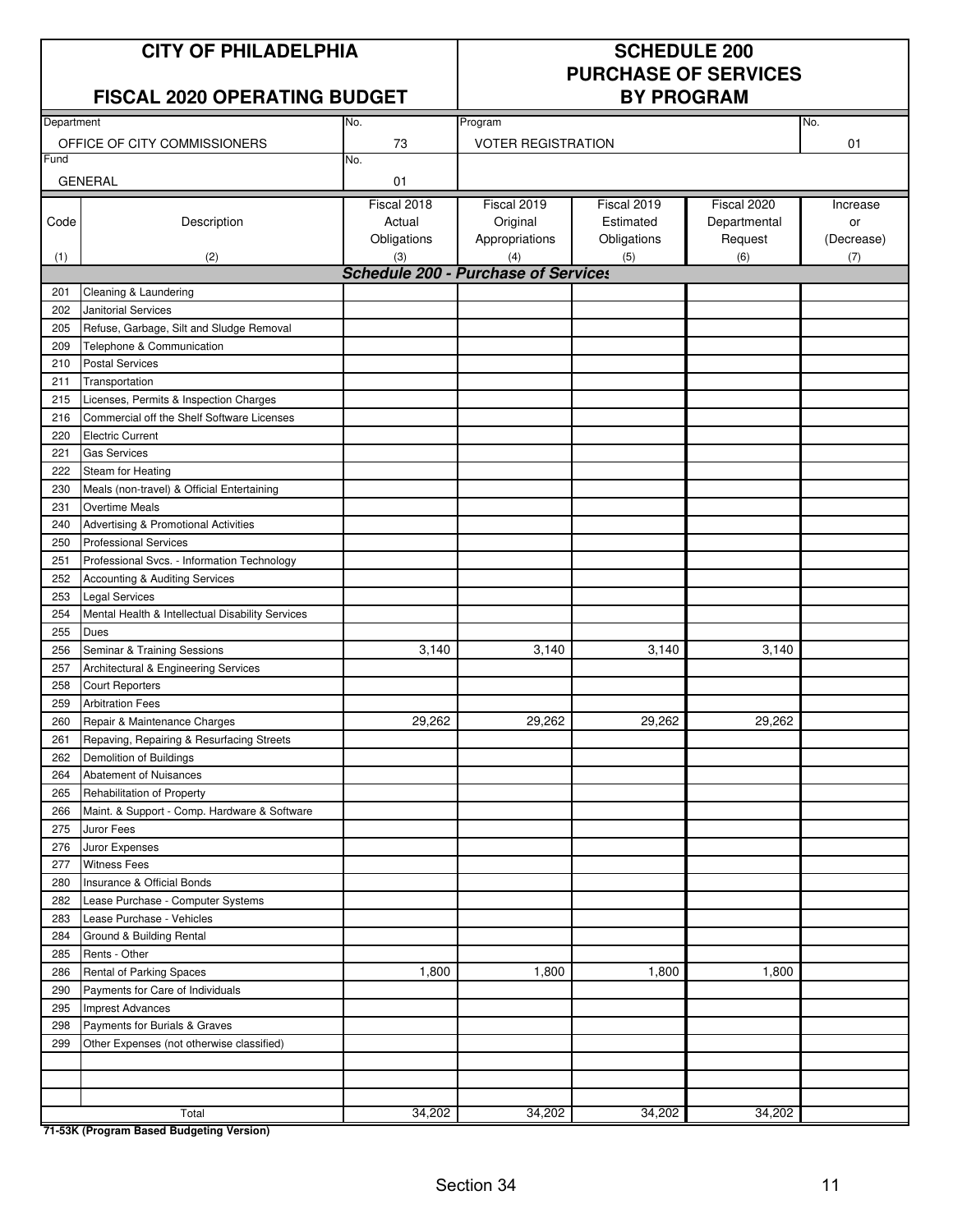### **FISCAL 2020 OPERATING BUDGET**

## **CITY OF PHILADELPHIA SCHEDULE 300 - 400 MATERIALS, SUPPLIES & EQUIPMENT**

| Department |                                                       | No.                                            | Program                   |             |                | No.        |
|------------|-------------------------------------------------------|------------------------------------------------|---------------------------|-------------|----------------|------------|
|            | OFFICE OF CITY COMMISSIONERS                          | 73                                             | <b>VOTER REGISTRATION</b> |             |                | 01         |
| Fund       |                                                       | No.                                            |                           |             |                |            |
|            | <b>GENERAL</b>                                        | 01                                             |                           |             |                |            |
|            |                                                       |                                                |                           |             |                |            |
|            |                                                       | Fiscal 2018                                    | Fiscal 2019               | Fiscal 2019 | Fiscal 2020    | Increase   |
| Code       | Description                                           | Actual                                         | Original                  | Estimated   | Departmental   | or         |
|            |                                                       | Obligations<br>(3)                             | Appropriations            | Obligations | Request<br>(6) | (Decrease) |
| (1)        | (2)                                                   | <b>Schedule 300 - Materials &amp; Supplies</b> | (4)                       | (5)         |                | (7)        |
| 300        | Materials & Supplies Control                          | 5                                              |                           |             |                |            |
| 301        | Agricultural & Botanical                              |                                                |                           |             |                |            |
| 302        | Animal, Livestock & Marine                            |                                                |                           |             |                |            |
| 303        | Bakeshop, Dining Room & Kitchen                       |                                                |                           |             |                |            |
| 304        | Books & Other Publications                            |                                                |                           |             |                |            |
| 305        | Building & Construction                               |                                                |                           |             |                |            |
| 306        | <b>Library Materials</b>                              |                                                |                           |             |                |            |
| 307        | <b>Chemicals &amp; Gases</b>                          |                                                |                           |             |                |            |
| 308        | Dry Goods, Notions & Wearing Apparel                  |                                                |                           |             |                |            |
| 309        | Cordage & Fibers                                      |                                                |                           |             |                |            |
| 310        | Electrical & Communication                            |                                                |                           |             |                |            |
| 311        | General Equipment & Machinery                         |                                                |                           |             |                |            |
| 312        | Fire Fighting & Safety                                |                                                |                           |             |                |            |
| 313        | Food                                                  |                                                |                           |             |                |            |
| 314        | Fuel - Heating & Cooling                              |                                                |                           |             |                |            |
| 316        | General Hardware & Minor Tools                        |                                                |                           |             |                |            |
| 317        | <b>Hospital &amp; Laboratory</b>                      |                                                |                           |             |                |            |
| 318        | Janitorial, Laundry & Household                       |                                                |                           |             |                |            |
| 320        | Office Materials & Supplies                           | 32,516                                         | 31,359                    | 31,359      | 31,359         |            |
| 322        | Small Power Tools & Hand Tools                        |                                                |                           |             |                |            |
| 323        | Plumbing, AC & Space Heating                          |                                                |                           |             |                |            |
| 324        | Precision, Photographic & Artists                     |                                                |                           |             |                |            |
| 325        | Printing                                              | 56,074                                         | 56,074                    | 56,074      | 56,074         |            |
| 326        | Recreational & Educational                            |                                                |                           |             |                |            |
| 328        | Vehicle Parts & Accessories                           |                                                |                           |             |                |            |
| 335        | Lubricants                                            |                                                |                           |             |                |            |
| 340        | #2 Diesel Fuel                                        |                                                |                           |             |                |            |
| 341        | Compressed Natural Gas (CNG)                          |                                                |                           |             |                |            |
| 342        | Liquid Propane Gas (LPG)                              |                                                |                           |             |                |            |
| 345        | Gasoline                                              |                                                |                           |             |                |            |
| 399        | Other Materials & Supplies (not otherwise classified) |                                                |                           |             |                |            |
|            |                                                       |                                                |                           |             |                |            |
|            | Total                                                 | 88,595                                         | 87,433                    | 87,433      | 87,433         |            |
|            |                                                       |                                                | Schedule 400 - Equipment  |             |                |            |
| 405        | Construction, Dredging & Conveying                    |                                                |                           |             |                |            |
| 410        | Electrical, Lighting & Communications                 |                                                |                           |             |                |            |
| 411        | General Equipment & Machinery                         |                                                |                           |             |                |            |
| 412        | Fire Fighting & Emergency                             |                                                |                           |             |                |            |
| 418        | Janitor & Laundry                                     |                                                |                           |             |                |            |
| 420        | Office Equipment                                      | 10,460                                         | 18,035                    | 18,035      | 18,035         |            |
| 423        | Plumbing, AC & Space Heating                          |                                                |                           |             |                |            |
| 424        | Precision, Photographic & Artists                     |                                                |                           |             |                |            |
| 426        | Recreational & Educational                            |                                                |                           |             |                |            |
| 427        | Computer Equipment & Peripherals                      |                                                | 17,576                    | 17,576      | 17,576         |            |
| 428        | Vehicles                                              |                                                |                           |             |                |            |
| 430        | Furniture & Furnishings                               | 12,892                                         | 10,000                    | 10,000      | 10,000         |            |
| 499        | Other Equipment (not otherwise classified)            |                                                |                           |             |                |            |
|            |                                                       |                                                |                           |             |                |            |
|            | Total                                                 | 23,352                                         | 45,611                    | 45,611      | 45,611         |            |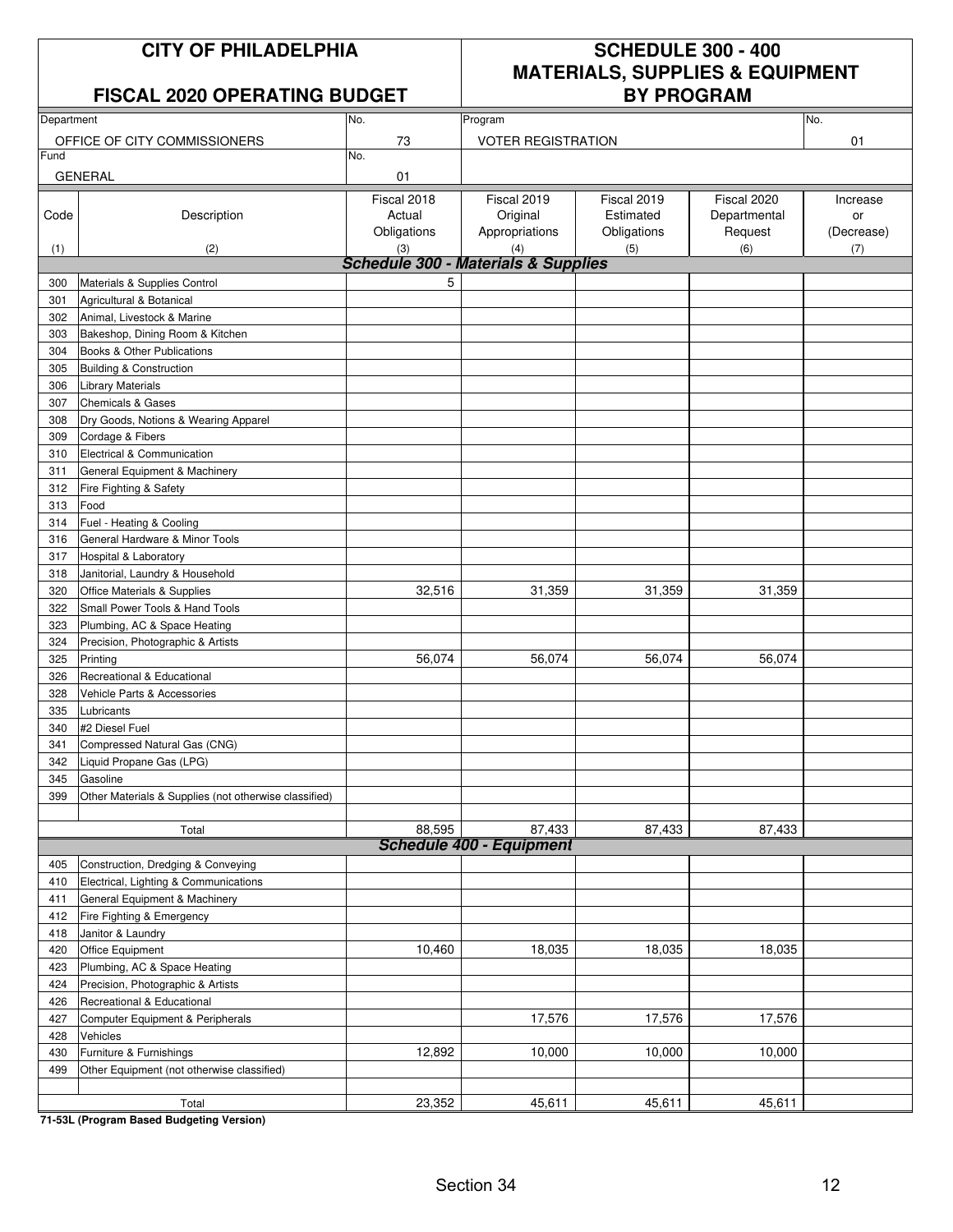|                         | <b>CITY OF PHILADELPHIA</b><br>FISCAL 2020 OPERATING BUDGET |                                      | <b>SUPPORTING DETAIL:</b><br><b>CLASSES OTHER THAN</b><br>250s AND 290, BY PROGRAM |                                         |                                      |                                                                                                    |     |
|-------------------------|-------------------------------------------------------------|--------------------------------------|------------------------------------------------------------------------------------|-----------------------------------------|--------------------------------------|----------------------------------------------------------------------------------------------------|-----|
| Department              |                                                             |                                      | No.                                                                                | Program                                 |                                      |                                                                                                    | No. |
|                         | OFFICE OF CITY COMMISSIONERS                                |                                      | $73\,$                                                                             | <b>VOTER REGISTRATON</b>                |                                      |                                                                                                    | 01  |
| Fund                    | <b>GENERAL</b>                                              |                                      | No.<br>$01\,$                                                                      |                                         |                                      |                                                                                                    |     |
| Minor<br>Object<br>Code | Name of Contractor<br>or Provider                           | Fiscal 2018<br>Actual<br>Obligations | Fiscal 2019<br>Original<br>Appropriation                                           | Fiscal 2019<br>Estimated<br>Obligations | Fiscal 2020<br>Department<br>Request | Describe purpose or scope of<br>service provided. Include, if<br>applicable, unit cost of service. |     |
| 325                     | Barton & Cooney                                             | 56,074                               | 56,074                                                                             | 56,074                                  | 56,074                               | <b>Street Lists</b>                                                                                |     |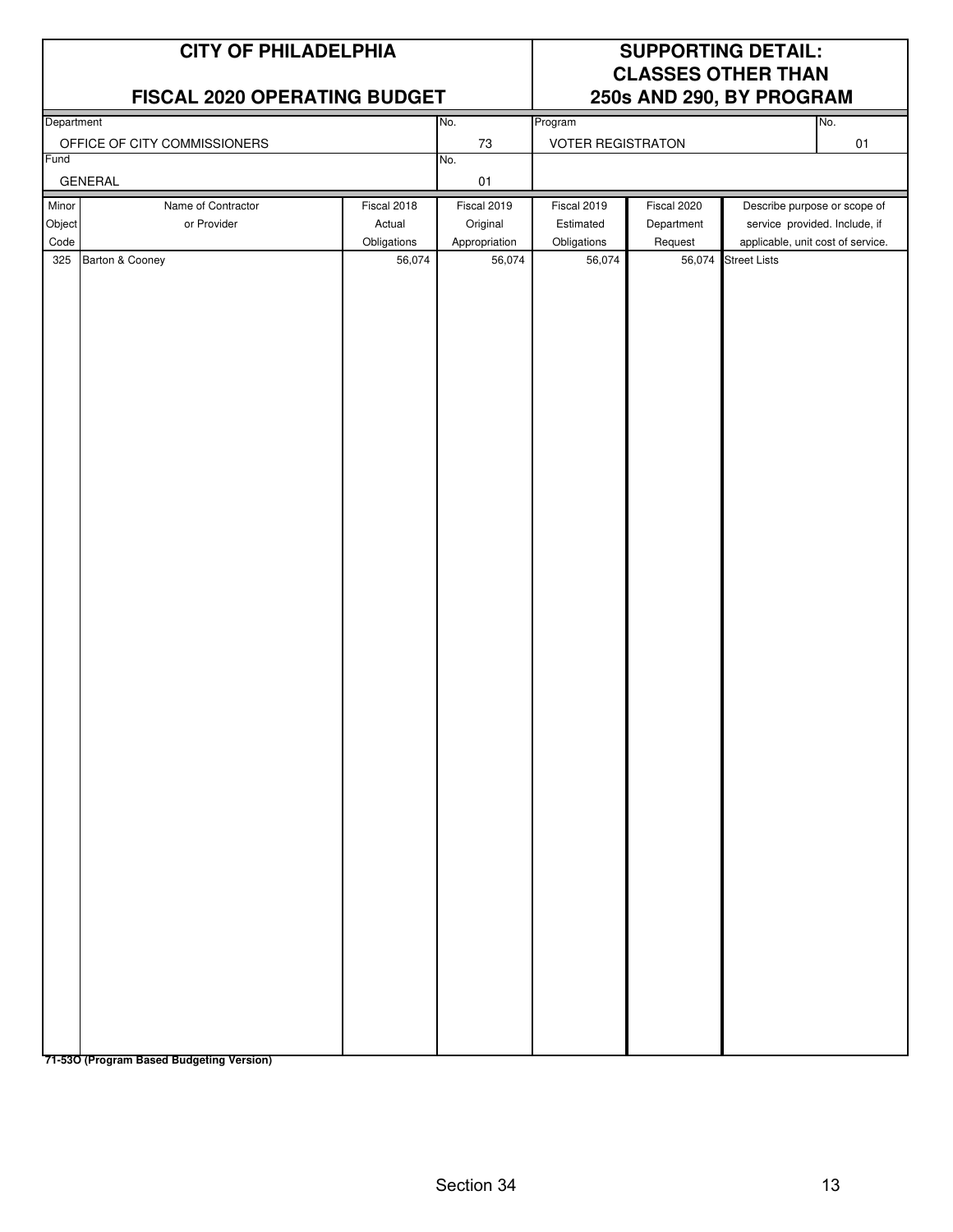|            | <b>CITY OF PHILADELPHIA</b>                                                                                                                                                                                                                                        |                         |                                               |                    |                                    |                 |
|------------|--------------------------------------------------------------------------------------------------------------------------------------------------------------------------------------------------------------------------------------------------------------------|-------------------------|-----------------------------------------------|--------------------|------------------------------------|-----------------|
|            |                                                                                                                                                                                                                                                                    |                         |                                               |                    | <b>PROGRAM SUMMARY - ALL FUNDS</b> |                 |
|            | <b>FISCAL 2020 OPERATING BUDGET</b>                                                                                                                                                                                                                                |                         |                                               |                    |                                    |                 |
| Department |                                                                                                                                                                                                                                                                    | No.                     | Program                                       |                    |                                    | No.             |
|            | OFFICE OF CITY COMMISSIONERS                                                                                                                                                                                                                                       | 01                      | <b>ADMINISTRATION</b>                         |                    |                                    | 02              |
|            |                                                                                                                                                                                                                                                                    |                         | <b>Program Description</b>                    |                    |                                    |                 |
|            | This program includes the City Commissioners' offices, Human Resources, and Budget. Together, these units set and enforce<br>department policies, manage administrative functions, and oversee public relations and outreach.                                      |                         |                                               |                    |                                    |                 |
|            |                                                                                                                                                                                                                                                                    |                         | <b>Program Objectives</b>                     |                    |                                    |                 |
|            | Effectively engage the public about the change in voting systems.<br>Qualify Philadelphia High Schools for Governors Civic Engagement Award.<br>Oversee 2019 General Election and 2020 Primary Election.<br>Increase traffic to website and social media accounts. |                         |                                               |                    |                                    |                 |
|            |                                                                                                                                                                                                                                                                    |                         | <b>Performance Measures</b>                   |                    |                                    |                 |
|            |                                                                                                                                                                                                                                                                    |                         | Fiscal 2018                                   | Fiscal 2019        | Fiscal 2019                        | Fiscal 2020     |
|            | Description                                                                                                                                                                                                                                                        |                         | Year-End                                      | Year-to-Date       | Target                             | Target          |
|            | (1)                                                                                                                                                                                                                                                                |                         | (2)                                           | $(Q1 + Q2)$<br>(3) | (4)                                | (5)             |
|            | Number of unique visitors to the department's website                                                                                                                                                                                                              |                         | 102,819                                       | 101,713            | 150,000                            | 150,000         |
|            | Number of social media impressions                                                                                                                                                                                                                                 |                         | 720,300                                       | 837,100            | 1,000,000                          | 1,000,000       |
|            |                                                                                                                                                                                                                                                                    |                         |                                               |                    |                                    |                 |
|            |                                                                                                                                                                                                                                                                    |                         | <b>Summary by Fund</b>                        |                    |                                    |                 |
|            |                                                                                                                                                                                                                                                                    | Fiscal 2018             | Fiscal 2019                                   | Fiscal 2019        | Fiscal 2020                        | Increase        |
| Fund       | Fund                                                                                                                                                                                                                                                               | Actual                  | Original                                      | Estimated          | Proposed                           | or              |
| No.        |                                                                                                                                                                                                                                                                    | Obligations             | Appropriations                                | Obligations        | <b>Budget</b>                      | (Decrease)      |
| (1)<br>01  | (2)<br><b>GENERAL</b>                                                                                                                                                                                                                                              | (3)<br>1,947,264        | (4)<br>1,728,991                              | (5)<br>1,728,992   | (6)                                | (7)<br>113,395  |
|            |                                                                                                                                                                                                                                                                    |                         |                                               |                    | 1,842,387                          |                 |
|            |                                                                                                                                                                                                                                                                    |                         |                                               |                    |                                    |                 |
|            |                                                                                                                                                                                                                                                                    |                         |                                               |                    |                                    |                 |
|            |                                                                                                                                                                                                                                                                    |                         |                                               |                    |                                    |                 |
|            |                                                                                                                                                                                                                                                                    |                         |                                               |                    |                                    |                 |
|            | Total                                                                                                                                                                                                                                                              | 1,947,264               | 1,728,991                                     | 1,728,992          | 1,842,387                          | 113,395         |
|            |                                                                                                                                                                                                                                                                    |                         | <b>Summary of Full Time Positions by Fund</b> |                    |                                    |                 |
| Fund       |                                                                                                                                                                                                                                                                    | <b>Actual Positions</b> | Fiscal 2019                                   | Increment Run      | Fiscal 2020                        | Inc. $/$ (Dec.) |
| No.<br>(1) | Fund<br>(2)                                                                                                                                                                                                                                                        | 6/30/18<br>(3)          | Budgeted<br>(4)                               | PPE 11/25/18       | Budgeted                           | (Col. 6 less 4) |
| 01         | <b>GENERAL</b>                                                                                                                                                                                                                                                     | 21                      | 23                                            | (5)<br>22          | (6)<br>23                          | (7)             |
|            |                                                                                                                                                                                                                                                                    |                         |                                               |                    |                                    |                 |
|            |                                                                                                                                                                                                                                                                    |                         |                                               |                    |                                    |                 |
|            |                                                                                                                                                                                                                                                                    |                         |                                               |                    |                                    |                 |
|            |                                                                                                                                                                                                                                                                    |                         |                                               |                    |                                    |                 |
|            |                                                                                                                                                                                                                                                                    |                         |                                               |                    |                                    |                 |
|            | <b>Total Full Time</b>                                                                                                                                                                                                                                             | 21                      | 23                                            | 22                 | 23                                 |                 |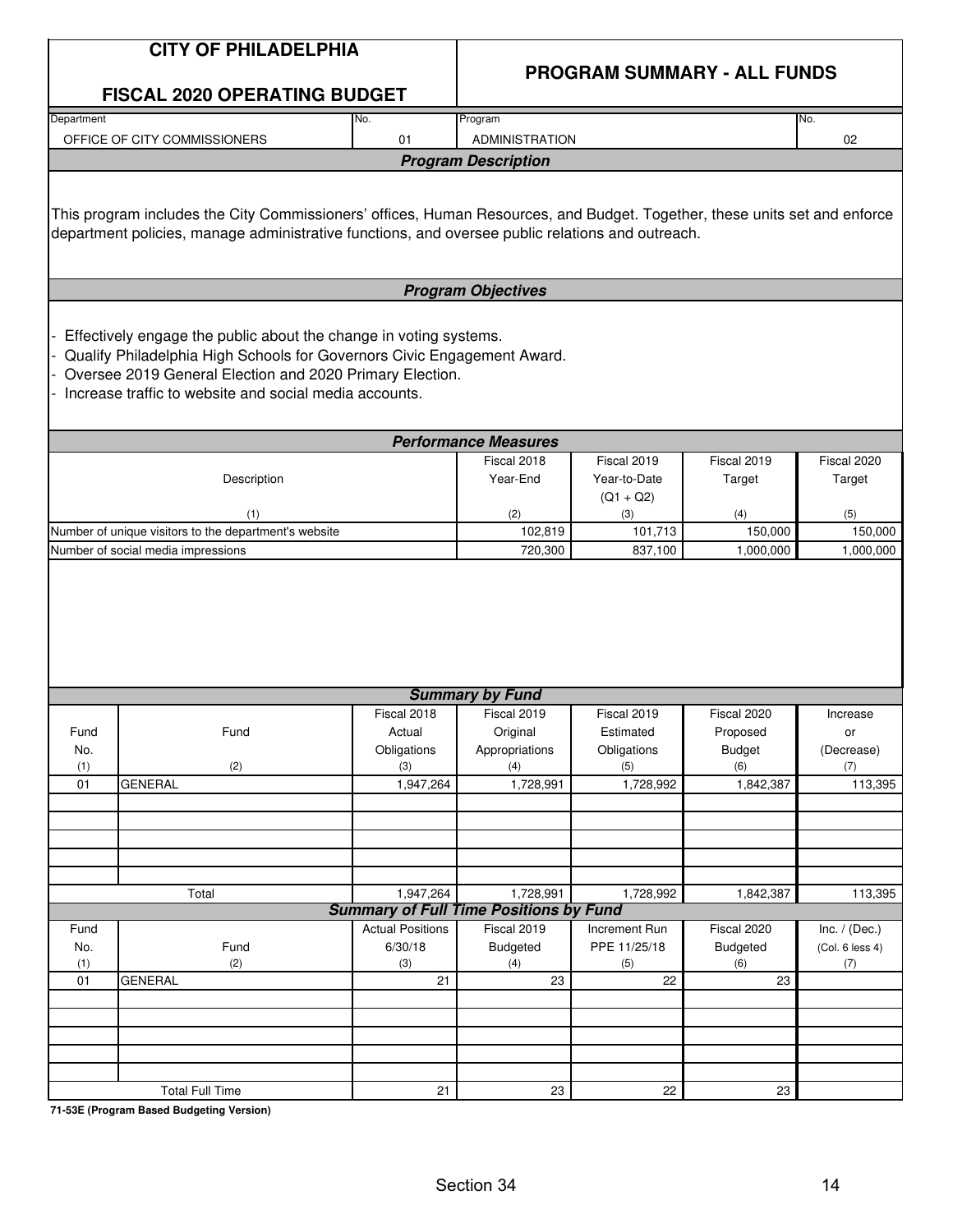### **CITY OF PHILADELPHIA**

### **FISCAL 2020 OPERATING BUDGET**

## **PROGRAM SUMMARY - ALL FUNDS**

| Department   |                              |             |                                                     |                     |                 |                     |
|--------------|------------------------------|-------------|-----------------------------------------------------|---------------------|-----------------|---------------------|
|              |                              | No.         | Program                                             |                     |                 | No.                 |
|              | OFFICE OF CITY COMMISSIONERS | 73          | <b>ADMINISTRATION</b>                               |                     |                 | 02                  |
|              |                              |             | <b>Selected Associated Non-Tax Revenues by Fund</b> |                     |                 |                     |
|              |                              | Fiscal 2018 | Fiscal 2019                                         | Fiscal 2019         | Fiscal 2020     | Increase            |
| Fund         | Fund                         | Actual      | Original                                            | Estimate            | Proposed        | or                  |
| No.          |                              | Revenues    | <b>Budget</b>                                       |                     | <b>Budget</b>   | (Decrease)          |
| (1)          | (2)                          | (3)         | (4)                                                 | (5)                 | (6)             | (7)                 |
|              |                              |             |                                                     |                     |                 |                     |
|              |                              |             |                                                     |                     |                 |                     |
|              |                              |             |                                                     |                     |                 |                     |
|              |                              |             |                                                     |                     |                 |                     |
|              |                              |             | <b>Selected Associated Capital Projects</b>         |                     |                 |                     |
| Dept.        |                              | Carry       | Fiscal 2019                                         | Fiscal 2019         | Fiscal 2020     | Fiscal 2020         |
| Where        | Description                  | Forward     | Original Approp.                                    | Original Approp.    | Proposed Budget | Proposed Bdgt       |
| Appropriated |                              |             | (GO Only)                                           | (All Other Sources) | (GO Only)       | (All Other Sources) |
| (1)          | (2)                          | (3)         | (4)                                                 | (5)                 | (6)             | (7)                 |
|              |                              |             |                                                     |                     |                 |                     |
|              |                              |             |                                                     |                     |                 |                     |
|              |                              |             |                                                     |                     |                 |                     |
|              |                              |             |                                                     |                     |                 |                     |
|              |                              |             |                                                     |                     |                 |                     |
|              |                              |             |                                                     |                     |                 |                     |
|              |                              |             |                                                     |                     |                 |                     |
|              |                              |             |                                                     |                     |                 |                     |
|              |                              |             |                                                     |                     |                 |                     |
|              |                              |             |                                                     |                     |                 |                     |
|              |                              |             |                                                     |                     |                 |                     |
|              |                              |             |                                                     |                     |                 |                     |
|              |                              |             |                                                     |                     |                 |                     |
|              |                              |             |                                                     |                     |                 |                     |
|              |                              |             | <b>Selected Associated Operating Costs</b>          |                     |                 |                     |
| Dept.        |                              | Fiscal 2018 | Fiscal 2019                                         | Fiscal 2019         | Fiscal 2020     | Increase            |
| Where        | Description                  | Calculated  | Calculated                                          | Calculated          | Calculated      | or                  |
| Appropriated |                              | Obligations | Appropriations                                      | Obligations         | <b>Budget</b>   | (Decrease)          |
| (1)          | (2)                          | (3)         | (4)                                                 | (5)                 | (6)             | (7)                 |
| Finance      | Employee Benefits - Civilian | 626,964     | 663,060                                             | 663,060             | 680,627         | 17,567              |
| Finance      | Employee Benefits - Uniform  |             |                                                     |                     |                 |                     |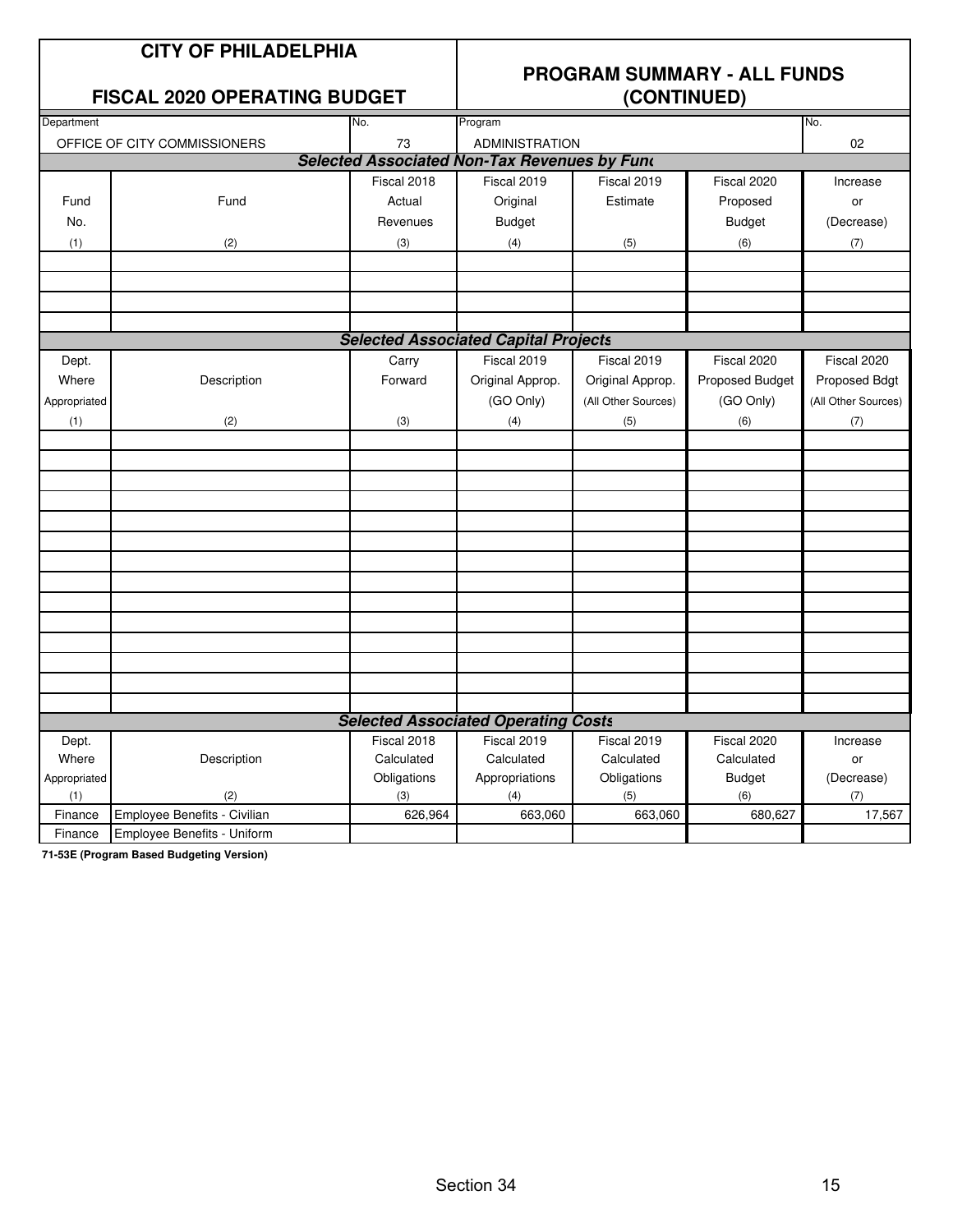## **CITY OF PHILADELPHIA FISCAL 2020 OPERATING BUDGET**

### **PROGRAM SUMMARY**

|                    | I ISOAL 2020 OF LITATING DODGET      |             |                                                     |              |                 |            |
|--------------------|--------------------------------------|-------------|-----------------------------------------------------|--------------|-----------------|------------|
| Department         |                                      | No.         | Program                                             |              |                 | No.        |
|                    | OFFICE OF CITY COMMISSIONERS         | 73          | <b>ADMINISTRATION</b>                               |              |                 | 02         |
| Fund               |                                      | No.         |                                                     |              |                 |            |
| <b>GENERAL</b>     |                                      | 01          |                                                     |              |                 |            |
|                    |                                      |             | <b>Summary by Class</b>                             |              |                 |            |
|                    |                                      | Fiscal 2018 | Fiscal 2019                                         | Fiscal 2019  | Fiscal 2020     | Increase   |
| Class              | Description                          | Actual      | Original                                            | Estimated    | Proposed        | or         |
|                    |                                      | Obligations | Appropriations                                      | Obligations  | <b>Budget</b>   | (Decrease) |
| (1)                | (2)                                  | (3)         | (4)                                                 | (5)          | (6)             | (7)        |
| 100                | <b>Employee Compensation</b>         |             |                                                     |              |                 |            |
| a)                 | <b>Personal Services</b>             | 1,576,001   | 1,665,073                                           | 1,665,074    | 1,778,469       | 113,395    |
| b)                 | <b>Employee Benefits</b>             |             |                                                     |              |                 |            |
| 200                | Purchase of Services                 | 18,352      | 21,549                                              | 21,549       | 21,549          |            |
| 300                | Materials and Supplies               | 21,467      | 22,100                                              | 22,100       | 22,100          |            |
| 400                | Equipment                            | 63,944      | 20,269                                              | 20,269       | 20,269          |            |
| 500                | Contributions, Indemnities and Taxes | 267,500     |                                                     |              |                 |            |
| 700                | Debt Service                         |             |                                                     |              |                 |            |
| 800                | Payments to Other Funds              |             |                                                     |              |                 |            |
| 900                | Advances and Misc. Payments          |             |                                                     |              |                 |            |
|                    | Total                                | 1,947,264   | 1,728,991                                           | 1,728,992    | 1,842,387       | 113,395    |
|                    |                                      |             | <b>Summary of Positions</b>                         |              |                 |            |
|                    |                                      | Actual      | Fiscal 2019                                         | Increment    | Fiscal 2020     | Increase   |
|                    |                                      | Positions   | <b>Budgeted</b>                                     | Run          | <b>Budgeted</b> | or         |
| Code               | Category                             | 6/30/18     | Positions                                           | PPE 11/25/18 | Positions       | (Decrease) |
| (1)                | (2)                                  | (3)         | (4)                                                 | (5)          | (6)             | (7)        |
| 101                | Full Time - Civilian                 | 21          | 23                                                  | 22           | 23              |            |
| 105                | Full Time - Uniform                  |             |                                                     |              |                 |            |
|                    | Total                                | 21          | 23                                                  | 22           | 23              |            |
|                    |                                      |             | <b>Selected Associated Non-Tax Revenues by Type</b> |              |                 |            |
|                    |                                      | Fiscal 2018 | Fiscal 2019                                         | Fiscal 2019  | Fiscal 2020     | Increase   |
|                    | Description                          | Actual      | Original                                            | Estimate     | Proposed        | or         |
|                    |                                      | Revenues    | <b>Budget</b>                                       |              | <b>Budget</b>   | (Decrease) |
|                    | (1)                                  | (2)         | (3)                                                 | (4)          | (5)             | (6)        |
| Local              |                                      |             |                                                     |              |                 |            |
| Federal            |                                      |             |                                                     |              |                 |            |
| <b>State</b>       |                                      |             |                                                     |              |                 |            |
|                    | <b>Other Governments</b>             |             |                                                     |              |                 |            |
| <b>Other Funds</b> |                                      |             |                                                     |              |                 |            |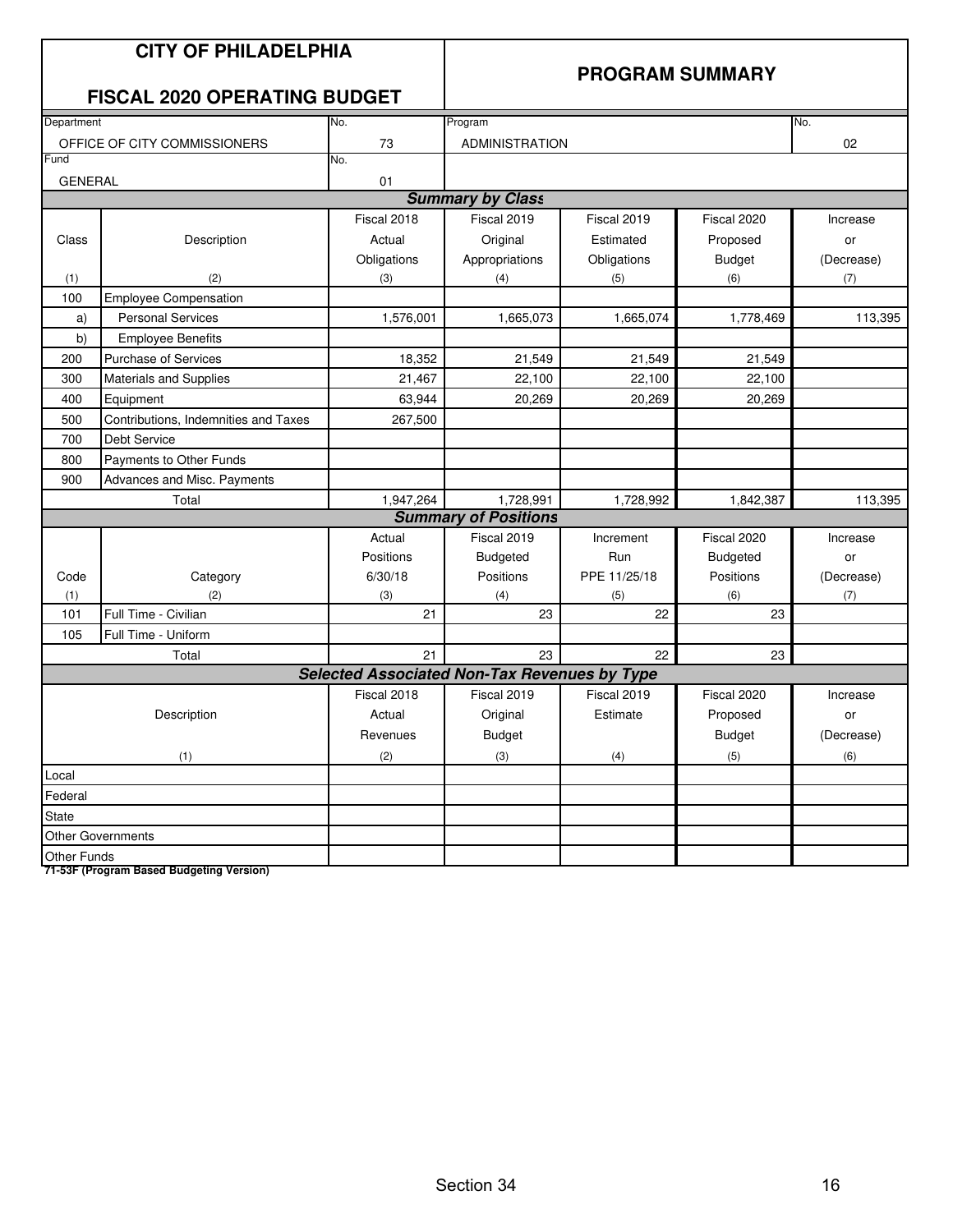|                |                |                                       | <b>CITY OF PHILADELPHIA</b><br>FISCAL 2020 OPERATING BUDGET |                         |                         |                      | <b>SCHEDULE 100</b><br><b>LIST OF POSITIONS</b><br><b>BY PROGRAM</b> |                     |              |  |  |
|----------------|----------------|---------------------------------------|-------------------------------------------------------------|-------------------------|-------------------------|----------------------|----------------------------------------------------------------------|---------------------|--------------|--|--|
|                |                |                                       |                                                             | No.                     |                         |                      |                                                                      |                     | No.          |  |  |
| Department     |                |                                       |                                                             |                         | Program                 |                      |                                                                      |                     |              |  |  |
| Fund           |                | OFFICE OF CITY COMMISSIONERS          |                                                             | 73<br>No.               | <b>ADMINISTRATION</b>   |                      |                                                                      |                     | 02           |  |  |
|                | <b>GENERAL</b> |                                       |                                                             | 01                      |                         |                      |                                                                      |                     |              |  |  |
|                |                |                                       |                                                             | Fiscal                  | Fiscal                  |                      | Fiscal                                                               |                     | Increase     |  |  |
|                |                |                                       | Salary                                                      | 2018                    | 2019                    | Increment            | 2020                                                                 | Annual              | (Decrease)   |  |  |
| Line           | Class          | Title                                 | Range                                                       | Actual Pos.             | Budgeted                | Run -PPE             | <b>Budgeted</b>                                                      | Salary              | (Col. 8)     |  |  |
| No.            | Code           |                                       | (in dollars)                                                | 6/30/18                 | Positions               | 11/25/18             | Positions                                                            | 7/1/19              | less Col. 6) |  |  |
| (1)            | (2)            | (3)                                   | (4)                                                         | (5)                     | (6)                     | (7)                  | (8)                                                                  | (9)                 | (10)         |  |  |
|                |                | <b>ADMINISTRATION</b>                 |                                                             |                         |                         |                      |                                                                      |                     |              |  |  |
| $\mathbf{1}$   | <b>2C05</b>    | <b>Budget Officer</b>                 | 54,941 - 70,622                                             | 1                       | $\mathbf{1}$            | 1                    | -1                                                                   | 83,346              |              |  |  |
| $\overline{c}$ | C180           | <b>City Commissioner</b>              | 130,668                                                     | $\overline{\mathbf{c}}$ | $\overline{c}$          | 2                    | $\overline{c}$                                                       | 261,336             |              |  |  |
| 4              | C181           | City Commissioner Chairwoman          | 140,002                                                     | $\mathbf{1}$            | $\mathbf{1}$            | 1                    | 1                                                                    | 140,002             |              |  |  |
| 5              | D180           | Deputy City Commissioner              | 82,400 - 84,872                                             | 3                       | 3                       | 4                    | 4                                                                    | 334,544             | $\mathbf{1}$ |  |  |
| 6              | 2H11           | Departmental Human Resource Manager   | 54,941 - 70,622                                             | 1                       | 1                       | 1                    | 1                                                                    | 77,821              |              |  |  |
| $\overline{7}$ |                | 1B25 Departmental Payroll Clerk       | 40,764                                                      | 1                       | 1                       | 1                    | 1                                                                    | 41,950              |              |  |  |
| 8              | 1B51           | Election & Voter Registration Clerk 1 | 32,688 - 35,342                                             | $\overline{c}$          | $\overline{c}$          | $\mathbf{1}$         | 1                                                                    | 34,537              | (1)          |  |  |
| 9              | 1B52           | Election & Voter Registration Clerk 2 | 36,332 - 39,539                                             |                         |                         | 1                    | 1                                                                    | 41,750              | 1            |  |  |
| 10             |                | P458 Principal Assistant              | 47,380 - 67,127                                             | 6                       | $\overline{7}$          | $\overline{7}$       | 8                                                                    | 416,557             | $\mathbf{1}$ |  |  |
| 11             |                | S120 Secretary                        | 37,000                                                      | 1                       | $\overline{\mathbf{c}}$ | 1                    | 1                                                                    | 38,110              | (1)          |  |  |
| 12             |                | S153 Staff Counsel                    | 64,672                                                      | 1                       | $\mathbf{1}$            |                      |                                                                      |                     | (1)          |  |  |
| 13             | 7H01           | <b>Trades Helper</b>                  | 39,173                                                      | 1                       | $\mathbf{1}$            | 1                    | $\mathbf 1$                                                          | 40,323              |              |  |  |
| 14             |                | 2M39 Voter Registration Administrator | 54,941 - 70,622                                             | 1<br>21                 | 1<br>23                 | $\overline{1}$<br>22 | $\mathbf{1}$<br>23                                                   | 78,421<br>1,588,697 |              |  |  |
|                |                |                                       |                                                             |                         |                         |                      |                                                                      |                     |              |  |  |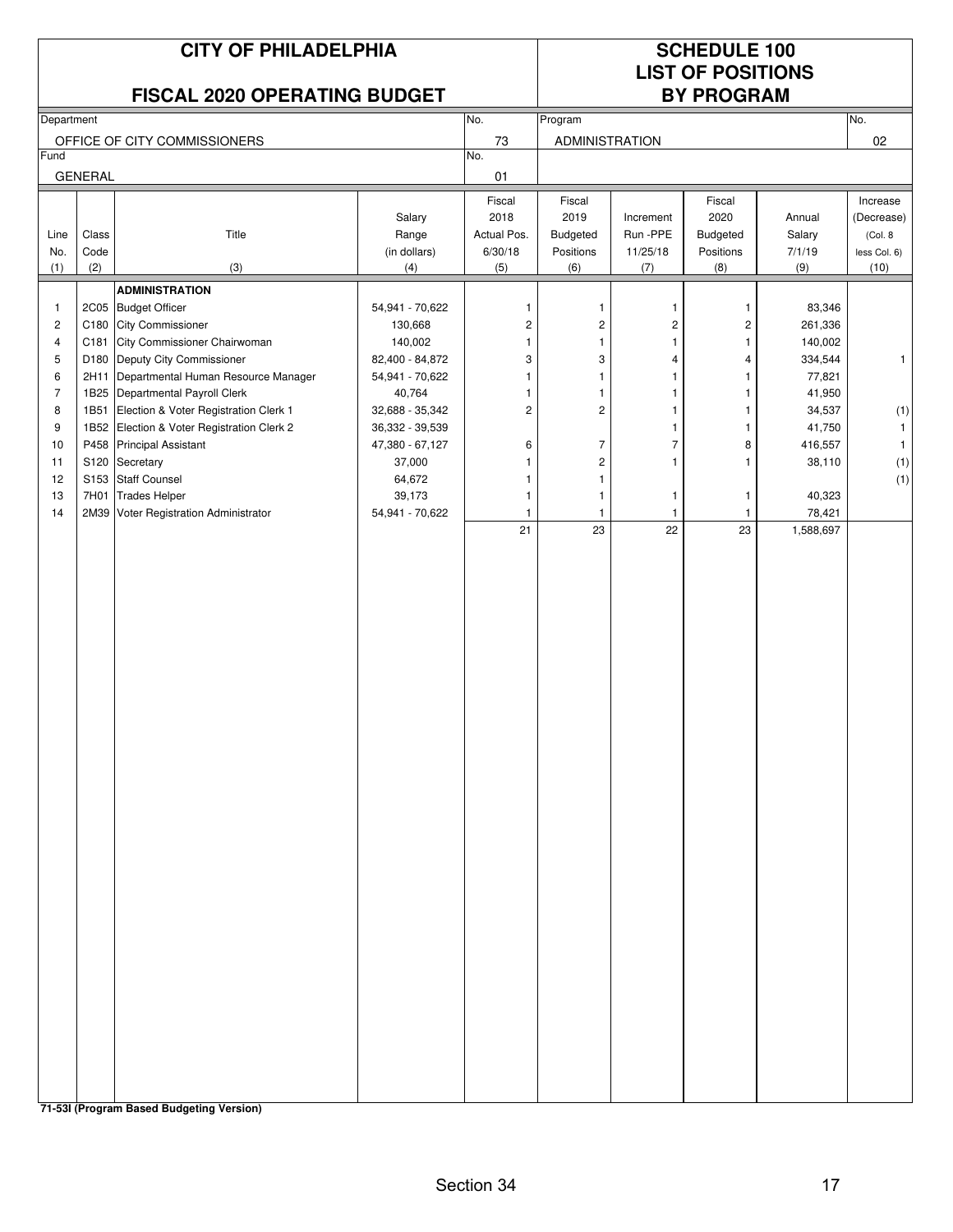### **FISCAL 2020 OPERATING BUDGET**

# **LIST OF POSITIONS**

| Department     |                |                                 |           |                             | No.<br>Program                      |                       |                 |           |                 |                 | No.             |
|----------------|----------------|---------------------------------|-----------|-----------------------------|-------------------------------------|-----------------------|-----------------|-----------|-----------------|-----------------|-----------------|
|                |                |                                 |           |                             |                                     |                       |                 |           |                 |                 |                 |
|                |                | OFFICE OF CITY COMMISSIONERS    |           |                             | 73                                  | <b>ADMINISTRATION</b> |                 |           |                 |                 | 02              |
| Fund           |                |                                 |           |                             | No.                                 |                       |                 |           |                 |                 |                 |
|                | <b>GENERAL</b> |                                 |           |                             | 01                                  |                       |                 |           |                 |                 |                 |
|                |                |                                 |           |                             |                                     | Fiscal                | Fiscal          |           | Fiscal          |                 | Inc.            |
|                |                |                                 |           |                             | Salary                              | 2018                  | 2019            | Increment | 2020            | Annual          | (Dec.)          |
| Line           | Class          | Title                           |           |                             | Range                               | Actual Pos.           | <b>Budgeted</b> | Run-PPE   | <b>Budgeted</b> | Salary          | (Col. 8)        |
| No.            | Code           |                                 |           |                             | (in dollars)                        | 6/30/18               | Positions       | 11/25/18  | Positions       | 7/1/19          | less Col. 6)    |
| (1)            | (2)            | (3)                             |           |                             | (4)                                 | (5)                   | (6)             | (7)       | (8)             | (9)             | (10)            |
| $\mathbf{1}$   | 101            | TOTAL FULL TIME                 |           |                             |                                     | 21                    | 23              | 22        | 23              | 1,588,697       |                 |
| $\overline{c}$ | 109            | <b>ADJUSTMENTS</b>              |           |                             |                                     |                       |                 |           |                 | 17,000          |                 |
| 3              | 121            | <b>TEMPORARY</b>                |           |                             |                                     |                       |                 |           |                 | 24,000          |                 |
| $\overline{4}$ | 161            | <b>REGULAR OVERTIME</b>         |           |                             |                                     |                       |                 |           |                 | 148,000         |                 |
| 5              | 171            | <b>HOLIDAY OVERTIME</b>         |           |                             |                                     |                       |                 |           |                 | 2,500           |                 |
|                |                |                                 |           |                             |                                     |                       |                 |           |                 |                 |                 |
| 6              | 181            | SHIFT DIFFERENTIAL              |           |                             |                                     |                       |                 |           |                 | 425             |                 |
|                |                |                                 |           |                             |                                     |                       |                 |           |                 |                 |                 |
|                |                |                                 |           |                             |                                     |                       |                 |           |                 |                 |                 |
|                |                |                                 |           |                             |                                     |                       |                 |           |                 |                 |                 |
|                |                |                                 |           |                             |                                     |                       |                 |           |                 |                 |                 |
|                |                |                                 |           |                             |                                     |                       |                 |           |                 |                 |                 |
|                |                |                                 |           |                             |                                     |                       |                 |           |                 |                 |                 |
|                |                |                                 |           |                             |                                     |                       |                 |           |                 |                 |                 |
|                |                |                                 |           |                             |                                     |                       |                 |           |                 |                 |                 |
|                |                |                                 |           |                             |                                     |                       |                 |           |                 |                 |                 |
|                |                |                                 |           |                             |                                     |                       |                 |           |                 |                 |                 |
|                |                |                                 |           |                             |                                     |                       |                 |           |                 |                 |                 |
|                |                |                                 |           |                             |                                     |                       |                 |           |                 |                 |                 |
|                |                |                                 |           |                             |                                     |                       |                 |           |                 |                 |                 |
|                |                |                                 |           |                             |                                     |                       |                 |           |                 |                 |                 |
|                |                |                                 |           |                             |                                     |                       |                 |           |                 |                 |                 |
|                |                | <b>Total Gross Requirements</b> |           |                             |                                     | 21                    | 23              | 22        | 23              | 1,780,622       |                 |
|                |                | Plus: Earned Increment          |           |                             |                                     |                       |                 |           |                 | 698             |                 |
|                |                |                                 |           |                             |                                     |                       |                 |           |                 |                 |                 |
|                |                | Plus: Longevity                 |           |                             |                                     |                       |                 |           |                 | 149             |                 |
|                |                | Less: (Vacancy Allowance)       |           |                             |                                     |                       |                 |           |                 | (3,000)         |                 |
|                |                |                                 |           | <b>Total Budget Request</b> |                                     |                       |                 |           |                 | 1,778,469       |                 |
|                |                |                                 |           |                             | <b>Summary of Personal Services</b> |                       |                 |           |                 |                 |                 |
|                |                |                                 |           | Fiscal 2018                 |                                     | Fiscal 2019           |                 |           | Fiscal 2020     | Inc. $/$ (Dec.) | Inc. $/$ (Dec.) |
| Line           |                |                                 | Actual    | Actual                      | Budgeted                            | Estimated             | Increment       | Budgeted  | Department      | in Require.     | in Bud. Pos.    |
| No.            |                | Category                        | Positions | Obligations                 | Positions                           | Obligations           | Run-PPE         | Positions | Request         | (Col.9          | (Col. 8)        |
|                |                |                                 | 6/30/18   |                             |                                     |                       | 11/25/18        |           |                 | less Col. 6)    | less Col. 5)    |
| (1)            |                | (2)                             | (3)       | (4)                         | (5)                                 | (6)                   | (7)             | (8)       | (9)             | (10)            | (11)            |
| $\mathbf{1}$   | Lump Sum       |                                 |           | 9,595                       |                                     |                       |                 |           |                 |                 |                 |
| $\overline{2}$ |                | Full Time - Civilian            | 21        | 1,461,454                   | 23                                  | 1,545,595             | 22              | 23        | 1,586,544       | 40,949          |                 |
| 3              |                | Full Time - Uniform             |           |                             |                                     |                       |                 |           |                 |                 |                 |
|                |                |                                 |           |                             |                                     |                       |                 |           |                 |                 |                 |
| 4              |                | Bonus, Gross Adj.               |           | 18,895                      |                                     | 13,446                |                 |           | 17,000          | 3,554           |                 |
| 5              |                | PT, Temp/Seas, Bd, SCG          |           | 7,290                       |                                     | 12,250                |                 |           | 24,000          | 11,750          |                 |
| 6              |                | Overtime - Civilian             |           | 77,659                      |                                     | 91,600                |                 |           | 148,000         | 56,400          |                 |
| $\overline{7}$ |                | Overtime - Uniform              |           |                             |                                     |                       |                 |           |                 |                 |                 |
| 8              |                | Holiday Overtime - Civilian     |           | 1,014                       |                                     | 2,000                 |                 |           | 2,500           | 500             |                 |
| 9              |                | Unused Uniform Leave            |           |                             |                                     |                       |                 |           |                 |                 |                 |
| 10             | Shift/Stress   |                                 |           | 94                          |                                     | 183                   |                 |           | 425             | 242             |                 |
| 11             |                | H&L, IOD, LT-Sick               |           |                             |                                     |                       |                 |           |                 |                 |                 |
| 12             |                |                                 |           |                             |                                     |                       |                 |           |                 |                 |                 |
|                |                | Total                           | 21        | 1,576,001                   | 23                                  | 1,665,074             | 22              | 23        | 1,778,469       | 113,395         |                 |
|                |                |                                 |           |                             |                                     |                       |                 |           |                 |                 |                 |

Total<br><mark>71-53J (Program Based Budgeting Version)</mark>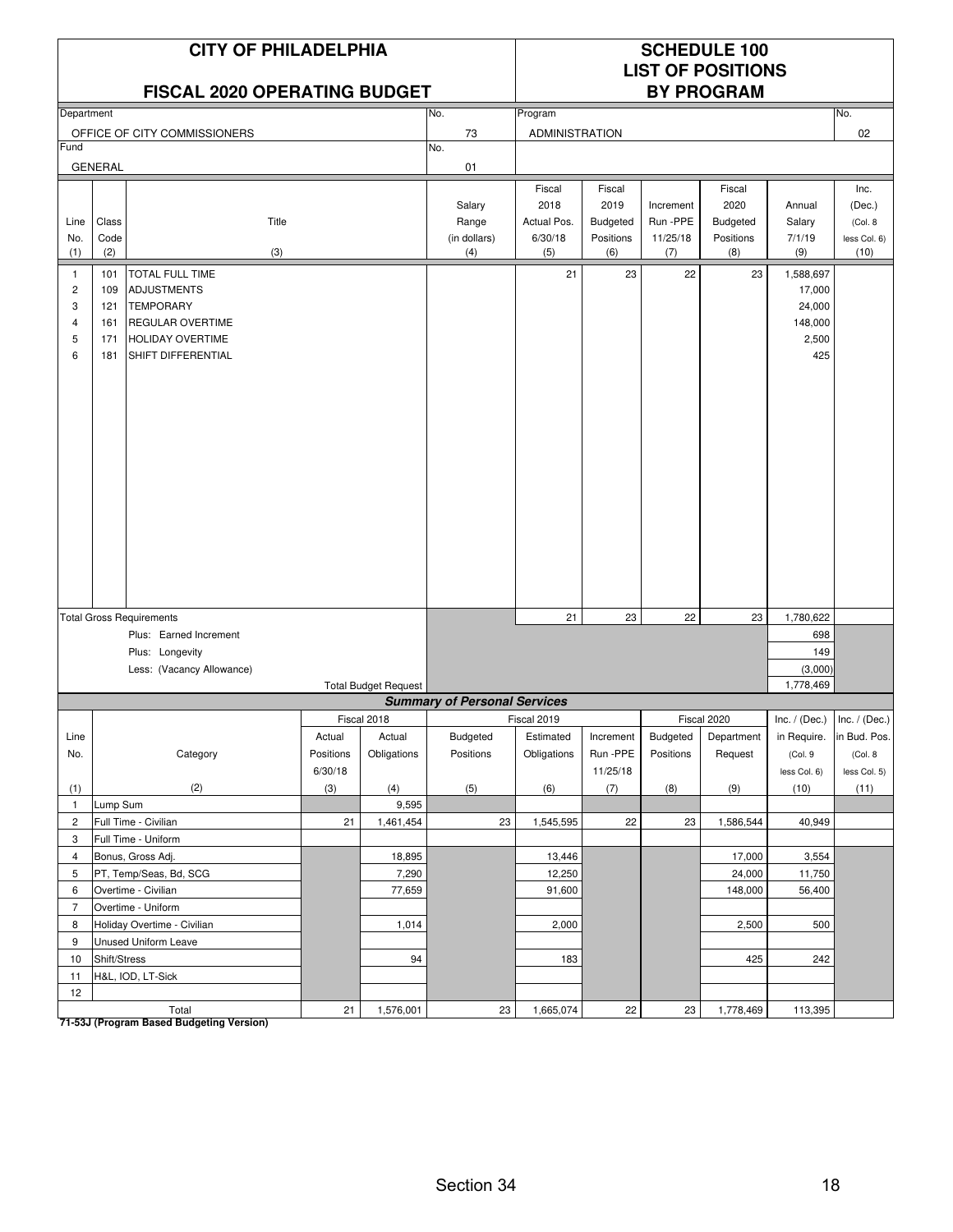### **FISCAL 2020 OPERATING BUDGET**

# **PURCHASE OF SERVICES**

| Department |                                                  | No.                                               |                           | No.         |              |            |
|------------|--------------------------------------------------|---------------------------------------------------|---------------------------|-------------|--------------|------------|
|            | CITY COMMISSIONERS OFFICE                        | 73                                                | Program<br>ADMINISTRATION |             |              | 02         |
| Fund       |                                                  | No.                                               |                           |             |              |            |
|            | <b>GENERAL</b>                                   | 01                                                |                           |             |              |            |
|            |                                                  |                                                   |                           |             |              |            |
|            |                                                  | Fiscal 2018                                       | Fiscal 2019               | Fiscal 2019 | Fiscal 2020  | Increase   |
| Code       | Description                                      | Actual                                            | Original                  | Estimated   | Departmental | or         |
|            |                                                  | Obligations                                       | Appropriations            | Obligations | Request      | (Decrease) |
| (1)        | (2)                                              | (3)<br><b>Schedule 200 - Purchase of Services</b> | (4)                       | (5)         | (6)          | (7)        |
|            |                                                  |                                                   |                           |             |              |            |
| 201        | Cleaning & Laundering                            |                                                   |                           |             |              |            |
| 202        | Janitorial Services                              |                                                   |                           |             |              |            |
| 205        | Refuse, Garbage, Silt and Sludge Removal         |                                                   |                           |             |              |            |
| 209        | Telephone & Communication                        |                                                   |                           |             |              |            |
| 210        | <b>Postal Services</b>                           | 800                                               | 800                       | 800         | 800          |            |
| 211        | Transportation                                   |                                                   |                           |             |              |            |
| 214        | <b>Employee Education</b>                        | 4,500                                             | 4,500                     | 4,500       | 4,500        |            |
| 216        | Commercial off the Shelf Software Licenses       |                                                   |                           |             |              |            |
| 220        | <b>Electric Current</b>                          |                                                   |                           |             |              |            |
| 221        | <b>Gas Services</b>                              |                                                   |                           |             |              |            |
| 222        | Steam for Heating                                |                                                   |                           |             |              |            |
| 230        | Meals (non-travel) & Official Entertaining       |                                                   |                           |             |              |            |
| 231        | <b>Overtime Meals</b>                            |                                                   |                           |             |              |            |
| 240        | Advertising & Promotional Activities             |                                                   |                           |             |              |            |
| 250        | <b>Professional Services</b>                     |                                                   |                           |             |              |            |
| 251        | Professional Svcs. - Information Technology      | 48                                                | 48                        | 48          | 48           |            |
| 252        | Accounting & Auditing Services                   |                                                   |                           |             |              |            |
| 253        | <b>Legal Services</b>                            |                                                   |                           |             |              |            |
| 254        | Mental Health & Intellectual Disability Services |                                                   |                           |             |              |            |
| 255        | Dues                                             |                                                   |                           |             |              |            |
| 256        | Seminar & Training Sessions                      | 1,650                                             | 3,847                     | 3,847       | 3,847        |            |
| 257        | Architectural & Engineering Services             |                                                   |                           |             |              |            |
| 258        | <b>Court Reporters</b>                           | 4,900                                             | 4,900                     | 4,900       | 4,900        |            |
| 259        | <b>Arbitration Fees</b>                          |                                                   |                           |             |              |            |
| 260        | Repair & Maintenance Charges                     | 6,454                                             | 7,454                     | 7,454       | 7,454        |            |
| 261        | Repaving, Repairing & Resurfacing Streets        |                                                   |                           |             |              |            |
| 262        | Demolition of Buildings                          |                                                   |                           |             |              |            |
| 264        | <b>Abatement of Nuisances</b>                    |                                                   |                           |             |              |            |
| 265        | Rehabilitation of Property                       |                                                   |                           |             |              |            |
| 266        | Maint. & Support - Comp. Hardware & Software     |                                                   |                           |             |              |            |
| 275        | Juror Fees                                       |                                                   |                           |             |              |            |
| 276        | Juror Expenses                                   |                                                   |                           |             |              |            |
| 277        | <b>Witness Fees</b>                              |                                                   |                           |             |              |            |
| 280        | Insurance & Official Bonds                       |                                                   |                           |             |              |            |
| 282        | Lease Purchase - Computer Systems                |                                                   |                           |             |              |            |
| 283        | Lease Purchase - Vehicles                        |                                                   |                           |             |              |            |
| 284        | Ground & Building Rental                         |                                                   |                           |             |              |            |
| 285        | Rents - Other                                    |                                                   |                           |             |              |            |
| 286        | Rental of Parking Spaces                         |                                                   |                           |             |              |            |
| 290        | Payments for Care of Individuals                 |                                                   |                           |             |              |            |
| 295        | <b>Imprest Advances</b>                          |                                                   |                           |             |              |            |
| 298        | Payments for Burials & Graves                    |                                                   |                           |             |              |            |
| 299        | Other Expenses (not otherwise classified)        |                                                   |                           |             |              |            |
|            |                                                  |                                                   |                           |             |              |            |
|            |                                                  |                                                   |                           |             |              |            |
|            |                                                  |                                                   |                           |             |              |            |
|            | Total                                            | 18,352                                            | 21,549                    | 21,549      | 21,549       |            |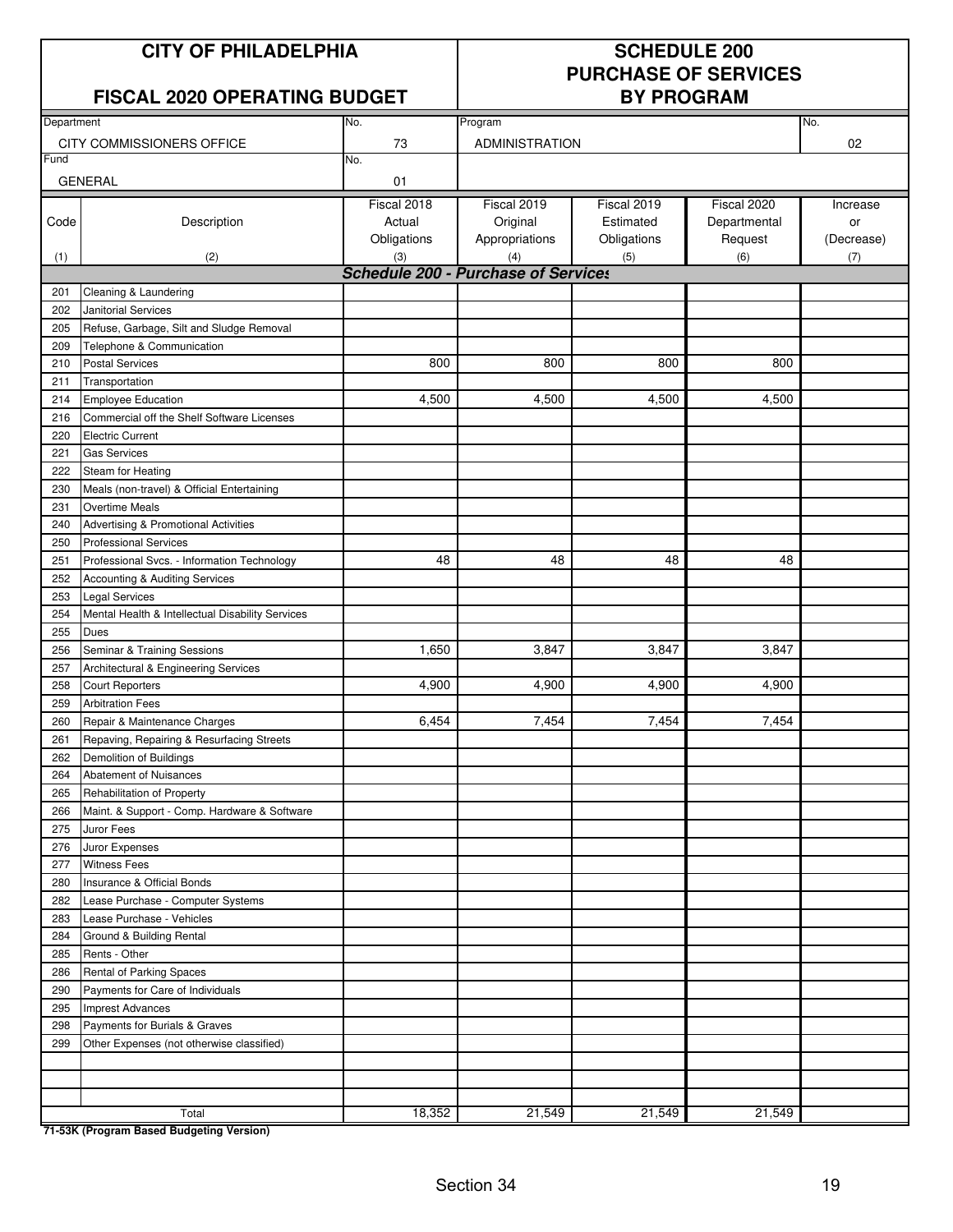### **FISCAL 2020 OPERATING BUDGET**

## **CITY OF PHILADELPHIA SCHEDULE 300 - 400 MATERIALS, SUPPLIES & EQUIPMENT**

| Department |                                                        | No.                                                   | Program                         |             |              | No.        |
|------------|--------------------------------------------------------|-------------------------------------------------------|---------------------------------|-------------|--------------|------------|
|            | CITY COMMISSIONERS OFFICE                              | 73                                                    | <b>ADMINISTRATION</b>           |             |              | 02         |
| Fund       |                                                        | No.                                                   |                                 |             |              |            |
|            | <b>GENERAL</b>                                         | 01                                                    |                                 |             |              |            |
|            |                                                        |                                                       |                                 |             |              |            |
|            |                                                        | Fiscal 2018                                           | Fiscal 2019                     | Fiscal 2019 | Fiscal 2020  | Increase   |
| Code       | Description                                            | Actual                                                | Original                        | Estimated   | Departmental | or         |
|            |                                                        | Obligations                                           | Appropriations                  | Obligations | Request      | (Decrease) |
| (1)        | (2)                                                    | (3)<br><b>Schedule 300 - Materials &amp; Supplies</b> | (4)                             | (5)         | (6)          | (7)        |
|            |                                                        |                                                       |                                 |             |              |            |
| 301<br>302 | Agricultural & Botanical<br>Animal, Livestock & Marine |                                                       |                                 |             |              |            |
|            |                                                        |                                                       |                                 |             |              |            |
| 303        | Bakeshop, Dining Room & Kitchen                        | 7,967                                                 | 8,600                           | 8,600       | 8,600        |            |
| 304        | Books & Other Publications                             |                                                       |                                 |             |              |            |
| 305        | <b>Building &amp; Construction</b>                     |                                                       |                                 |             |              |            |
| 306        | <b>Library Materials</b>                               |                                                       |                                 |             |              |            |
| 307        | <b>Chemicals &amp; Gases</b>                           |                                                       |                                 |             |              |            |
| 308        | Dry Goods, Notions & Wearing Apparel                   |                                                       |                                 |             |              |            |
| 309        | Cordage & Fibers                                       |                                                       |                                 |             |              |            |
| 310        | Electrical & Communication                             |                                                       |                                 |             |              |            |
| 311        | General Equipment & Machinery                          |                                                       |                                 |             |              |            |
| 312        | Fire Fighting & Safety                                 |                                                       |                                 |             |              |            |
| 313        | Food                                                   |                                                       |                                 |             |              |            |
| 314        | Fuel - Heating & Cooling                               |                                                       |                                 |             |              |            |
| 316        | General Hardware & Minor Tools                         |                                                       |                                 |             |              |            |
| 317        | Hospital & Laboratory                                  |                                                       |                                 |             |              |            |
| 318        | Janitorial, Laundry & Household                        |                                                       |                                 |             |              |            |
| 320        | Office Materials & Supplies                            | 7,500                                                 | 7,500                           | 7,500       | 7,500        |            |
| 322        | Small Power Tools & Hand Tools                         |                                                       |                                 |             |              |            |
| 323        | Plumbing, AC & Space Heating                           |                                                       |                                 |             |              |            |
| 324        | Precision, Photographic & Artists                      |                                                       |                                 |             |              |            |
| 325        | Printing                                               | 6,000                                                 | 6,000                           | 6,000       | 6,000        |            |
| 326        | Recreational & Educational                             |                                                       |                                 |             |              |            |
| 328        | Vehicle Parts & Accessories                            |                                                       |                                 |             |              |            |
| 335        | Lubricants                                             |                                                       |                                 |             |              |            |
| 340        | #2 Diesel Fuel                                         |                                                       |                                 |             |              |            |
| 341        | Compressed Natural Gas (CNG)                           |                                                       |                                 |             |              |            |
| 342        | Liquid Propane Gas (LPG)                               |                                                       |                                 |             |              |            |
| 345        | Gasoline                                               |                                                       |                                 |             |              |            |
| 399        | Other Materials & Supplies (not otherwise classified)  |                                                       |                                 |             |              |            |
|            |                                                        |                                                       |                                 |             |              |            |
|            | Total                                                  | 21,467                                                | 22,100                          | 22,100      | 22,100       |            |
|            |                                                        |                                                       | <b>Schedule 400 - Equipment</b> |             |              |            |
| 405        | Construction, Dredging & Conveying                     |                                                       |                                 |             |              |            |
| 410        | Electrical, Lighting & Communications                  |                                                       |                                 |             |              |            |
| 411        | General Equipment & Machinery                          |                                                       |                                 |             |              |            |
| 412        | Fire Fighting & Emergency                              |                                                       |                                 |             |              |            |
| 417        | Hospital & Laboratory                                  |                                                       |                                 |             |              |            |
| 420        | Office Equipment                                       | 53,523                                                | 10,769                          | 10,769      | 10,769       |            |
| 423        | Plumbing, AC & Space Heating                           |                                                       |                                 |             |              |            |
| 424        | Precision, Photographic & Artists                      |                                                       |                                 |             |              |            |
| 426        | Recreational & Educational                             |                                                       |                                 |             |              |            |
| 427        | Computer Equipment & Peripherals                       | 4,000                                                 | 7,000                           | 7,000       | 7,000        |            |
| 428        | Vehicles                                               |                                                       |                                 |             |              |            |
| 430        | Furniture & Furnishings                                | 6,421                                                 | 2,500                           | 2,500       | 2,500        |            |
| 499        | Other Equipment (not otherwise classified)             |                                                       |                                 |             |              |            |
|            |                                                        |                                                       |                                 |             |              |            |
|            | Total                                                  | 63,944                                                | 20,269                          | 20,269      | 20,269       |            |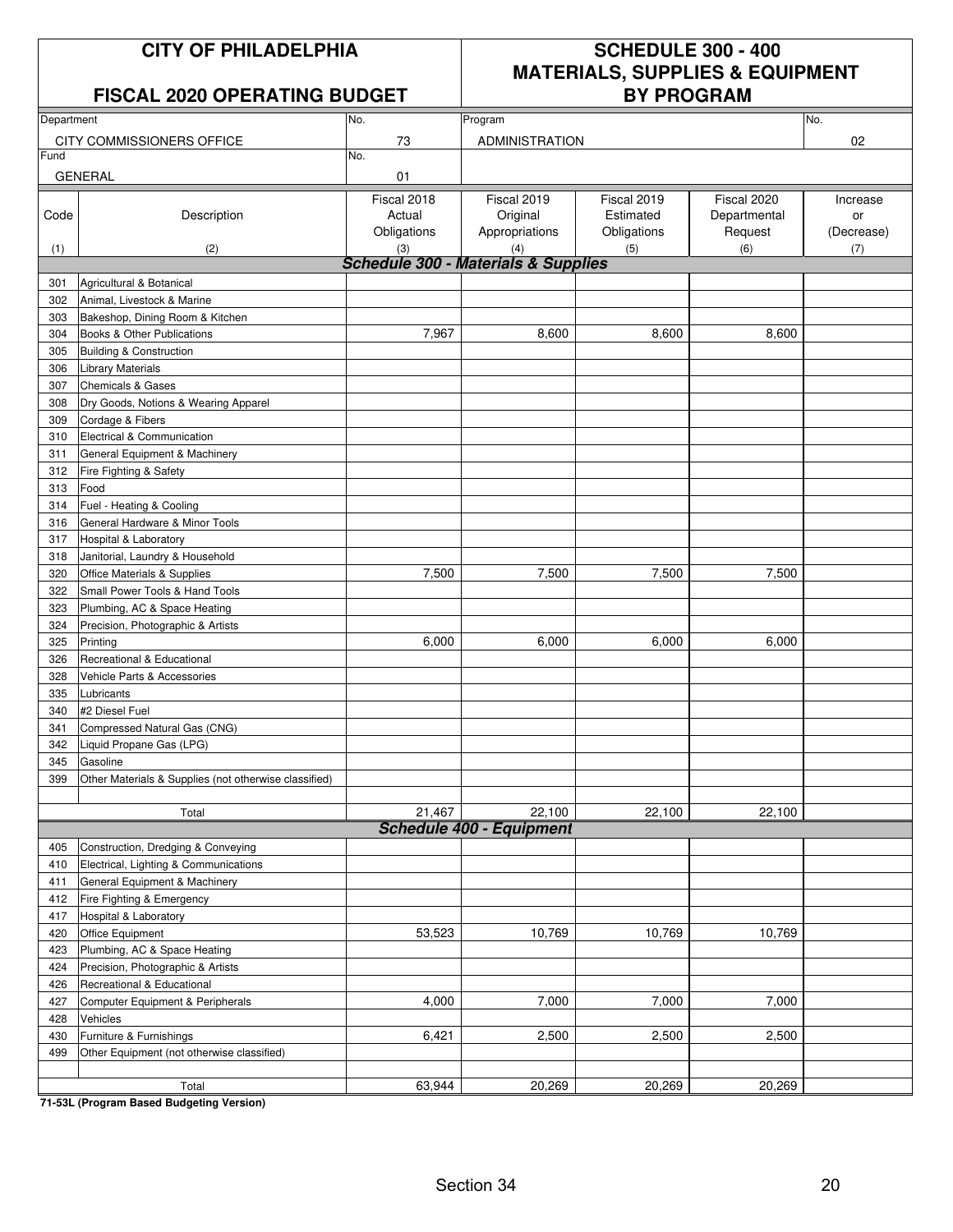### **CITY OF PHILADELPHIA**

## **SCHEDULE 500 - 700 - 800 - 900**

### **FISCAL 2020 OPERATING BUDGET**

| Department |                                                                                               | No.         | Program                                                         |             |             | No.        |
|------------|-----------------------------------------------------------------------------------------------|-------------|-----------------------------------------------------------------|-------------|-------------|------------|
|            | CITY COMMISSIONERS OFFICE                                                                     | 73          | ADMINISTRATION                                                  |             |             | 02         |
| Fund       |                                                                                               | No.         |                                                                 |             |             |            |
|            | <b>GENERAL</b>                                                                                | 01          |                                                                 |             |             |            |
|            |                                                                                               | Fiscal 2018 | Fiscal 2019                                                     | Fiscal 2019 | Fiscal 2020 | Increase   |
| Code       | Description                                                                                   | Actual      | Original                                                        | Estimated   |             | or         |
|            |                                                                                               | Obligations | Appropriations                                                  | Obligations | Request     | (Decrease) |
| (1)        | (2)                                                                                           | (3)         | (4)                                                             | (5)         | (6)         | (7)        |
|            |                                                                                               |             | <b>Schedule 500 - Contributions, Indemnities &amp; Taxes</b>    |             |             |            |
| 501        | Celebrations                                                                                  |             |                                                                 |             |             |            |
| 504        | <b>Meritorious Awards</b>                                                                     |             |                                                                 |             |             |            |
| 505        | Contributions to Educational & Recreational Org.                                              |             |                                                                 |             |             |            |
| 506        | Payments to Prisoners                                                                         |             |                                                                 |             |             |            |
| 512        | Refunds                                                                                       |             |                                                                 |             |             |            |
| 513        | Indemnities                                                                                   |             |                                                                 |             |             |            |
| 515        | Taxes                                                                                         |             |                                                                 |             |             |            |
|            |                                                                                               |             |                                                                 |             |             |            |
| 517        | Contributions to Other Govt. Agencies and Non-<br>Profit Org. not Educational or Recreational |             |                                                                 |             |             |            |
| 580        | Miscellaneous Indemnities                                                                     | 247,977     |                                                                 |             |             |            |
| 584        | Employee Claims - Not Workman Compensation                                                    | 19,523      |                                                                 |             |             |            |
|            |                                                                                               |             |                                                                 |             |             |            |
|            |                                                                                               |             |                                                                 |             |             |            |
|            |                                                                                               |             |                                                                 |             |             |            |
|            |                                                                                               |             |                                                                 |             |             |            |
|            |                                                                                               |             |                                                                 |             |             |            |
|            | Total                                                                                         | 267,500     |                                                                 |             |             |            |
|            |                                                                                               |             | <b>Schedule 700 - Debt Services</b>                             |             |             |            |
| 701        | Interest on City Debt - Long Term                                                             |             |                                                                 |             |             |            |
| 702        | Principal Payments on City Debt - Long Term                                                   |             |                                                                 |             |             |            |
| 703        | Interest on City Debt - Short Term                                                            |             |                                                                 |             |             |            |
| 704        | Sinking Fund Reserve Payment                                                                  |             |                                                                 |             |             |            |
| 705        | <b>Commitment Fee Expense</b>                                                                 |             |                                                                 |             |             |            |
| 706        | Arbitrage Payments                                                                            |             |                                                                 |             |             |            |
|            |                                                                                               |             |                                                                 |             |             |            |
|            |                                                                                               |             |                                                                 |             |             |            |
|            | Total                                                                                         |             |                                                                 |             |             |            |
|            |                                                                                               |             | <b>Schedule 800 - Payments to Other Funds</b>                   |             |             |            |
| 801        | Payments to General Fund                                                                      |             |                                                                 |             |             |            |
| 803        | Payments to Water Fund                                                                        |             |                                                                 |             |             |            |
| 804        | Payments to Capital Projects Fund                                                             |             |                                                                 |             |             |            |
| 805        | Payments to Special Funds                                                                     |             |                                                                 |             |             |            |
| 806        | Payments to Bond Fund                                                                         |             |                                                                 |             |             |            |
| 807        | Payments to Other Funds                                                                       |             |                                                                 |             |             |            |
| 809        | Payments to Aviation Fund                                                                     |             |                                                                 |             |             |            |
| 812        | Payments to Grants Revenue Fund                                                               |             |                                                                 |             |             |            |
|            |                                                                                               |             |                                                                 |             |             |            |
|            |                                                                                               |             |                                                                 |             |             |            |
|            | Total                                                                                         |             |                                                                 |             |             |            |
|            |                                                                                               |             | <b>Schedule 900 - Advances and Other Miscellaneous Payments</b> |             |             |            |
| 901        | Advances to Create Working Capital Funds                                                      |             |                                                                 |             |             |            |
| 902        | Miscellaneous Advances                                                                        |             |                                                                 |             |             |            |
|            |                                                                                               |             |                                                                 |             |             |            |
|            |                                                                                               |             |                                                                 |             |             |            |
|            |                                                                                               |             |                                                                 |             |             |            |
|            | Total                                                                                         |             |                                                                 |             |             |            |
|            |                                                                                               |             |                                                                 |             |             |            |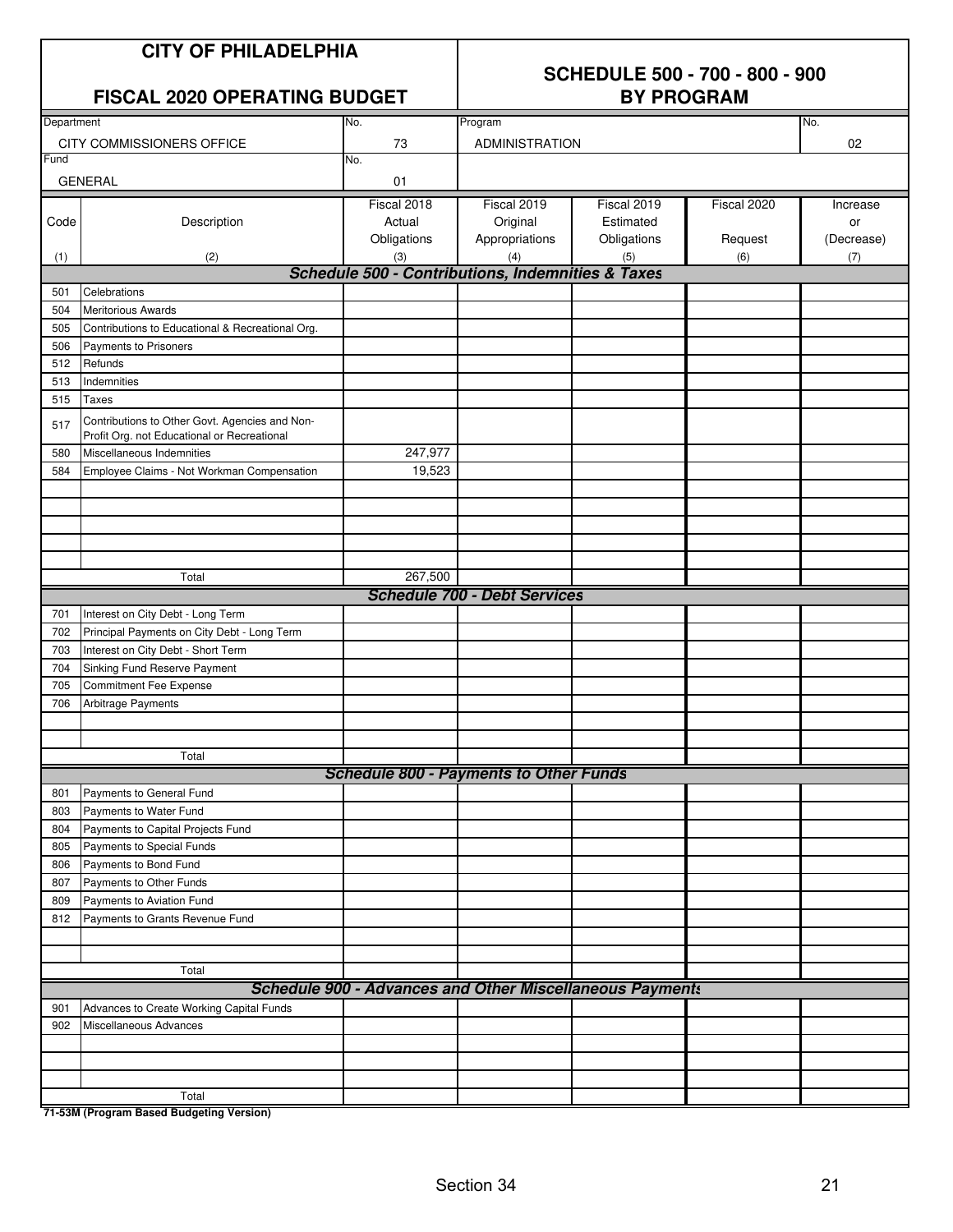|            | <b>CITY OF PHILADELPHIA</b>                                                                                                                                                                                                                                                                                                                                                                                                                                                                                                                                                                                                                                                                                                                                                                                                   |                         |                                                            |                             |                                    |                          |
|------------|-------------------------------------------------------------------------------------------------------------------------------------------------------------------------------------------------------------------------------------------------------------------------------------------------------------------------------------------------------------------------------------------------------------------------------------------------------------------------------------------------------------------------------------------------------------------------------------------------------------------------------------------------------------------------------------------------------------------------------------------------------------------------------------------------------------------------------|-------------------------|------------------------------------------------------------|-----------------------------|------------------------------------|--------------------------|
|            | <b>FISCAL 2020 OPERATING BUDGET</b>                                                                                                                                                                                                                                                                                                                                                                                                                                                                                                                                                                                                                                                                                                                                                                                           |                         |                                                            |                             | <b>PROGRAM SUMMARY - ALL FUNDS</b> |                          |
| Department |                                                                                                                                                                                                                                                                                                                                                                                                                                                                                                                                                                                                                                                                                                                                                                                                                               | No.                     | Program                                                    |                             |                                    | No.                      |
|            | OFFICE OF CITY COMMISSIONERS                                                                                                                                                                                                                                                                                                                                                                                                                                                                                                                                                                                                                                                                                                                                                                                                  | 01                      | COUNTY BOARD OF ELECTIONS                                  |                             |                                    |                          |
|            |                                                                                                                                                                                                                                                                                                                                                                                                                                                                                                                                                                                                                                                                                                                                                                                                                               |                         | <b>Program Description</b>                                 |                             |                                    | 03                       |
|            |                                                                                                                                                                                                                                                                                                                                                                                                                                                                                                                                                                                                                                                                                                                                                                                                                               |                         |                                                            |                             |                                    |                          |
|            | Election Day Activities: This activity predominantly includes preparation for election day operations including election boards, election materials, and<br>polling places. Staff assists with ballot tabulation and documentation of certified results as well as voting machine demonstrations.<br>Campaign Finance/Election Compliance This activity predominantly includes pre-election work related to candidate nomination petitions, ballot layout<br>design, campaign finance, advertisements, and absentee ballots. Staff assists with ballot tabulation and documentation of certified results.<br>Voting Machine Services: This activity predominantly includes the maintenance, preparation, and distribution of the voting machine equipment. Staff<br>assists with voting machine trainings and demonstrations. |                         |                                                            |                             |                                    |                          |
|            |                                                                                                                                                                                                                                                                                                                                                                                                                                                                                                                                                                                                                                                                                                                                                                                                                               |                         | <b>Program Objectives</b>                                  |                             |                                    |                          |
|            | Implement new voting technology for 2019 General Election.<br>Train nearly 8,500 poll workers to operate new technology.<br>Familiarize Philadelphia voters to cast ballots on new voting machines.<br>Execute 2019 General Election and 2020 Primary Election.                                                                                                                                                                                                                                                                                                                                                                                                                                                                                                                                                               |                         |                                                            |                             |                                    |                          |
|            |                                                                                                                                                                                                                                                                                                                                                                                                                                                                                                                                                                                                                                                                                                                                                                                                                               |                         | <b>Performance Measures</b>                                |                             |                                    |                          |
|            | Description                                                                                                                                                                                                                                                                                                                                                                                                                                                                                                                                                                                                                                                                                                                                                                                                                   |                         | Fiscal 2018<br>Year-End                                    | Fiscal 2019<br>Year-to-Date | Fiscal 2019<br>Target              | Fiscal 2020<br>Target    |
|            | (1)                                                                                                                                                                                                                                                                                                                                                                                                                                                                                                                                                                                                                                                                                                                                                                                                                           |                         | (2)                                                        | $(Q1 + Q2)$<br>(3)          | (4)                                | (5)                      |
|            | Percentage of Election Board Officials working on Election Day                                                                                                                                                                                                                                                                                                                                                                                                                                                                                                                                                                                                                                                                                                                                                                |                         |                                                            |                             |                                    |                          |
|            | who attended training for that particular election<br>Percentage of divisions voting in handicapped-accessible polling                                                                                                                                                                                                                                                                                                                                                                                                                                                                                                                                                                                                                                                                                                        |                         | <b>TBD</b>                                                 | <b>TBD</b>                  | 100%                               | 100%                     |
| places     |                                                                                                                                                                                                                                                                                                                                                                                                                                                                                                                                                                                                                                                                                                                                                                                                                               |                         | <b>TBD</b>                                                 | TBD                         | 100%                               | 100%                     |
|            |                                                                                                                                                                                                                                                                                                                                                                                                                                                                                                                                                                                                                                                                                                                                                                                                                               | Fiscal 2018             | <b>Summary by Fund</b><br>Fiscal 2019                      | Fiscal 2019                 | Fiscal 2020                        | Increase                 |
| Fund       | Fund                                                                                                                                                                                                                                                                                                                                                                                                                                                                                                                                                                                                                                                                                                                                                                                                                          | Actual                  | Original                                                   | Estimated                   | Proposed                           | or                       |
| No.        |                                                                                                                                                                                                                                                                                                                                                                                                                                                                                                                                                                                                                                                                                                                                                                                                                               | Obligations             | Appropriations                                             | Obligations                 | <b>Budget</b>                      | (Decrease)               |
| (1)        | (2)                                                                                                                                                                                                                                                                                                                                                                                                                                                                                                                                                                                                                                                                                                                                                                                                                           | (3)                     | (4)                                                        | (5)                         | (6)                                | (7)                      |
| 01<br>08   | <b>GENERAL</b><br><b>GRANTS REVENUE</b>                                                                                                                                                                                                                                                                                                                                                                                                                                                                                                                                                                                                                                                                                                                                                                                       | 6,131,745<br>99,002     | 6,198,450<br>925,000                                       | 9,600,045<br>925.000        | 7,790,044<br>2,625,000             | (1,810,001)<br>1,700,000 |
|            |                                                                                                                                                                                                                                                                                                                                                                                                                                                                                                                                                                                                                                                                                                                                                                                                                               |                         |                                                            |                             |                                    |                          |
|            |                                                                                                                                                                                                                                                                                                                                                                                                                                                                                                                                                                                                                                                                                                                                                                                                                               |                         |                                                            |                             |                                    |                          |
|            |                                                                                                                                                                                                                                                                                                                                                                                                                                                                                                                                                                                                                                                                                                                                                                                                                               |                         |                                                            |                             |                                    |                          |
|            |                                                                                                                                                                                                                                                                                                                                                                                                                                                                                                                                                                                                                                                                                                                                                                                                                               |                         |                                                            |                             |                                    |                          |
|            | Total                                                                                                                                                                                                                                                                                                                                                                                                                                                                                                                                                                                                                                                                                                                                                                                                                         | 6,230,747               | 7,123,450<br><b>Summary of Full Time Positions by Fund</b> | 10,525,045                  | 10,415,044                         | (110,001)                |
| Fund       |                                                                                                                                                                                                                                                                                                                                                                                                                                                                                                                                                                                                                                                                                                                                                                                                                               | <b>Actual Positions</b> | Fiscal 2019                                                | Increment Run               | Fiscal 2020                        | Inc. $/$ (Dec.)          |
| No.        | Fund                                                                                                                                                                                                                                                                                                                                                                                                                                                                                                                                                                                                                                                                                                                                                                                                                          | 6/30/18                 | <b>Budgeted</b>                                            | PPE 11/25/18                | <b>Budgeted</b>                    | (Col. 6 less 4)          |
| (1)        | (2)                                                                                                                                                                                                                                                                                                                                                                                                                                                                                                                                                                                                                                                                                                                                                                                                                           | (3)                     | (4)                                                        | (5)                         | (6)                                | (7)                      |
| 01         | <b>GENERAL</b>                                                                                                                                                                                                                                                                                                                                                                                                                                                                                                                                                                                                                                                                                                                                                                                                                | 37                      | 40                                                         | 36                          | 40                                 |                          |
|            |                                                                                                                                                                                                                                                                                                                                                                                                                                                                                                                                                                                                                                                                                                                                                                                                                               |                         |                                                            |                             |                                    |                          |
|            |                                                                                                                                                                                                                                                                                                                                                                                                                                                                                                                                                                                                                                                                                                                                                                                                                               |                         |                                                            |                             |                                    |                          |
|            |                                                                                                                                                                                                                                                                                                                                                                                                                                                                                                                                                                                                                                                                                                                                                                                                                               |                         |                                                            |                             |                                    |                          |
|            |                                                                                                                                                                                                                                                                                                                                                                                                                                                                                                                                                                                                                                                                                                                                                                                                                               |                         |                                                            |                             |                                    |                          |
|            | <b>Total Full Time</b>                                                                                                                                                                                                                                                                                                                                                                                                                                                                                                                                                                                                                                                                                                                                                                                                        | 37                      | 40                                                         | 36                          | 40                                 |                          |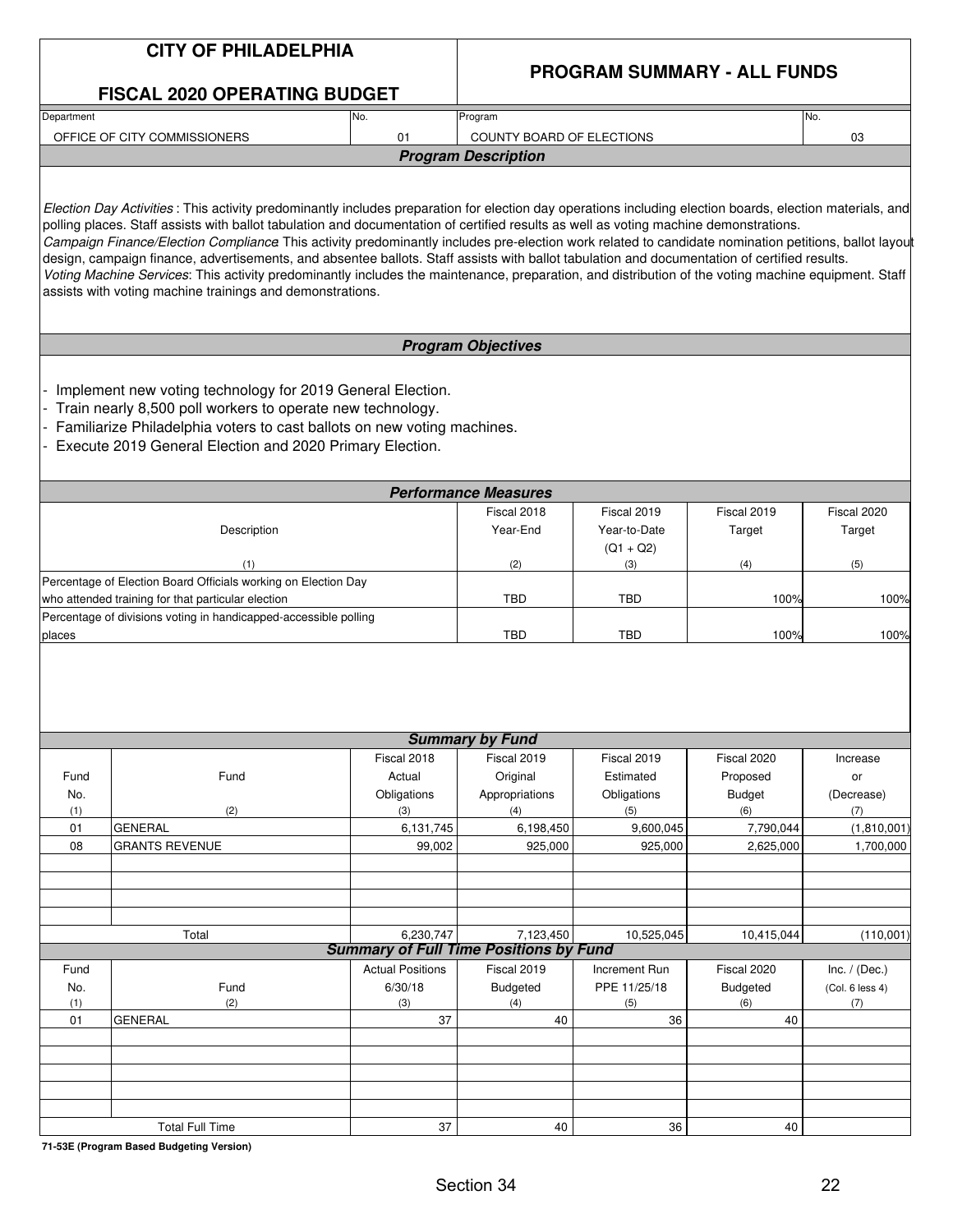| <b>PROGRAM SUMMARY - ALL FUNDS</b><br><b>FISCAL 2020 OPERATING BUDGET</b><br>(CONTINUED)<br>Department<br>No.<br>Program<br>No.<br>OFFICE OF CITY COMMISSIONERS<br>73<br>COUNTY BOARD OF ELECTIONS<br>03<br><b>Selected Associated Non-Tax Revenues by Fund</b><br>Fiscal 2018<br>Fiscal 2019<br>Fiscal 2020<br>Fiscal 2019<br>Increase<br>Fund<br>Estimate<br>Proposed<br>Fund<br>Actual<br>Original<br>or<br>No.<br>Revenues<br><b>Budget</b><br><b>Budget</b><br>(Decrease)<br>(2)<br>(5)<br>(6)<br>(1)<br>(3)<br>(4)<br>(7)<br>01<br><b>GENERAL</b><br>1,514<br>25,000<br>25,000<br>25,000 |
|------------------------------------------------------------------------------------------------------------------------------------------------------------------------------------------------------------------------------------------------------------------------------------------------------------------------------------------------------------------------------------------------------------------------------------------------------------------------------------------------------------------------------------------------------------------------------------------------|
|                                                                                                                                                                                                                                                                                                                                                                                                                                                                                                                                                                                                |
|                                                                                                                                                                                                                                                                                                                                                                                                                                                                                                                                                                                                |
|                                                                                                                                                                                                                                                                                                                                                                                                                                                                                                                                                                                                |
|                                                                                                                                                                                                                                                                                                                                                                                                                                                                                                                                                                                                |
|                                                                                                                                                                                                                                                                                                                                                                                                                                                                                                                                                                                                |
|                                                                                                                                                                                                                                                                                                                                                                                                                                                                                                                                                                                                |
|                                                                                                                                                                                                                                                                                                                                                                                                                                                                                                                                                                                                |
|                                                                                                                                                                                                                                                                                                                                                                                                                                                                                                                                                                                                |
|                                                                                                                                                                                                                                                                                                                                                                                                                                                                                                                                                                                                |
|                                                                                                                                                                                                                                                                                                                                                                                                                                                                                                                                                                                                |
| 08<br><b>GRANTS</b><br>99,002<br>925,000<br>925,000<br>2,625,000<br>1,700,000                                                                                                                                                                                                                                                                                                                                                                                                                                                                                                                  |
|                                                                                                                                                                                                                                                                                                                                                                                                                                                                                                                                                                                                |
|                                                                                                                                                                                                                                                                                                                                                                                                                                                                                                                                                                                                |
| <b>Selected Associated Capital Projects (Amounts in Thousands)</b>                                                                                                                                                                                                                                                                                                                                                                                                                                                                                                                             |
| Fiscal 2019<br>Fiscal 2019<br>Fiscal 2020<br>Carry<br>Fiscal 2020<br>Dept.                                                                                                                                                                                                                                                                                                                                                                                                                                                                                                                     |
| Forward<br>Original Approp.<br>Proposed Budget<br>Where<br>Description<br>Original Approp.<br>Proposed Bdgt                                                                                                                                                                                                                                                                                                                                                                                                                                                                                    |
| (GO Only)<br>(GO Only)<br>(All Other Sources)<br>(All Other Sources)<br>Appropriated                                                                                                                                                                                                                                                                                                                                                                                                                                                                                                           |
| (1)<br>(3)<br>(4)<br>(5)<br>(6)<br>(2)<br>(7)                                                                                                                                                                                                                                                                                                                                                                                                                                                                                                                                                  |
| 62,000<br>22,000<br>22,000<br>Finance<br><b>New Voting Machines</b>                                                                                                                                                                                                                                                                                                                                                                                                                                                                                                                            |
|                                                                                                                                                                                                                                                                                                                                                                                                                                                                                                                                                                                                |
|                                                                                                                                                                                                                                                                                                                                                                                                                                                                                                                                                                                                |
|                                                                                                                                                                                                                                                                                                                                                                                                                                                                                                                                                                                                |
|                                                                                                                                                                                                                                                                                                                                                                                                                                                                                                                                                                                                |
|                                                                                                                                                                                                                                                                                                                                                                                                                                                                                                                                                                                                |
|                                                                                                                                                                                                                                                                                                                                                                                                                                                                                                                                                                                                |
|                                                                                                                                                                                                                                                                                                                                                                                                                                                                                                                                                                                                |
|                                                                                                                                                                                                                                                                                                                                                                                                                                                                                                                                                                                                |
|                                                                                                                                                                                                                                                                                                                                                                                                                                                                                                                                                                                                |
|                                                                                                                                                                                                                                                                                                                                                                                                                                                                                                                                                                                                |
|                                                                                                                                                                                                                                                                                                                                                                                                                                                                                                                                                                                                |
|                                                                                                                                                                                                                                                                                                                                                                                                                                                                                                                                                                                                |
|                                                                                                                                                                                                                                                                                                                                                                                                                                                                                                                                                                                                |
| <b>Selected Associated Operating Costs</b>                                                                                                                                                                                                                                                                                                                                                                                                                                                                                                                                                     |
| Fiscal 2018<br>Fiscal 2019<br>Fiscal 2019<br>Fiscal 2020<br>Dept.<br>Increase                                                                                                                                                                                                                                                                                                                                                                                                                                                                                                                  |
| Where<br>Description<br>Calculated<br>Calculated<br>Calculated<br>Calculated<br>or                                                                                                                                                                                                                                                                                                                                                                                                                                                                                                             |
| Obligations<br>Obligations<br><b>Budget</b><br>(Decrease)<br>Appropriated<br>Appropriations<br>(6)<br>(1)<br>(2)<br>(3)<br>(4)<br>(5)<br>(7)                                                                                                                                                                                                                                                                                                                                                                                                                                                   |
| Employee Benefits - Civilian<br>656,590<br>733,629<br>77,039<br>Finance<br>600,008<br>656,590                                                                                                                                                                                                                                                                                                                                                                                                                                                                                                  |
| Employee Benefits - Uniform<br>Finance                                                                                                                                                                                                                                                                                                                                                                                                                                                                                                                                                         |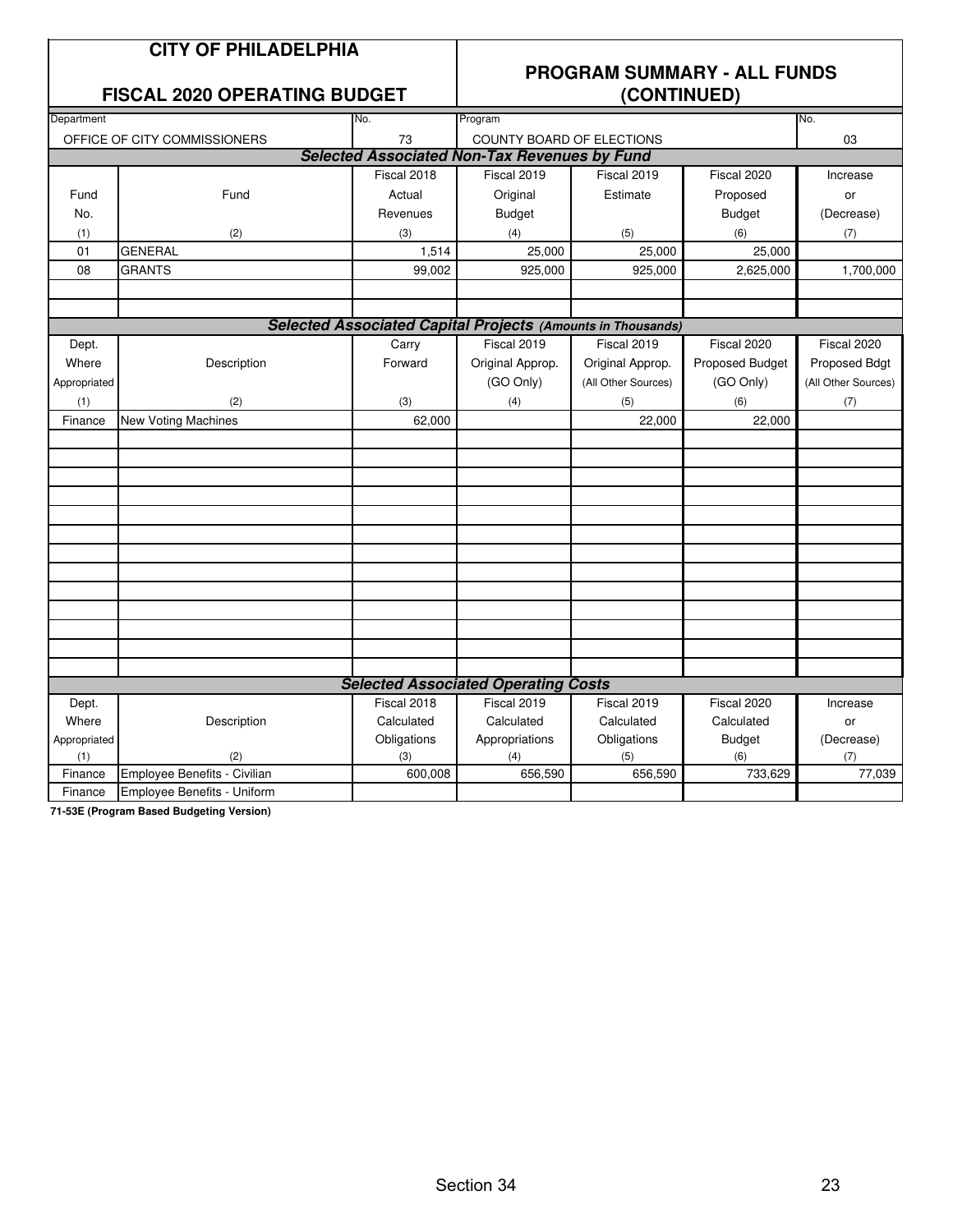|                | <b>CITY OF PHILADELPHIA</b><br><b>FISCAL 2020 OPERATING BUDGET</b> |                                                     |                             | <b>PROGRAM SUMMARY</b> |                 |             |
|----------------|--------------------------------------------------------------------|-----------------------------------------------------|-----------------------------|------------------------|-----------------|-------------|
| Department     |                                                                    | No.                                                 | Program                     |                        |                 | No.         |
|                | OFFICE OF CITY COMMISSIONERS                                       | 73                                                  | COUNTY BOARD OF ELECTIONS   |                        |                 | 03          |
| Fund           |                                                                    | No.                                                 |                             |                        |                 |             |
| <b>GENERAL</b> |                                                                    | 01                                                  |                             |                        |                 |             |
|                |                                                                    |                                                     | <b>Summary by Class</b>     |                        |                 |             |
|                |                                                                    | Fiscal 2018                                         | Fiscal 2019                 | Fiscal 2019            | Fiscal 2020     | Increase    |
| Class          | Description                                                        | Actual                                              | Original                    | Estimated              | Proposed        | or          |
|                |                                                                    | Obligations                                         | Appropriations              | Obligations            | <b>Budget</b>   | (Decrease)  |
| (1)            | (2)                                                                | (3)                                                 | (4)                         | (5)                    | (6)             | (7)         |
| 100            | <b>Employee Compensation</b>                                       |                                                     |                             |                        |                 |             |
| a)             | <b>Personal Services</b>                                           | 2,049,163                                           | 2,003,936                   | 2,079,731              | 2,437,530       | 357,799     |
| b)             | <b>Employee Benefits</b>                                           |                                                     |                             |                        |                 |             |
| 200            | <b>Purchase of Services</b>                                        | 3,738,330                                           | 3,828,310                   | 3,828,310              | 4,955,310       | 1,127,000   |
| 300            | Materials and Supplies                                             | 184,632                                             | 332,239                     | 332,239                | 353,239         | 21,000      |
| 400            | Equipment                                                          | 159,620                                             | 33,965                      | 3,359,765              | 43,965          | (3,315,800) |
| 500            | Contributions, Indemnities and Taxes                               |                                                     |                             |                        |                 |             |
| 700            | <b>Debt Service</b>                                                |                                                     |                             |                        |                 |             |
| 800            | Payments to Other Funds                                            |                                                     |                             |                        |                 |             |
| 900            | Advances and Misc. Payments                                        |                                                     |                             |                        |                 |             |
|                | Total                                                              | 6,131,745                                           | 6,198,450                   | 9,600,045              | 7,790,044       | (1,810,001) |
|                |                                                                    |                                                     | <b>Summary of Positions</b> |                        |                 |             |
|                |                                                                    | Actual                                              | Fiscal 2019                 | Increment              | Fiscal 2020     | Increase    |
|                |                                                                    | Positions                                           | <b>Budgeted</b>             | Run                    | <b>Budgeted</b> | or          |
| Code           | Category                                                           | 6/30/18                                             | Positions                   | PPE 11/25/18           | Positions       | (Decrease)  |
| (1)            | (2)                                                                | (3)                                                 | (4)                         | (5)                    | (6)             | (7)         |
| 101            | Full Time - Civilian                                               | 37                                                  | 40                          | 36                     | 40              |             |
| 105            | Full Time - Uniform                                                |                                                     |                             |                        |                 |             |
|                | Total                                                              | 37                                                  | 40                          | 36                     | 40              |             |
|                |                                                                    | <b>Selected Associated Non-Tax Revenues by Type</b> |                             |                        |                 |             |
|                |                                                                    | Fiscal 2018                                         | Fiscal 2019                 | Fiscal 2019            | Fiscal 2020     | Increase    |
|                | Description                                                        | Actual                                              | Original                    | Estimate               | Proposed        | or          |
|                |                                                                    | Revenues                                            | <b>Budget</b>               |                        | <b>Budget</b>   | (Decrease)  |
|                | (1)                                                                | (2)                                                 | (3)                         | (4)                    | (5)             | (6)         |
| Local          |                                                                    | 1,514                                               | 25,000                      | 25,000                 | 25,000          |             |
| Federal        |                                                                    |                                                     |                             |                        |                 |             |
| State          |                                                                    |                                                     |                             |                        |                 |             |
|                | <b>Other Governments</b>                                           |                                                     |                             |                        |                 |             |
| Other Funds    |                                                                    |                                                     |                             |                        |                 |             |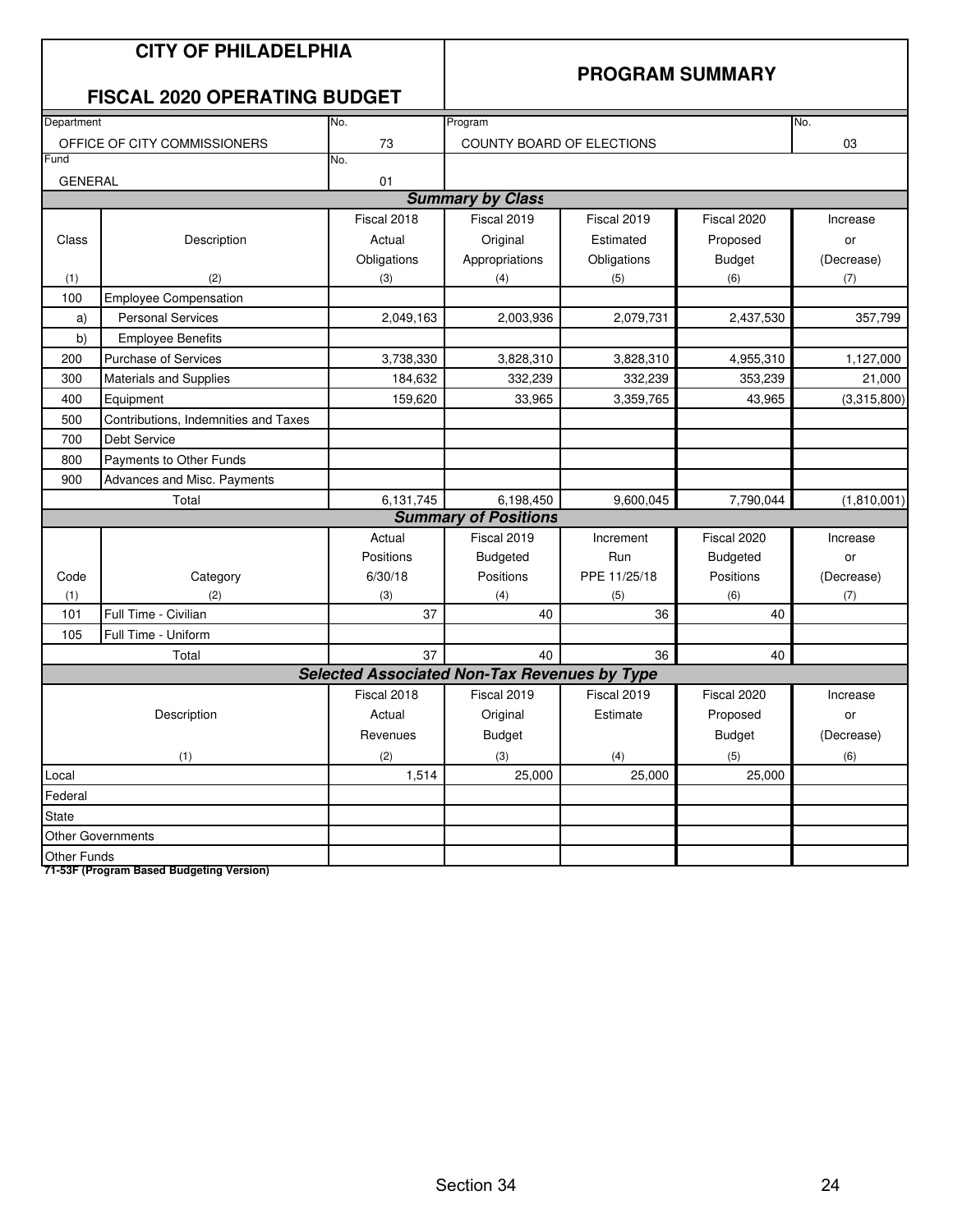| <b>CITY OF PHILADELPHIA</b> |                |                                                                                     |                                    |                     | <b>SCHEDULE 100</b><br><b>LIST OF POSITIONS</b> |                           |                         |                    |                        |  |
|-----------------------------|----------------|-------------------------------------------------------------------------------------|------------------------------------|---------------------|-------------------------------------------------|---------------------------|-------------------------|--------------------|------------------------|--|
|                             |                | <b>FISCAL 2020 OPERATING BUDGET</b>                                                 |                                    |                     |                                                 |                           | <b>BY PROGRAM</b>       |                    |                        |  |
| Department                  |                |                                                                                     |                                    | No.                 | Program                                         |                           |                         |                    | No.                    |  |
| Fund                        |                | OFFICE OF CITY COMMISSIONERS                                                        |                                    | 73<br>No.           |                                                 | COUNTY BOARD OF ELECTIONS |                         |                    | 03                     |  |
|                             | <b>GENERAL</b> |                                                                                     |                                    | 01                  |                                                 |                           |                         |                    |                        |  |
|                             |                |                                                                                     |                                    |                     |                                                 |                           |                         |                    |                        |  |
|                             |                |                                                                                     | Salary                             | Fiscal<br>2018      | Fiscal<br>2019                                  | Increment                 | Fiscal<br>2020          | Annual             | Increase<br>(Decrease) |  |
| Line                        | Class          | Title                                                                               | Range                              | Actual Pos.         | <b>Budgeted</b>                                 | Run -PPE                  | <b>Budgeted</b>         | Salary             | (Col. 8                |  |
| No.                         | Code           |                                                                                     | (in dollars)                       | 6/30/18             | Positions                                       | 11/25/18                  | Positions               | 7/1/19             | less Col. 6)           |  |
| (1)                         | (2)            | (3)                                                                                 | (4)                                | (5)                 | (6)                                             | (7)                       | (8)                     | (9)                | (10)                   |  |
|                             |                | <b>COUNTY BOARD OF ELECTIONS</b>                                                    |                                    |                     |                                                 |                           |                         |                    |                        |  |
|                             |                | <b>MANAGMENT</b>                                                                    |                                    |                     |                                                 |                           |                         |                    |                        |  |
| 1                           |                | 2M32 Election Activities Assistant Administrator<br><b>ELECTION BOARDS</b>          | 47,231 - 60,725                    | 1                   | -1                                              | 1                         | 1                       | 67,259             |                        |  |
| $\overline{c}$              | 1B51           | Election Voter Registration Clerk 1                                                 | 30,962 - 33,476                    | 3                   | 4                                               | 2                         | 4                       | 135,568            |                        |  |
| 3                           | 1B54           | Election Voter Registration Clerk 2                                                 | 34,414 - 37,451                    |                     | $\mathbf{1}$                                    | $\mathbf{1}$              |                         | 41,550             |                        |  |
| 4<br>5                      | 1B53<br>1B53   | Election Voter Registration Clerk 3<br>Election & Voter Registration Supervisor     | 39,716 - 43,447<br>39,716 - 43,447 | 1                   | -1                                              | 1                         | 1                       | 46,893             |                        |  |
| 6                           |                | <b>Total Election Board</b>                                                         |                                    | 5                   | 6                                               | $\overline{4}$            | 6                       | 224,012            |                        |  |
|                             |                |                                                                                     |                                    |                     |                                                 |                           |                         |                    |                        |  |
|                             |                | POLLING PLACES INVESTIGATIONS                                                       |                                    |                     |                                                 |                           |                         |                    |                        |  |
| 7                           | 1B54           | Election & Voter Registration Clerk 1                                               | 30,962 - 33,476                    | 1                   | $\sqrt{2}$                                      | 1                         | $\overline{\mathbf{c}}$ | 65,455             |                        |  |
| 8<br>9                      | 6E41           | 1B52 Election & Voter Registration Clerk 2<br>Election Field Investigator 1         | 34,414 - 37,451<br>37,692 - 41,128 | 2                   | $\overline{\mathbf{c}}$                         | 2                         | $\overline{c}$          | 88,091             |                        |  |
| 10                          | 6E42           | Election Field Investigator 2                                                       | 40,727 - 44,633                    | 1                   | $\mathbf{1}$                                    | $\mathbf{1}$              |                         | 48,346             |                        |  |
| 11                          | 6E43           | Election Field Investigator Supervisor                                              | 41,652 - 53,556                    |                     |                                                 |                           |                         |                    |                        |  |
| 12                          | 7H01           | <b>Trades Helper</b>                                                                | 33,418 - 36,323                    |                     | 1                                               | 1                         | 1                       | 33,418             |                        |  |
| 13                          |                | <b>Total Polling Places Investigations</b>                                          |                                    | 4                   | 6                                               | 5                         | 6                       | 235,311            |                        |  |
|                             |                | <b>CAMPAIGN FINANCE &amp; ELECTION</b>                                              |                                    |                     |                                                 |                           |                         |                    |                        |  |
|                             |                | <b>COMPLIANCE</b>                                                                   |                                    |                     |                                                 |                           |                         |                    |                        |  |
| 14                          | 1D41           | Data Service Support Clerk                                                          | 34,421 - 37,413                    |                     |                                                 |                           |                         |                    |                        |  |
| 15                          | 2M56           | Election & Public Integrity Compliance Specialist                                   | 37,764 - 48,548                    |                     | 1                                               | 1                         |                         | 50,685             |                        |  |
| 16                          | 1B53           | Election & Voter Registration Clerk Supervisor                                      | 39,716 - 43,447                    |                     | 1                                               | 1                         |                         | 44,057             |                        |  |
| 17<br>18                    | 1B54           | Election & Voter Registration Clerk 1<br>1B52 Election & Voter Registration Clerk 2 | 30,962 - 33,476<br>34,414 - 37,451 | 1<br>$\overline{c}$ | 1<br>$\mathbf{2}$                               | 1<br>$\overline{c}$       | $\overline{c}$          | 30,962<br>83,300   |                        |  |
| 19                          |                | 7H01 Trades Helper                                                                  | 33,418 - 36,323                    |                     |                                                 |                           |                         |                    |                        |  |
| 20                          | 1E15           | <b>Web Developer</b>                                                                | 65,166 - 73,317                    | 1                   | $\mathbf{1}$                                    | 1                         | 1                       | 79,727             |                        |  |
| 21                          |                | Total Campaign Finance & Election Compliance                                        |                                    | 6                   | 6                                               | 6                         | 6                       | 288,731            |                        |  |
|                             |                | <b>ELECTION ACTIVITIES/MATERIALS</b>                                                |                                    |                     |                                                 |                           |                         |                    |                        |  |
| 22                          | 1B54           | Election & Voter Registration Clerk 1                                               | 30,962 - 33,476                    | 2                   | 2                                               | 1                         | 2                       | 65,499             |                        |  |
| 23                          |                | 1B52 Election & Voter Registration Clerk 2                                          | 34,414 - 37,451                    |                     | $\mathbf{1}$                                    | 1                         |                         | 39,622             |                        |  |
| 24                          | 1B53           | Election & Voter Registration Clerk 3                                               | 39,716 - 43,447                    |                     |                                                 |                           |                         |                    |                        |  |
| 25                          | 1B53           | Election & Voter Registration Clerk Supervisor                                      | 39,716 - 43,447                    | 1                   | $\mathbf{1}$                                    | 1                         | 1                       | 46,893             |                        |  |
| 26                          | 7H01           | <b>Trades Helper</b>                                                                | 33,418 - 36,323                    | 1                   | 1                                               | 1                         | 1                       | 40,123             |                        |  |
| 27                          |                | <b>Total Election Activities/Materials</b>                                          |                                    | 5                   | 5                                               | $\overline{4}$            | 5                       | 192,139            |                        |  |
|                             |                | <b>VOTING MACHINE SERVICES</b>                                                      |                                    |                     |                                                 |                           |                         |                    |                        |  |
| 28                          | 7J76           | Electronic Voting Machine Supervisor                                                | 43,296 - 55,668                    | 1                   | 1                                               | 1                         | 1                       | 62,359             |                        |  |
| 29                          | 7J72           | Electronic Voting Machine Technician                                                | 35,504 - 38,691                    | 9                   | 9                                               | 9                         | 9                       | 386,860            |                        |  |
| 30                          | 7J74           | Electronic Voting Machine Group Leader                                              | 38,559 - 42,182                    | 2                   | $\overline{c}$                                  | $\overline{\mathbf{c}}$   | 2                       | 92,458             |                        |  |
| 31<br>32                    | 7H01           | <b>Trades Helper</b><br><b>Total Voting Machine Services</b>                        | 34,397 - 36,323                    | 4<br>16             | 4<br>16                                         | 4<br>16                   | 4<br>16                 | 151,699<br>693,377 |                        |  |
|                             |                |                                                                                     |                                    |                     |                                                 |                           |                         |                    |                        |  |
| 33                          |                |                                                                                     |                                    | 37                  | 40                                              | 36                        | 40                      | 1,700,828          |                        |  |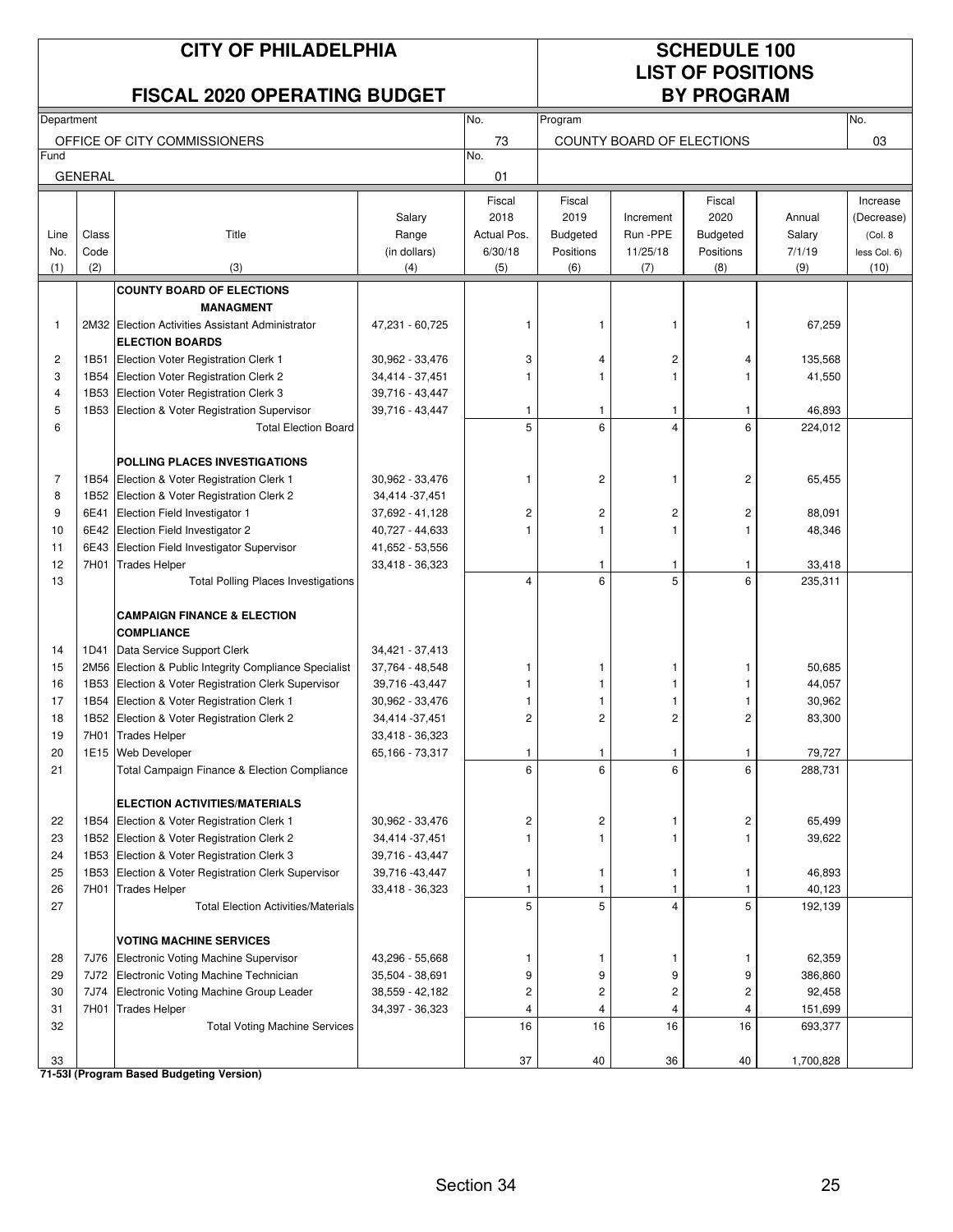### **FISCAL 2020 OPERATING BUDGET**

# **LIST OF POSITIONS**

| 03<br>OFFICE OF CITY COMMISSIONERS<br>73<br>COUNTY BOARD OF ELECTIONS<br>Fund<br>No.<br><b>GENERAL</b><br>01<br>Fiscal<br>Fiscal<br>Fiscal<br>Inc.<br>2018<br>2019<br>2020<br>Salary<br>Increment<br>Annual<br>(Dec.)<br>Class<br>Title<br>Actual Pos.<br>Run -PPE<br>Budgeted<br>Line<br>Range<br><b>Budgeted</b><br>Salary<br>(Col. 8)<br>Code<br>(in dollars)<br>6/30/18<br>Positions<br>11/25/18<br>7/1/19<br>No.<br>Positions<br>less Col. 6)<br>(3)<br>(10)<br>(1)<br>(2)<br>(4)<br>(5)<br>(6)<br>(7)<br>(8)<br>(9)<br>37<br><b>TOTAL FULL TIME</b><br>40<br>36<br>40<br>1,700,828<br>101<br>$\mathbf{1}$<br>$\overline{c}$<br><b>ADJUSTMENTS</b><br>26,000<br>109<br>3<br><b>TEMPORARY</b><br>186,000<br>121<br>496,740<br>161<br><b>REGULAR OVERTIME</b><br>$\overline{4}$<br>5<br><b>HOLIDAY OVERTIME</b><br>17,500<br>171<br>6<br>SHIFT DIFFERENTIAL<br>1,200<br>181<br>37<br>40<br>36<br>40<br>2,428,268<br><b>Total Gross Requirements</b><br>Plus: Earned Increment<br>8,645<br>617<br>Plus: Longevity<br>Less: (Vacancy Allowance)<br>2,437,530<br><b>Total Budget Request</b><br><b>Summary of Personal Services</b><br>Fiscal 2018<br>Fiscal 2019<br>Fiscal 2020<br>Inc. $/$ (Dec.)<br>Inc. $/$ (Dec.)<br>Actual<br>Estimated<br>Budgeted<br>in Bud. Pos.<br>Line<br>Actual<br>Budgeted<br>Increment<br>Department<br>in Require.<br>Obligations<br>No.<br>Category<br>Positions<br>Positions<br>Obligations<br>Run-PPE<br>Positions<br>Request<br>(Col.9<br>(Col. 8)<br>6/30/18<br>11/25/18<br>less Col. 6)<br>less Col. 5)<br>(2)<br>(3)<br>(4)<br>(5)<br>(6)<br>(7)<br>(8)<br>(9)<br>(10)<br>(1)<br>(11)<br>Lump Sum<br>620<br>280<br>(280)<br>$\mathbf{1}$<br>$\overline{c}$<br>Full Time - Civilian<br>37<br>1,398,619<br>40<br>1,530,512<br>36<br>40<br>1,710,090<br>179,578<br>3<br>Full Time - Uniform<br>$\overline{4}$<br>Bonus, Gross Adj.<br>21,894<br>21,200<br>26,000<br>4,800<br>PT, Temp/Seas, Bd, SCG<br>5<br>112,385<br>132,094<br>186,000<br>53,906<br>490,255<br>496,740<br>131,082<br>Overtime - Civilian<br>365,658<br>6<br>$\overline{7}$<br>Overtime - Uniform<br>Holiday Overtime - Civilian<br>15,383<br>17,257<br>17,500<br>243<br>8<br>Unused Uniform Leave<br>9<br>894<br>306<br>10<br>Shift/Stress<br>1,309<br>1,200<br>8,698<br>H&L, IOD, LT-Sick<br>11,835<br>(11, 835)<br>11 | Department |  | No.<br>Program |  |  |  |  | No. |  |  |
|-------------------------------------------------------------------------------------------------------------------------------------------------------------------------------------------------------------------------------------------------------------------------------------------------------------------------------------------------------------------------------------------------------------------------------------------------------------------------------------------------------------------------------------------------------------------------------------------------------------------------------------------------------------------------------------------------------------------------------------------------------------------------------------------------------------------------------------------------------------------------------------------------------------------------------------------------------------------------------------------------------------------------------------------------------------------------------------------------------------------------------------------------------------------------------------------------------------------------------------------------------------------------------------------------------------------------------------------------------------------------------------------------------------------------------------------------------------------------------------------------------------------------------------------------------------------------------------------------------------------------------------------------------------------------------------------------------------------------------------------------------------------------------------------------------------------------------------------------------------------------------------------------------------------------------------------------------------------------------------------------------------------------------------------------------------------------------------------------------------------------------------------------------------------------------------------------------------------------------------------------------------------------------------------------------------------------------|------------|--|----------------|--|--|--|--|-----|--|--|
|                                                                                                                                                                                                                                                                                                                                                                                                                                                                                                                                                                                                                                                                                                                                                                                                                                                                                                                                                                                                                                                                                                                                                                                                                                                                                                                                                                                                                                                                                                                                                                                                                                                                                                                                                                                                                                                                                                                                                                                                                                                                                                                                                                                                                                                                                                                               |            |  |                |  |  |  |  |     |  |  |
|                                                                                                                                                                                                                                                                                                                                                                                                                                                                                                                                                                                                                                                                                                                                                                                                                                                                                                                                                                                                                                                                                                                                                                                                                                                                                                                                                                                                                                                                                                                                                                                                                                                                                                                                                                                                                                                                                                                                                                                                                                                                                                                                                                                                                                                                                                                               |            |  |                |  |  |  |  |     |  |  |
|                                                                                                                                                                                                                                                                                                                                                                                                                                                                                                                                                                                                                                                                                                                                                                                                                                                                                                                                                                                                                                                                                                                                                                                                                                                                                                                                                                                                                                                                                                                                                                                                                                                                                                                                                                                                                                                                                                                                                                                                                                                                                                                                                                                                                                                                                                                               |            |  |                |  |  |  |  |     |  |  |
|                                                                                                                                                                                                                                                                                                                                                                                                                                                                                                                                                                                                                                                                                                                                                                                                                                                                                                                                                                                                                                                                                                                                                                                                                                                                                                                                                                                                                                                                                                                                                                                                                                                                                                                                                                                                                                                                                                                                                                                                                                                                                                                                                                                                                                                                                                                               |            |  |                |  |  |  |  |     |  |  |
|                                                                                                                                                                                                                                                                                                                                                                                                                                                                                                                                                                                                                                                                                                                                                                                                                                                                                                                                                                                                                                                                                                                                                                                                                                                                                                                                                                                                                                                                                                                                                                                                                                                                                                                                                                                                                                                                                                                                                                                                                                                                                                                                                                                                                                                                                                                               |            |  |                |  |  |  |  |     |  |  |
|                                                                                                                                                                                                                                                                                                                                                                                                                                                                                                                                                                                                                                                                                                                                                                                                                                                                                                                                                                                                                                                                                                                                                                                                                                                                                                                                                                                                                                                                                                                                                                                                                                                                                                                                                                                                                                                                                                                                                                                                                                                                                                                                                                                                                                                                                                                               |            |  |                |  |  |  |  |     |  |  |
|                                                                                                                                                                                                                                                                                                                                                                                                                                                                                                                                                                                                                                                                                                                                                                                                                                                                                                                                                                                                                                                                                                                                                                                                                                                                                                                                                                                                                                                                                                                                                                                                                                                                                                                                                                                                                                                                                                                                                                                                                                                                                                                                                                                                                                                                                                                               |            |  |                |  |  |  |  |     |  |  |
|                                                                                                                                                                                                                                                                                                                                                                                                                                                                                                                                                                                                                                                                                                                                                                                                                                                                                                                                                                                                                                                                                                                                                                                                                                                                                                                                                                                                                                                                                                                                                                                                                                                                                                                                                                                                                                                                                                                                                                                                                                                                                                                                                                                                                                                                                                                               |            |  |                |  |  |  |  |     |  |  |
|                                                                                                                                                                                                                                                                                                                                                                                                                                                                                                                                                                                                                                                                                                                                                                                                                                                                                                                                                                                                                                                                                                                                                                                                                                                                                                                                                                                                                                                                                                                                                                                                                                                                                                                                                                                                                                                                                                                                                                                                                                                                                                                                                                                                                                                                                                                               |            |  |                |  |  |  |  |     |  |  |
|                                                                                                                                                                                                                                                                                                                                                                                                                                                                                                                                                                                                                                                                                                                                                                                                                                                                                                                                                                                                                                                                                                                                                                                                                                                                                                                                                                                                                                                                                                                                                                                                                                                                                                                                                                                                                                                                                                                                                                                                                                                                                                                                                                                                                                                                                                                               |            |  |                |  |  |  |  |     |  |  |
|                                                                                                                                                                                                                                                                                                                                                                                                                                                                                                                                                                                                                                                                                                                                                                                                                                                                                                                                                                                                                                                                                                                                                                                                                                                                                                                                                                                                                                                                                                                                                                                                                                                                                                                                                                                                                                                                                                                                                                                                                                                                                                                                                                                                                                                                                                                               |            |  |                |  |  |  |  |     |  |  |
|                                                                                                                                                                                                                                                                                                                                                                                                                                                                                                                                                                                                                                                                                                                                                                                                                                                                                                                                                                                                                                                                                                                                                                                                                                                                                                                                                                                                                                                                                                                                                                                                                                                                                                                                                                                                                                                                                                                                                                                                                                                                                                                                                                                                                                                                                                                               |            |  |                |  |  |  |  |     |  |  |
|                                                                                                                                                                                                                                                                                                                                                                                                                                                                                                                                                                                                                                                                                                                                                                                                                                                                                                                                                                                                                                                                                                                                                                                                                                                                                                                                                                                                                                                                                                                                                                                                                                                                                                                                                                                                                                                                                                                                                                                                                                                                                                                                                                                                                                                                                                                               |            |  |                |  |  |  |  |     |  |  |
|                                                                                                                                                                                                                                                                                                                                                                                                                                                                                                                                                                                                                                                                                                                                                                                                                                                                                                                                                                                                                                                                                                                                                                                                                                                                                                                                                                                                                                                                                                                                                                                                                                                                                                                                                                                                                                                                                                                                                                                                                                                                                                                                                                                                                                                                                                                               |            |  |                |  |  |  |  |     |  |  |
|                                                                                                                                                                                                                                                                                                                                                                                                                                                                                                                                                                                                                                                                                                                                                                                                                                                                                                                                                                                                                                                                                                                                                                                                                                                                                                                                                                                                                                                                                                                                                                                                                                                                                                                                                                                                                                                                                                                                                                                                                                                                                                                                                                                                                                                                                                                               |            |  |                |  |  |  |  |     |  |  |
|                                                                                                                                                                                                                                                                                                                                                                                                                                                                                                                                                                                                                                                                                                                                                                                                                                                                                                                                                                                                                                                                                                                                                                                                                                                                                                                                                                                                                                                                                                                                                                                                                                                                                                                                                                                                                                                                                                                                                                                                                                                                                                                                                                                                                                                                                                                               |            |  |                |  |  |  |  |     |  |  |
|                                                                                                                                                                                                                                                                                                                                                                                                                                                                                                                                                                                                                                                                                                                                                                                                                                                                                                                                                                                                                                                                                                                                                                                                                                                                                                                                                                                                                                                                                                                                                                                                                                                                                                                                                                                                                                                                                                                                                                                                                                                                                                                                                                                                                                                                                                                               |            |  |                |  |  |  |  |     |  |  |
|                                                                                                                                                                                                                                                                                                                                                                                                                                                                                                                                                                                                                                                                                                                                                                                                                                                                                                                                                                                                                                                                                                                                                                                                                                                                                                                                                                                                                                                                                                                                                                                                                                                                                                                                                                                                                                                                                                                                                                                                                                                                                                                                                                                                                                                                                                                               |            |  |                |  |  |  |  |     |  |  |
|                                                                                                                                                                                                                                                                                                                                                                                                                                                                                                                                                                                                                                                                                                                                                                                                                                                                                                                                                                                                                                                                                                                                                                                                                                                                                                                                                                                                                                                                                                                                                                                                                                                                                                                                                                                                                                                                                                                                                                                                                                                                                                                                                                                                                                                                                                                               |            |  |                |  |  |  |  |     |  |  |
|                                                                                                                                                                                                                                                                                                                                                                                                                                                                                                                                                                                                                                                                                                                                                                                                                                                                                                                                                                                                                                                                                                                                                                                                                                                                                                                                                                                                                                                                                                                                                                                                                                                                                                                                                                                                                                                                                                                                                                                                                                                                                                                                                                                                                                                                                                                               |            |  |                |  |  |  |  |     |  |  |
|                                                                                                                                                                                                                                                                                                                                                                                                                                                                                                                                                                                                                                                                                                                                                                                                                                                                                                                                                                                                                                                                                                                                                                                                                                                                                                                                                                                                                                                                                                                                                                                                                                                                                                                                                                                                                                                                                                                                                                                                                                                                                                                                                                                                                                                                                                                               |            |  |                |  |  |  |  |     |  |  |
|                                                                                                                                                                                                                                                                                                                                                                                                                                                                                                                                                                                                                                                                                                                                                                                                                                                                                                                                                                                                                                                                                                                                                                                                                                                                                                                                                                                                                                                                                                                                                                                                                                                                                                                                                                                                                                                                                                                                                                                                                                                                                                                                                                                                                                                                                                                               |            |  |                |  |  |  |  |     |  |  |
|                                                                                                                                                                                                                                                                                                                                                                                                                                                                                                                                                                                                                                                                                                                                                                                                                                                                                                                                                                                                                                                                                                                                                                                                                                                                                                                                                                                                                                                                                                                                                                                                                                                                                                                                                                                                                                                                                                                                                                                                                                                                                                                                                                                                                                                                                                                               |            |  |                |  |  |  |  |     |  |  |
|                                                                                                                                                                                                                                                                                                                                                                                                                                                                                                                                                                                                                                                                                                                                                                                                                                                                                                                                                                                                                                                                                                                                                                                                                                                                                                                                                                                                                                                                                                                                                                                                                                                                                                                                                                                                                                                                                                                                                                                                                                                                                                                                                                                                                                                                                                                               |            |  |                |  |  |  |  |     |  |  |
|                                                                                                                                                                                                                                                                                                                                                                                                                                                                                                                                                                                                                                                                                                                                                                                                                                                                                                                                                                                                                                                                                                                                                                                                                                                                                                                                                                                                                                                                                                                                                                                                                                                                                                                                                                                                                                                                                                                                                                                                                                                                                                                                                                                                                                                                                                                               |            |  |                |  |  |  |  |     |  |  |
|                                                                                                                                                                                                                                                                                                                                                                                                                                                                                                                                                                                                                                                                                                                                                                                                                                                                                                                                                                                                                                                                                                                                                                                                                                                                                                                                                                                                                                                                                                                                                                                                                                                                                                                                                                                                                                                                                                                                                                                                                                                                                                                                                                                                                                                                                                                               |            |  |                |  |  |  |  |     |  |  |
|                                                                                                                                                                                                                                                                                                                                                                                                                                                                                                                                                                                                                                                                                                                                                                                                                                                                                                                                                                                                                                                                                                                                                                                                                                                                                                                                                                                                                                                                                                                                                                                                                                                                                                                                                                                                                                                                                                                                                                                                                                                                                                                                                                                                                                                                                                                               |            |  |                |  |  |  |  |     |  |  |
|                                                                                                                                                                                                                                                                                                                                                                                                                                                                                                                                                                                                                                                                                                                                                                                                                                                                                                                                                                                                                                                                                                                                                                                                                                                                                                                                                                                                                                                                                                                                                                                                                                                                                                                                                                                                                                                                                                                                                                                                                                                                                                                                                                                                                                                                                                                               |            |  |                |  |  |  |  |     |  |  |
|                                                                                                                                                                                                                                                                                                                                                                                                                                                                                                                                                                                                                                                                                                                                                                                                                                                                                                                                                                                                                                                                                                                                                                                                                                                                                                                                                                                                                                                                                                                                                                                                                                                                                                                                                                                                                                                                                                                                                                                                                                                                                                                                                                                                                                                                                                                               |            |  |                |  |  |  |  |     |  |  |
|                                                                                                                                                                                                                                                                                                                                                                                                                                                                                                                                                                                                                                                                                                                                                                                                                                                                                                                                                                                                                                                                                                                                                                                                                                                                                                                                                                                                                                                                                                                                                                                                                                                                                                                                                                                                                                                                                                                                                                                                                                                                                                                                                                                                                                                                                                                               |            |  |                |  |  |  |  |     |  |  |
|                                                                                                                                                                                                                                                                                                                                                                                                                                                                                                                                                                                                                                                                                                                                                                                                                                                                                                                                                                                                                                                                                                                                                                                                                                                                                                                                                                                                                                                                                                                                                                                                                                                                                                                                                                                                                                                                                                                                                                                                                                                                                                                                                                                                                                                                                                                               |            |  |                |  |  |  |  |     |  |  |
|                                                                                                                                                                                                                                                                                                                                                                                                                                                                                                                                                                                                                                                                                                                                                                                                                                                                                                                                                                                                                                                                                                                                                                                                                                                                                                                                                                                                                                                                                                                                                                                                                                                                                                                                                                                                                                                                                                                                                                                                                                                                                                                                                                                                                                                                                                                               |            |  |                |  |  |  |  |     |  |  |
|                                                                                                                                                                                                                                                                                                                                                                                                                                                                                                                                                                                                                                                                                                                                                                                                                                                                                                                                                                                                                                                                                                                                                                                                                                                                                                                                                                                                                                                                                                                                                                                                                                                                                                                                                                                                                                                                                                                                                                                                                                                                                                                                                                                                                                                                                                                               |            |  |                |  |  |  |  |     |  |  |
|                                                                                                                                                                                                                                                                                                                                                                                                                                                                                                                                                                                                                                                                                                                                                                                                                                                                                                                                                                                                                                                                                                                                                                                                                                                                                                                                                                                                                                                                                                                                                                                                                                                                                                                                                                                                                                                                                                                                                                                                                                                                                                                                                                                                                                                                                                                               |            |  |                |  |  |  |  |     |  |  |
|                                                                                                                                                                                                                                                                                                                                                                                                                                                                                                                                                                                                                                                                                                                                                                                                                                                                                                                                                                                                                                                                                                                                                                                                                                                                                                                                                                                                                                                                                                                                                                                                                                                                                                                                                                                                                                                                                                                                                                                                                                                                                                                                                                                                                                                                                                                               |            |  |                |  |  |  |  |     |  |  |
|                                                                                                                                                                                                                                                                                                                                                                                                                                                                                                                                                                                                                                                                                                                                                                                                                                                                                                                                                                                                                                                                                                                                                                                                                                                                                                                                                                                                                                                                                                                                                                                                                                                                                                                                                                                                                                                                                                                                                                                                                                                                                                                                                                                                                                                                                                                               |            |  |                |  |  |  |  |     |  |  |
|                                                                                                                                                                                                                                                                                                                                                                                                                                                                                                                                                                                                                                                                                                                                                                                                                                                                                                                                                                                                                                                                                                                                                                                                                                                                                                                                                                                                                                                                                                                                                                                                                                                                                                                                                                                                                                                                                                                                                                                                                                                                                                                                                                                                                                                                                                                               |            |  |                |  |  |  |  |     |  |  |
|                                                                                                                                                                                                                                                                                                                                                                                                                                                                                                                                                                                                                                                                                                                                                                                                                                                                                                                                                                                                                                                                                                                                                                                                                                                                                                                                                                                                                                                                                                                                                                                                                                                                                                                                                                                                                                                                                                                                                                                                                                                                                                                                                                                                                                                                                                                               |            |  |                |  |  |  |  |     |  |  |
|                                                                                                                                                                                                                                                                                                                                                                                                                                                                                                                                                                                                                                                                                                                                                                                                                                                                                                                                                                                                                                                                                                                                                                                                                                                                                                                                                                                                                                                                                                                                                                                                                                                                                                                                                                                                                                                                                                                                                                                                                                                                                                                                                                                                                                                                                                                               |            |  |                |  |  |  |  |     |  |  |
|                                                                                                                                                                                                                                                                                                                                                                                                                                                                                                                                                                                                                                                                                                                                                                                                                                                                                                                                                                                                                                                                                                                                                                                                                                                                                                                                                                                                                                                                                                                                                                                                                                                                                                                                                                                                                                                                                                                                                                                                                                                                                                                                                                                                                                                                                                                               |            |  |                |  |  |  |  |     |  |  |
|                                                                                                                                                                                                                                                                                                                                                                                                                                                                                                                                                                                                                                                                                                                                                                                                                                                                                                                                                                                                                                                                                                                                                                                                                                                                                                                                                                                                                                                                                                                                                                                                                                                                                                                                                                                                                                                                                                                                                                                                                                                                                                                                                                                                                                                                                                                               |            |  |                |  |  |  |  |     |  |  |
|                                                                                                                                                                                                                                                                                                                                                                                                                                                                                                                                                                                                                                                                                                                                                                                                                                                                                                                                                                                                                                                                                                                                                                                                                                                                                                                                                                                                                                                                                                                                                                                                                                                                                                                                                                                                                                                                                                                                                                                                                                                                                                                                                                                                                                                                                                                               |            |  |                |  |  |  |  |     |  |  |
|                                                                                                                                                                                                                                                                                                                                                                                                                                                                                                                                                                                                                                                                                                                                                                                                                                                                                                                                                                                                                                                                                                                                                                                                                                                                                                                                                                                                                                                                                                                                                                                                                                                                                                                                                                                                                                                                                                                                                                                                                                                                                                                                                                                                                                                                                                                               |            |  |                |  |  |  |  |     |  |  |
|                                                                                                                                                                                                                                                                                                                                                                                                                                                                                                                                                                                                                                                                                                                                                                                                                                                                                                                                                                                                                                                                                                                                                                                                                                                                                                                                                                                                                                                                                                                                                                                                                                                                                                                                                                                                                                                                                                                                                                                                                                                                                                                                                                                                                                                                                                                               |            |  |                |  |  |  |  |     |  |  |
|                                                                                                                                                                                                                                                                                                                                                                                                                                                                                                                                                                                                                                                                                                                                                                                                                                                                                                                                                                                                                                                                                                                                                                                                                                                                                                                                                                                                                                                                                                                                                                                                                                                                                                                                                                                                                                                                                                                                                                                                                                                                                                                                                                                                                                                                                                                               |            |  |                |  |  |  |  |     |  |  |
|                                                                                                                                                                                                                                                                                                                                                                                                                                                                                                                                                                                                                                                                                                                                                                                                                                                                                                                                                                                                                                                                                                                                                                                                                                                                                                                                                                                                                                                                                                                                                                                                                                                                                                                                                                                                                                                                                                                                                                                                                                                                                                                                                                                                                                                                                                                               |            |  |                |  |  |  |  |     |  |  |
|                                                                                                                                                                                                                                                                                                                                                                                                                                                                                                                                                                                                                                                                                                                                                                                                                                                                                                                                                                                                                                                                                                                                                                                                                                                                                                                                                                                                                                                                                                                                                                                                                                                                                                                                                                                                                                                                                                                                                                                                                                                                                                                                                                                                                                                                                                                               |            |  |                |  |  |  |  |     |  |  |
|                                                                                                                                                                                                                                                                                                                                                                                                                                                                                                                                                                                                                                                                                                                                                                                                                                                                                                                                                                                                                                                                                                                                                                                                                                                                                                                                                                                                                                                                                                                                                                                                                                                                                                                                                                                                                                                                                                                                                                                                                                                                                                                                                                                                                                                                                                                               |            |  |                |  |  |  |  |     |  |  |
|                                                                                                                                                                                                                                                                                                                                                                                                                                                                                                                                                                                                                                                                                                                                                                                                                                                                                                                                                                                                                                                                                                                                                                                                                                                                                                                                                                                                                                                                                                                                                                                                                                                                                                                                                                                                                                                                                                                                                                                                                                                                                                                                                                                                                                                                                                                               |            |  |                |  |  |  |  |     |  |  |
| 12                                                                                                                                                                                                                                                                                                                                                                                                                                                                                                                                                                                                                                                                                                                                                                                                                                                                                                                                                                                                                                                                                                                                                                                                                                                                                                                                                                                                                                                                                                                                                                                                                                                                                                                                                                                                                                                                                                                                                                                                                                                                                                                                                                                                                                                                                                                            |            |  |                |  |  |  |  |     |  |  |
| Total<br>37<br>2,049,163<br>40<br>2,079,731<br>36<br>40<br>2,437,530<br>357,799                                                                                                                                                                                                                                                                                                                                                                                                                                                                                                                                                                                                                                                                                                                                                                                                                                                                                                                                                                                                                                                                                                                                                                                                                                                                                                                                                                                                                                                                                                                                                                                                                                                                                                                                                                                                                                                                                                                                                                                                                                                                                                                                                                                                                                               |            |  |                |  |  |  |  |     |  |  |

Total<br><mark>71-53J (Program Based Budgeting Version)</mark>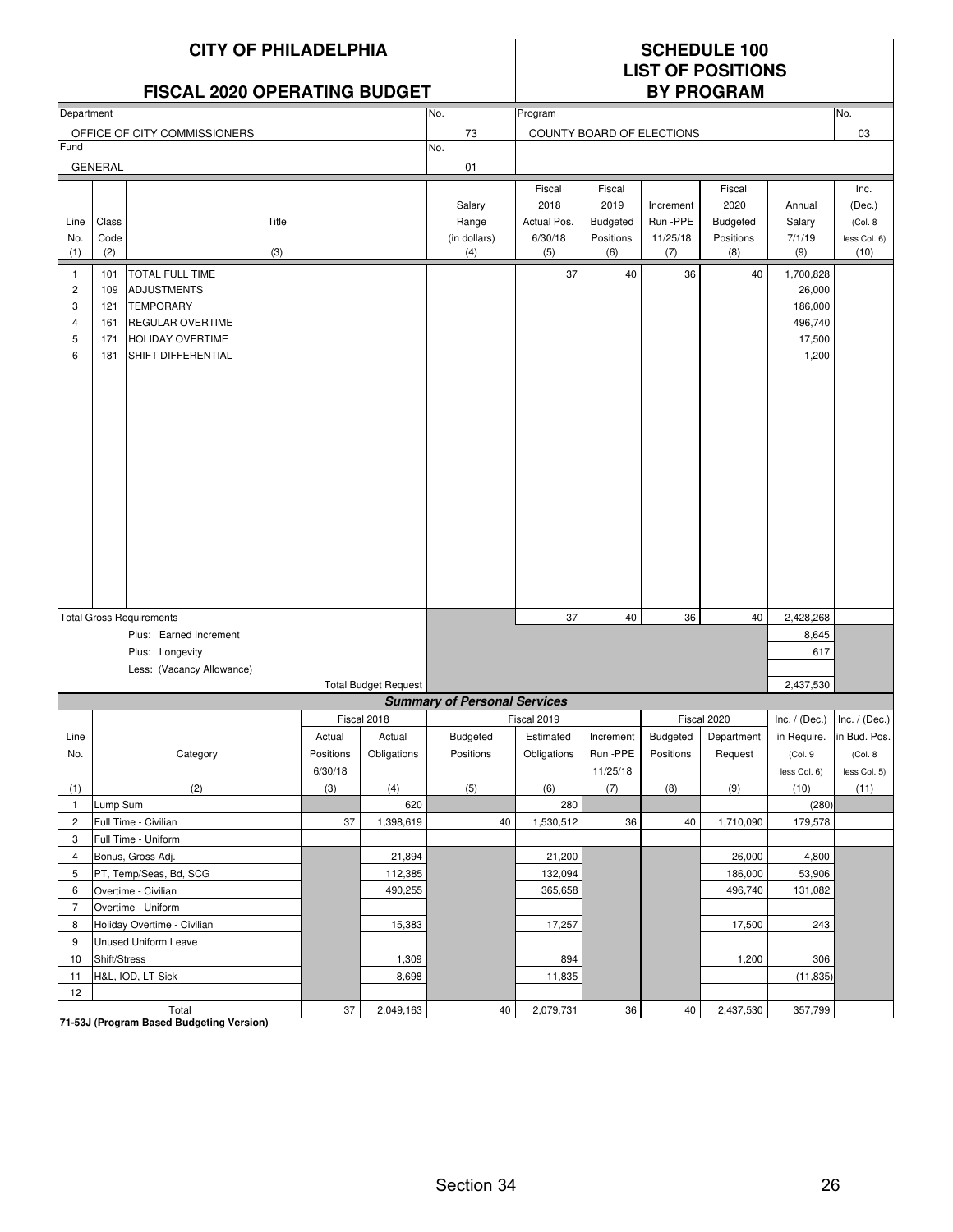### **FISCAL 2020 OPERATING BUDGET**

# **PURCHASE OF SERVICES**

| Department<br>Program |                                                  |             |                                                   |             |              |            |
|-----------------------|--------------------------------------------------|-------------|---------------------------------------------------|-------------|--------------|------------|
|                       |                                                  | No.         |                                                   |             |              | No.        |
| Fund                  | OFFICE OF CITY COMMISSIONERS                     | 73          | COUNTY BOARD OF ELECTIONS                         | 03          |              |            |
|                       |                                                  | No.         |                                                   |             |              |            |
|                       | <b>GENERAL</b>                                   | 01          |                                                   |             |              |            |
|                       |                                                  | Fiscal 2018 | Fiscal 2019                                       | Fiscal 2019 | Fiscal 2020  | Increase   |
| Code                  | Description                                      | Actual      | Original                                          | Estimated   | Departmental | or         |
|                       |                                                  | Obligations | Appropriations                                    | Obligations | Request      | (Decrease) |
| (1)                   | (2)                                              | (3)         | (4)<br><b>Schedule 200 - Purchase of Services</b> | (5)         | (6)          | (7)        |
|                       |                                                  |             |                                                   |             |              |            |
| 201<br>202            | Cleaning & Laundering<br>Janitorial Services     |             |                                                   |             |              |            |
| 205                   | Refuse, Garbage, Silt and Sludge Removal         |             |                                                   |             |              |            |
| 209                   | Telephone & Communication                        | 77,118      | 77,200                                            | 77,200      | 77,200       |            |
| 210                   | <b>Postal Services</b>                           | 301,438     | 150,000                                           | 150,000     | 150,000      |            |
| 211                   | Transportation                                   | 8,784       | 8,000                                             | 26,000      |              | (26,000)   |
| 215                   | Licenses, Permits & Inspection Charges           |             |                                                   | 720,000     |              | (720,000)  |
| 216                   | Commercial off the Shelf Software Licenses       |             |                                                   |             |              |            |
| 220                   | <b>Electric Current</b>                          |             |                                                   |             |              |            |
| 221                   | <b>Gas Services</b>                              |             |                                                   |             |              |            |
| 222                   | Steam for Heating                                |             |                                                   |             |              |            |
| 230                   | Meals (non-travel) & Official Entertaining       |             |                                                   |             |              |            |
| 231                   | <b>Overtime Meals</b>                            |             |                                                   |             |              |            |
| 240                   | Advertising & Promotional Activities             |             |                                                   |             |              |            |
| 250                   | <b>Professional Services</b>                     | 2,394,105   | 2,634,120                                         | 1,836,120   | 2,857,470    | 1,021,350  |
| 251                   | Professional Svcs. - Information Technology      | 263,328     | 265,000                                           | 265,000     | 267,650      | 2,650      |
| 252                   | Accounting & Auditing Services                   |             |                                                   |             |              |            |
| 253                   | <b>Legal Services</b>                            |             |                                                   |             |              |            |
| 254                   | Mental Health & Intellectual Disability Services |             |                                                   |             |              |            |
| 255                   | Dues                                             |             |                                                   |             |              |            |
| 256                   | Seminar & Training Sessions                      | 3,140       | 3,140                                             | 63,140      | 35,140       | (28,000)   |
| 257                   | Architectural & Engineering Services             |             |                                                   |             |              |            |
| 258                   | <b>Court Reporters</b>                           |             |                                                   |             |              |            |
| 259                   | <b>Arbitration Fees</b>                          |             |                                                   |             |              |            |
| 260                   | Repair & Maintenance Charges                     | 505,602     | 505,850                                           | 505,850     | 1,382,850    | 877,000    |
| 261                   | Repaving, Repairing & Resurfacing Streets        |             |                                                   |             |              |            |
| 262                   | Demolition of Buildings                          |             |                                                   |             |              |            |
| 264                   | <b>Abatement of Nuisances</b>                    |             |                                                   |             |              |            |
| 265                   | Rehabilitation of Property                       |             |                                                   |             |              |            |
| 266                   | Maint. & Support - Comp. Hardware & Software     | 30,000      | 30,000                                            | 30,000      | 30,000       |            |
| 275                   | Juror Fees                                       |             |                                                   |             |              |            |
| 276                   | Juror Expenses                                   |             |                                                   |             |              |            |
| 277                   | <b>Witness Fees</b>                              |             |                                                   |             |              |            |
| 280                   | Insurance & Official Bonds                       |             |                                                   |             |              |            |
| 282                   | Lease Purchase - Computer Systems                |             |                                                   |             |              |            |
| 283                   | Lease Purchase - Vehicles                        |             |                                                   |             |              |            |
| 284                   | Ground & Building Rental                         |             |                                                   |             |              |            |
| 285<br>286            | Rents - Other<br>Rental of Parking Spaces        | 154,816     | 155,000                                           | 155,000     | 155,000      |            |
| 290                   | Payments for Care of Individuals                 |             |                                                   |             |              |            |
| 295                   | Impress Advances                                 |             |                                                   |             |              |            |
| 298                   | Payments for Burials & Graves                    |             |                                                   |             |              |            |
| 299                   | Other Expenses (not otherwise classified)        |             |                                                   |             |              |            |
|                       |                                                  |             |                                                   |             |              |            |
|                       |                                                  |             |                                                   |             |              |            |
|                       |                                                  |             |                                                   |             |              |            |
| Total                 |                                                  | 3,738,330   | 3,828,310                                         | 3,828,310   | 4,955,310    | 1,127,000  |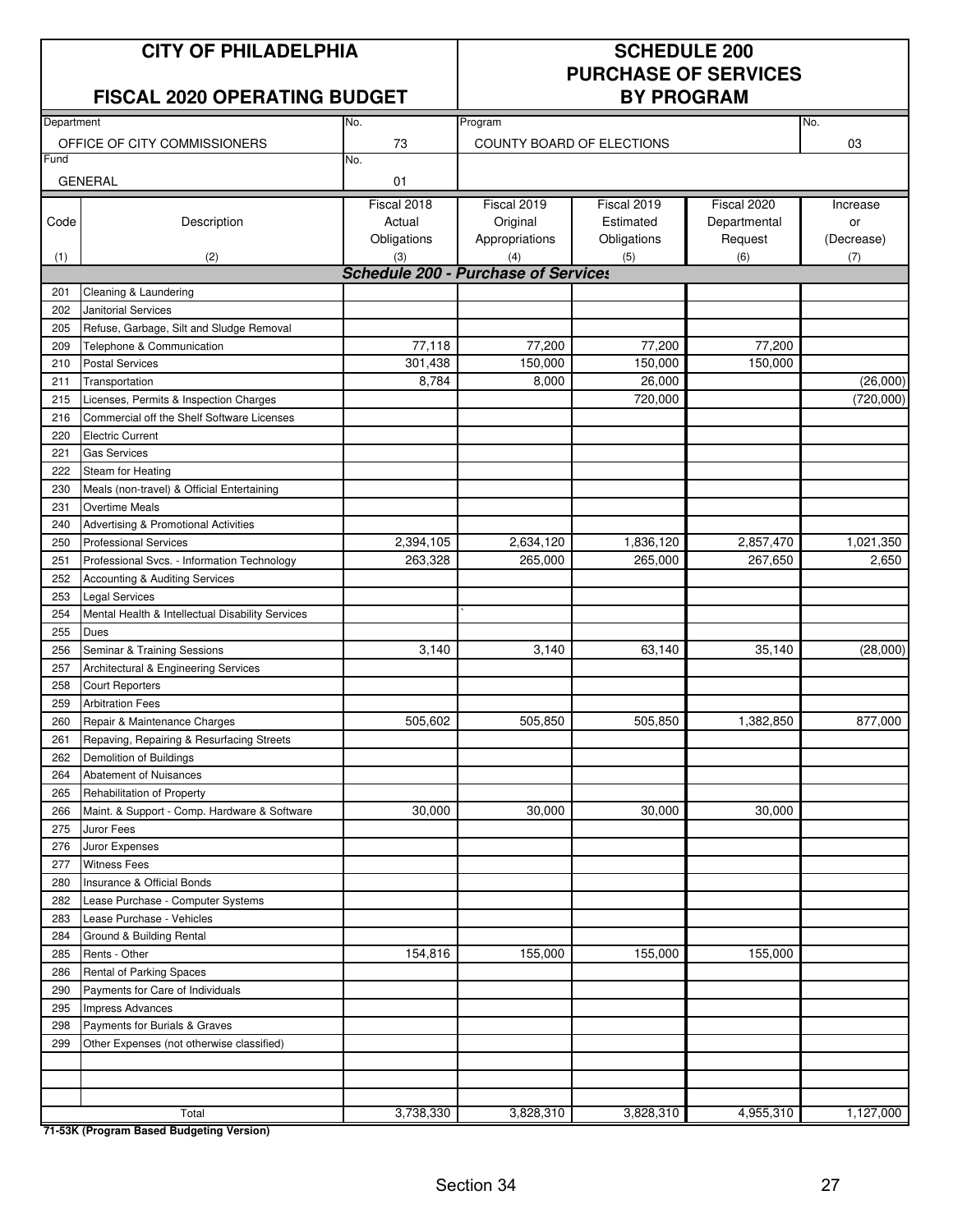### **FISCAL 2020 OPERATING BUDGET**

## **CITY OF PHILADELPHIA SCHEDULE 300 - 400 MATERIALS, SUPPLIES & EQUIPMENT**

| Department |                                                       | No.                                            | Program                         | No.         |              |             |
|------------|-------------------------------------------------------|------------------------------------------------|---------------------------------|-------------|--------------|-------------|
|            | OFFICE OF CITY COMMISSIONERS                          | 73                                             | COUNTY BOARD OF ELECTIONS       |             | 03           |             |
| Fund       |                                                       | No.                                            |                                 |             |              |             |
|            | <b>GENERAL</b>                                        | 01                                             |                                 |             |              |             |
|            |                                                       | Fiscal 2018                                    | Fiscal 2019                     | Fiscal 2019 | Fiscal 2020  | Increase    |
| Code       | Description                                           | Actual                                         | Original                        | Estimated   | Departmental | or          |
|            |                                                       | Obligations                                    | Appropriations                  | Obligations | Request      | (Decrease)  |
| (1)        | (2)                                                   | (3)                                            | (4)                             | (5)         | (6)          | (7)         |
|            |                                                       | <b>Schedule 300 - Materials &amp; Supplies</b> |                                 |             |              |             |
| 301        | Agricultural & Botanical                              |                                                |                                 |             |              |             |
| 302        | Animal, Livestock & Marine                            |                                                |                                 |             |              |             |
| 303        | Bakeshop, Dining Room & Kitchen                       |                                                |                                 |             |              |             |
| 304        | Books & Other Publications                            |                                                |                                 |             |              |             |
| 305        | <b>Building &amp; Construction</b>                    |                                                |                                 |             |              |             |
| 306        | <b>Library Materials</b>                              |                                                |                                 |             |              |             |
| 307        | <b>Chemicals &amp; Gases</b>                          |                                                |                                 |             |              |             |
| 308        | Dry Goods, Notions & Wearing Apparel                  |                                                |                                 |             |              |             |
| 309        | Cordage & Fibers                                      |                                                |                                 |             |              |             |
| 310        | Electrical & Communication                            |                                                |                                 |             |              |             |
| 311        | General Equipment & Machinery                         |                                                |                                 |             |              |             |
| 312        | Fire Fighting & Safety                                |                                                |                                 |             |              |             |
| 313        | Food                                                  |                                                |                                 |             |              |             |
| 314        | Fuel - Heating & Cooling                              |                                                |                                 |             |              |             |
| 316        | General Hardware & Minor Tools                        |                                                |                                 |             |              |             |
| 317        | Hospital & Laboratory                                 |                                                |                                 |             |              |             |
| 318        | Janitorial, Laundry & Household                       | 8,040                                          | 8,040                           | 8,040       | 8,040        |             |
| 320        | Office Materials & Supplies                           | 65,410                                         | 95,000                          | 95,000      | 106,000      | 11,000      |
| 322        | Small Power Tools & Hand Tools                        |                                                |                                 |             |              |             |
| 323        | Plumbing, AC & Space Heating                          |                                                |                                 |             |              |             |
| 324        | Precision, Photographic & Artists                     |                                                |                                 |             |              |             |
| 325        | Printing                                              | 111,182                                        | 229,199                         | 229,199     | 239,199      | 10,000      |
| 326        | Recreational & Educational                            |                                                |                                 |             |              |             |
| 328        | Vehicle Parts & Accessories                           |                                                |                                 |             |              |             |
| 335        | Lubricants                                            |                                                |                                 |             |              |             |
| 340        | #2 Diesel Fuel                                        |                                                |                                 |             |              |             |
| 341        | Compressed Natural Gas (CNG)                          |                                                |                                 |             |              |             |
| 342        | Liquid Propane Gas (LPG)                              |                                                |                                 |             |              |             |
| 345        | Gasoline                                              |                                                |                                 |             |              |             |
| 399        | Other Materials & Supplies (not otherwise classified) |                                                |                                 |             |              |             |
|            |                                                       |                                                |                                 |             |              |             |
|            | Total                                                 | 184,632                                        | 332,239                         | 332,239     | 353,239      | 21,000      |
|            |                                                       |                                                | <b>Schedule 400 - Equipment</b> |             |              |             |
| 405        | Construction, Dredging & Conveying                    |                                                |                                 |             |              |             |
| 410        | Electrical, Lighting & Communications                 |                                                |                                 |             |              |             |
| 411        | General Equipment & Machinery                         |                                                |                                 |             |              |             |
| 412        | Fire Fighting & Emergency                             |                                                |                                 |             |              |             |
| 417        | Hospital & Laboratory                                 |                                                |                                 |             |              |             |
| 420        | Office Equipment                                      | 29,620                                         |                                 |             |              |             |
| 423        | Plumbing, AC & Space Heating                          |                                                |                                 |             |              |             |
| 424        | Precision, Photographic & Artists                     |                                                |                                 |             |              |             |
| 426        | Recreational & Educational                            |                                                |                                 |             |              |             |
| 427        | Computer Equipment & Peripherals                      | 130,000                                        | 33,965                          | 3,359,765   | 43,965       | (3,315,800) |
| 428        | Vehicles                                              |                                                |                                 |             |              |             |
| 430        | Furniture & Furnishings                               |                                                |                                 |             |              |             |
| 499        | Other Equipment (not otherwise classified)            |                                                |                                 |             |              |             |
|            |                                                       |                                                |                                 |             |              |             |
|            | Total                                                 | 159,620                                        | 33,965                          | 3,359,765   | 43,965       | (3,315,800) |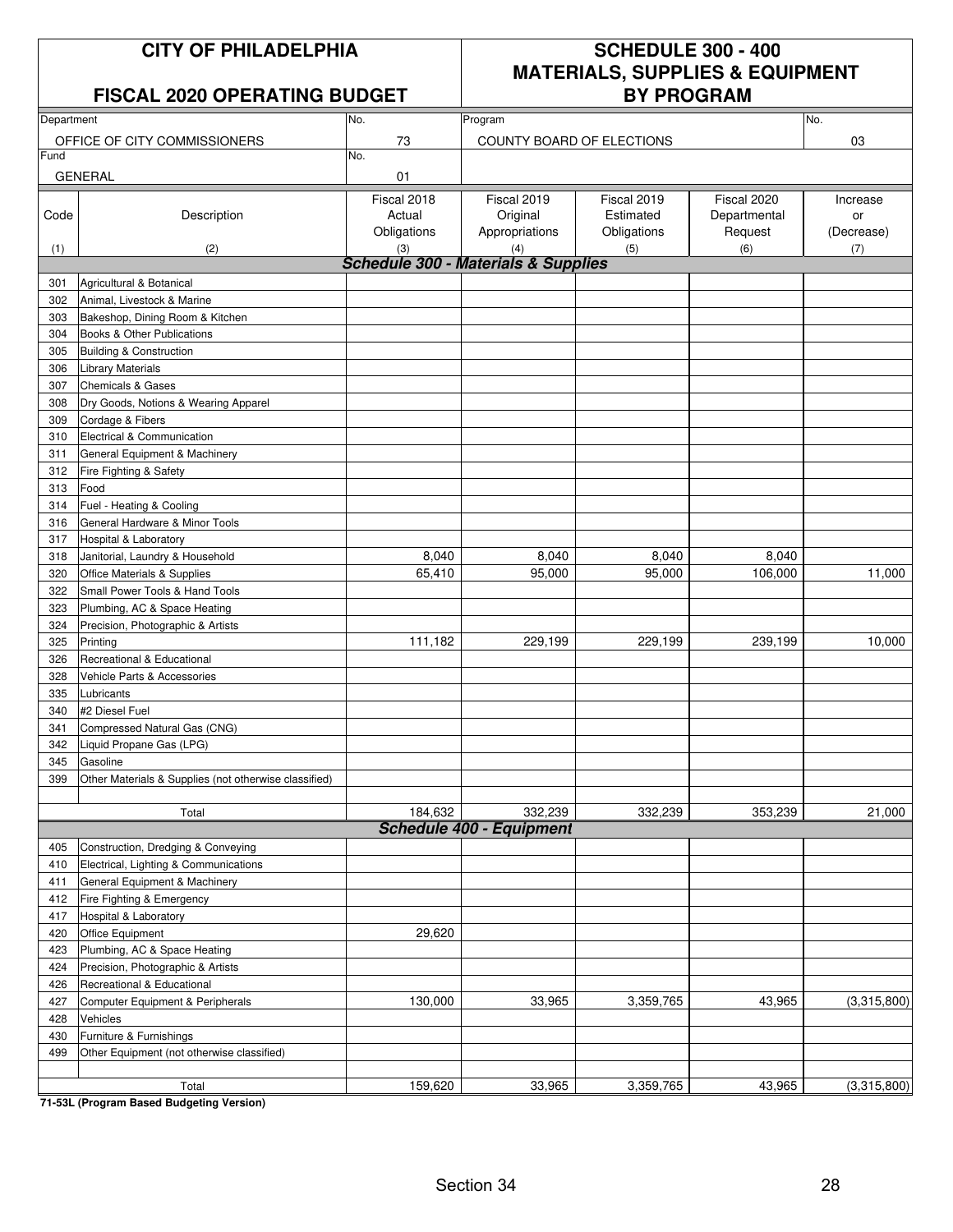|              | <b>CITY OF PHILADELPHIA</b>              |                      | <b>SUPPORTING DETAIL:</b><br><b>PROFESSIONAL SERVICES AND</b><br>CARE OF INDIVIDUALS, BY PROGRAM |                      |                           |                                                          |                   |
|--------------|------------------------------------------|----------------------|--------------------------------------------------------------------------------------------------|----------------------|---------------------------|----------------------------------------------------------|-------------------|
|              | <b>FISCAL 2020 OPERATING BUDGET</b>      |                      |                                                                                                  |                      |                           |                                                          | No.               |
| Department   | OFFICE OF CITY COMMISSIONERS             | No.<br>73            | Program                                                                                          |                      | COUNTY BOARD OF ELECTIONS |                                                          |                   |
| Fund         |                                          |                      | No.                                                                                              |                      |                           |                                                          | 03                |
|              | <b>GENERAL</b>                           |                      | 01                                                                                               |                      |                           |                                                          |                   |
|              |                                          |                      | Fiscal 2018                                                                                      | Fiscal 2019          | Fiscal 2019               | Fiscal 2020                                              | Increase          |
|              |                                          |                      | Actual<br>Obligations                                                                            | Original             | Estimated                 | Department<br>Request                                    | or                |
| Class<br>(1) | Description<br>(2)                       |                      | (3)                                                                                              | Appropriation<br>(4) | Obligations<br>(5)        | (6)                                                      | (Decrease)<br>(7) |
| 250s         | Professional Services (250-254, 257-259) |                      | 2,657,433                                                                                        | 2,899,120            | 2,101,120                 | 3,125,120                                                | 1,024,000         |
| 290          | Payments for Care of Individuals         |                      |                                                                                                  |                      |                           |                                                          |                   |
| Minor        | Name of Contractor                       | Fiscal 2018          | Fiscal 2019                                                                                      | Fiscal 2019          | Fiscal 2020               | Describe purpose or scope of                             |                   |
| Object       | or Provider                              | Actual               | Original                                                                                         | Estimated            | Department                | service provided. Include, if                            |                   |
| Code<br>250  |                                          | Obligations          | Appropriation                                                                                    | Obligations          | Request                   | applicable, unit cost of service.                        |                   |
| 250          | <b>Election Payroll</b><br>Always Moving | 2,026,744<br>367,361 | 2,266,134<br>367,986                                                                             | 1,468,134<br>367,986 | 2,409,804<br>447,666      | Pay to board workers<br>Moving & Hauling Voting Machines |                   |
| 251          | Electec, Inc.                            | 263,328              | 265,000                                                                                          | 265,000              | 267,650                   | Annual Network Support                                   |                   |
|              |                                          |                      |                                                                                                  |                      |                           |                                                          |                   |
|              |                                          |                      |                                                                                                  |                      |                           |                                                          |                   |
|              | Total                                    | 2,657,433            | 2,899,120                                                                                        | 2,101,120            | 3,125,120                 |                                                          |                   |
|              |                                          |                      |                                                                                                  |                      |                           |                                                          |                   |
|              |                                          |                      |                                                                                                  |                      |                           |                                                          |                   |
|              |                                          |                      |                                                                                                  |                      |                           |                                                          |                   |
|              |                                          |                      |                                                                                                  |                      |                           |                                                          |                   |
|              |                                          |                      |                                                                                                  |                      |                           |                                                          |                   |
|              |                                          |                      |                                                                                                  |                      |                           |                                                          |                   |
|              |                                          |                      |                                                                                                  |                      |                           |                                                          |                   |
|              |                                          |                      |                                                                                                  |                      |                           |                                                          |                   |
|              |                                          |                      |                                                                                                  |                      |                           |                                                          |                   |
|              |                                          |                      |                                                                                                  |                      |                           |                                                          |                   |
|              |                                          |                      |                                                                                                  |                      |                           |                                                          |                   |
|              |                                          |                      |                                                                                                  |                      |                           |                                                          |                   |
|              |                                          |                      |                                                                                                  |                      |                           |                                                          |                   |
|              |                                          |                      |                                                                                                  |                      |                           |                                                          |                   |
|              |                                          |                      |                                                                                                  |                      |                           |                                                          |                   |
|              |                                          |                      |                                                                                                  |                      |                           |                                                          |                   |
|              |                                          |                      |                                                                                                  |                      |                           |                                                          |                   |
|              |                                          |                      |                                                                                                  |                      |                           |                                                          |                   |
|              |                                          |                      |                                                                                                  |                      |                           |                                                          |                   |
|              |                                          |                      |                                                                                                  |                      |                           |                                                          |                   |
|              |                                          |                      |                                                                                                  |                      |                           |                                                          |                   |
|              |                                          |                      |                                                                                                  |                      |                           |                                                          |                   |
|              |                                          |                      |                                                                                                  |                      |                           |                                                          |                   |
|              |                                          |                      |                                                                                                  |                      |                           |                                                          |                   |
|              |                                          |                      |                                                                                                  |                      |                           |                                                          |                   |
|              |                                          |                      |                                                                                                  |                      |                           |                                                          |                   |
|              |                                          |                      |                                                                                                  |                      |                           |                                                          |                   |
|              |                                          |                      |                                                                                                  |                      |                           |                                                          |                   |
|              |                                          |                      |                                                                                                  |                      |                           |                                                          |                   |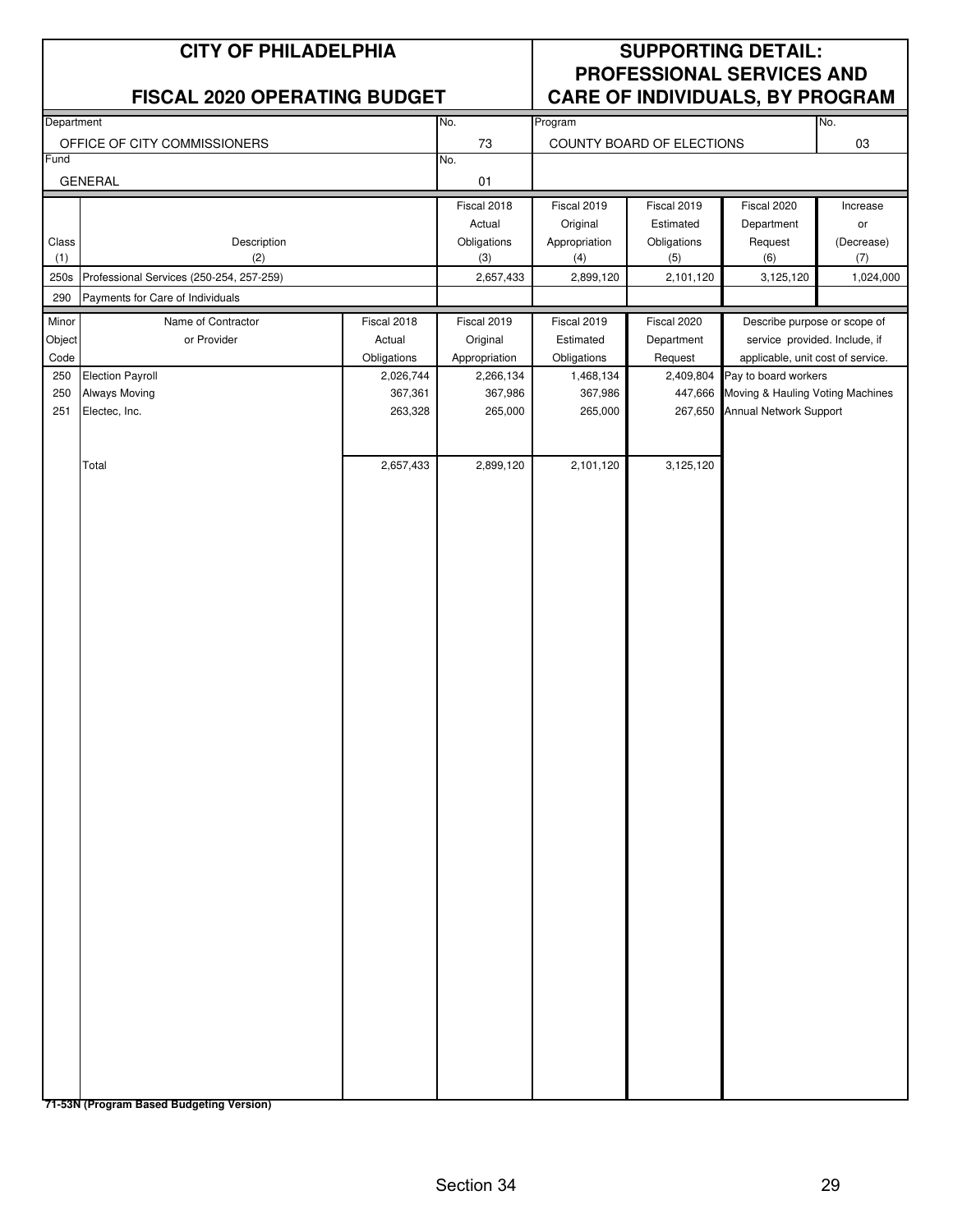### **FISCAL 2020 OPERATING BUDGET 250s AND 290, BY PROGRAM**

## **CITY OF PHILADELPHIA SUPPORTING DETAIL: CLASSES OTHER THAN**

|                                     |                                                                            | No.           |                                      |                                                    |                   | No.                                                                                                                                                                                                                                                                                                                          |
|-------------------------------------|----------------------------------------------------------------------------|---------------|--------------------------------------|----------------------------------------------------|-------------------|------------------------------------------------------------------------------------------------------------------------------------------------------------------------------------------------------------------------------------------------------------------------------------------------------------------------------|
| Department                          |                                                                            |               | Program                              |                                                    |                   | 03                                                                                                                                                                                                                                                                                                                           |
| Fund                                |                                                                            |               |                                      |                                                    |                   |                                                                                                                                                                                                                                                                                                                              |
| <b>GENERAL</b>                      |                                                                            |               |                                      |                                                    |                   |                                                                                                                                                                                                                                                                                                                              |
| Name of Contractor                  | Fiscal 2018                                                                | Fiscal 2019   | Fiscal 2019                          | Fiscal 2020                                        |                   |                                                                                                                                                                                                                                                                                                                              |
| or Provider                         | Actual                                                                     | Original      | Estimated                            | Department                                         |                   |                                                                                                                                                                                                                                                                                                                              |
|                                     | Obligations                                                                | Appropriation | Obligations                          | Request                                            |                   |                                                                                                                                                                                                                                                                                                                              |
| Windstream                          | 77,118                                                                     | 77,200        | 77,200                               | 77,200                                             |                   |                                                                                                                                                                                                                                                                                                                              |
| <b>US Postal Service</b>            | 301,438                                                                    | 150,000       |                                      | 150,000                                            | Mailings          |                                                                                                                                                                                                                                                                                                                              |
| To be determined                    |                                                                            |               |                                      |                                                    | Licensing         |                                                                                                                                                                                                                                                                                                                              |
|                                     | 331,200                                                                    |               |                                      | 339,195                                            |                   |                                                                                                                                                                                                                                                                                                                              |
| Electec, Inc.                       | 174,402                                                                    | 179,550       |                                      | 179,550                                            | Technicians       |                                                                                                                                                                                                                                                                                                                              |
| To be determined                    |                                                                            |               |                                      | 423,000                                            |                   |                                                                                                                                                                                                                                                                                                                              |
| To be determined                    |                                                                            |               |                                      |                                                    |                   |                                                                                                                                                                                                                                                                                                                              |
| Total                               | 505,602                                                                    | 505,850       | 505,850                              | 1,382,850                                          |                   |                                                                                                                                                                                                                                                                                                                              |
| <b>Board Landlords</b>              | 154,816                                                                    | 155,000       | 155,000                              | 155,000                                            |                   |                                                                                                                                                                                                                                                                                                                              |
| <b>Staples</b>                      | 65,410                                                                     | 95,000        | 95,000                               | 106,000                                            |                   |                                                                                                                                                                                                                                                                                                                              |
|                                     |                                                                            |               |                                      |                                                    |                   |                                                                                                                                                                                                                                                                                                                              |
| Instant Copy - Graphic Media        | 58,867                                                                     | 105,024       | 105,024                              | 125,024                                            |                   |                                                                                                                                                                                                                                                                                                                              |
| TBD                                 |                                                                            | 62,675        | 62,675                               | 52,675                                             | Printing          |                                                                                                                                                                                                                                                                                                                              |
| Total                               | 111,182                                                                    | 229,199       | 229,199                              | 239,199                                            |                   |                                                                                                                                                                                                                                                                                                                              |
| Dell/ProAlpha/Transamerica/Philacor | 130,000                                                                    | 33,965        | 3,359,765                            | 43,965                                             |                   |                                                                                                                                                                                                                                                                                                                              |
|                                     | OFFICE OF CITY COMMISSIONERS<br>Object<br>Electec, Inc.<br>Barton & Cooney | 52,315        | 73<br>No.<br>01<br>326,300<br>61,500 | 150,000<br>720,000<br>326,300<br>179,550<br>61,500 | 441,105<br>61,500 | COUNTY BOARD OF ELECTIONS<br>Describe purpose or scope of<br>service provided. Include, if<br>applicable, unit cost of service.<br>Telecommunications<br>Danaher Annual Maintenance<br>Pollbook Maintenance<br>Machine Maintenance<br>Polling place rentals<br>Supplies<br>Poll Books<br>Graphic Media<br>Computer Equipment |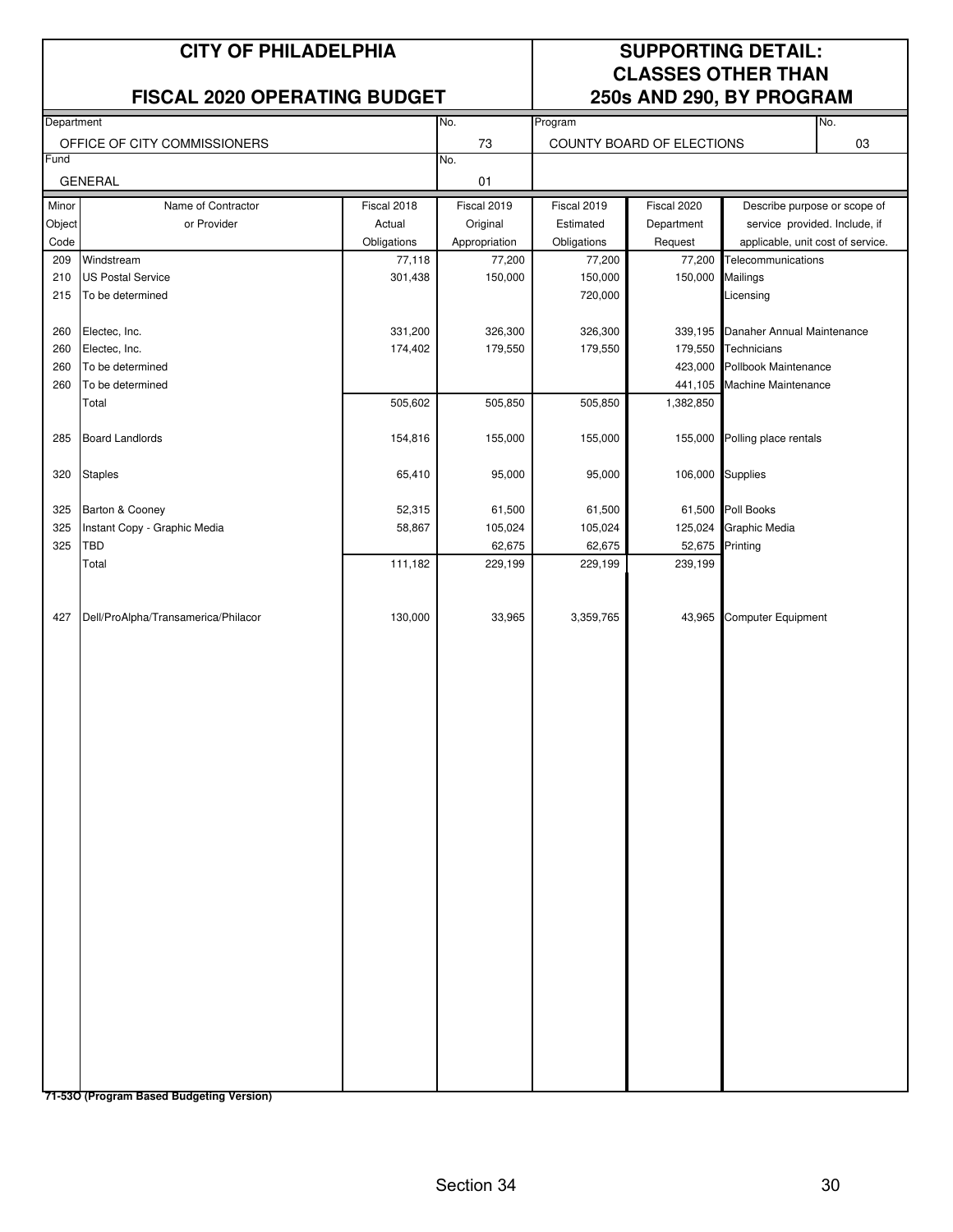| <b>CITY OF PHILADELPHIA</b><br><b>FISCAL 2020 OPERATING BUDGET</b> |                                      |                                                     | <b>PROGRAM SUMMARY</b>          |              |                 |            |  |
|--------------------------------------------------------------------|--------------------------------------|-----------------------------------------------------|---------------------------------|--------------|-----------------|------------|--|
| Department                                                         |                                      | No.<br>Program                                      |                                 |              |                 |            |  |
| 73<br>OFFICE OF CITY COMMISSIONERS                                 |                                      |                                                     | 03<br>COUNTY BOARD OF ELECTIONS |              |                 |            |  |
| Fund                                                               |                                      | No.                                                 |                                 |              |                 |            |  |
| <b>GRANTS</b>                                                      |                                      | 08                                                  |                                 |              |                 |            |  |
|                                                                    |                                      |                                                     | <b>Summary by Class</b>         |              |                 |            |  |
|                                                                    |                                      | Fiscal 2018                                         | Fiscal 2019                     | Fiscal 2019  | Fiscal 2020     | Increase   |  |
| Class                                                              | Description                          | Actual                                              | Original                        | Estimated    | Proposed        | or         |  |
|                                                                    |                                      | Obligations                                         | Appropriations                  | Obligations  | <b>Budget</b>   | (Decrease) |  |
| (1)                                                                | (2)                                  | (3)                                                 | (4)                             | (5)          | (6)             | (7)        |  |
| 100                                                                | <b>Employee Compensation</b>         |                                                     |                                 |              |                 |            |  |
| a)                                                                 | <b>Personal Services</b>             | 99,002                                              | 125,000                         | 125,000      | 210,000         | 85,000     |  |
| b)                                                                 | <b>Employee Benefits</b>             |                                                     |                                 |              |                 |            |  |
| 200                                                                | <b>Purchase of Services</b>          |                                                     | 600,000                         | 600,000      | 2,215,000       | 1,615,000  |  |
| 300                                                                | Materials and Supplies               |                                                     | 100,000                         | 100,000      | 100,000         |            |  |
| 400                                                                | Equipment                            |                                                     | 100,000                         | 100,000      | 100,000         |            |  |
| 500                                                                | Contributions, Indemnities and Taxes |                                                     |                                 |              |                 |            |  |
| 700                                                                | Debt Service                         |                                                     |                                 |              |                 |            |  |
| 800                                                                | Payments to Other Funds              |                                                     |                                 |              |                 |            |  |
| 900                                                                | Advances and Misc. Payments          |                                                     |                                 |              |                 |            |  |
| Total                                                              |                                      | 99,002                                              | 925,000                         | 925,000      | 2,625,000       | 1,700,000  |  |
|                                                                    |                                      |                                                     | <b>Summary of Positions</b>     |              |                 |            |  |
|                                                                    |                                      | Actual                                              | Fiscal 2019                     | Increment    | Fiscal 2020     | Increase   |  |
|                                                                    |                                      | Positions                                           | <b>Budgeted</b>                 | Run          | <b>Budgeted</b> | or         |  |
| Code                                                               | Category                             | 6/30/18                                             | Positions                       | PPE 11/25/18 | Positions       | (Decrease) |  |
| (1)                                                                | (2)                                  | (3)                                                 | (4)                             | (5)          | (6)             | (7)        |  |
| 101                                                                | Full Time - Civilian                 |                                                     |                                 |              |                 |            |  |
| 105                                                                | Full Time - Uniform                  |                                                     |                                 |              |                 |            |  |
|                                                                    | Total                                |                                                     |                                 |              |                 |            |  |
|                                                                    |                                      | <b>Selected Associated Non-Tax Revenues by Type</b> |                                 |              |                 |            |  |
|                                                                    |                                      | Fiscal 2018                                         | Fiscal 2019                     | Fiscal 2019  | Fiscal 2020     | Increase   |  |
| Description                                                        |                                      | Actual                                              | Original                        | Estimate     | Proposed        | or         |  |
|                                                                    |                                      | Revenues                                            | <b>Budget</b>                   |              | <b>Budget</b>   | (Decrease) |  |
| (2)<br>(1)                                                         |                                      |                                                     | (3)                             | (4)          | (5)             | (6)        |  |
| Local                                                              |                                      |                                                     |                                 |              |                 |            |  |
| 99,002<br>Federal                                                  |                                      |                                                     | 925,000                         | 925,000      | 2,625,000       | 1,700,000  |  |
| State                                                              |                                      |                                                     |                                 |              |                 |            |  |
|                                                                    | Other Governments                    |                                                     |                                 |              |                 |            |  |
| Other Funds                                                        |                                      |                                                     |                                 |              |                 |            |  |